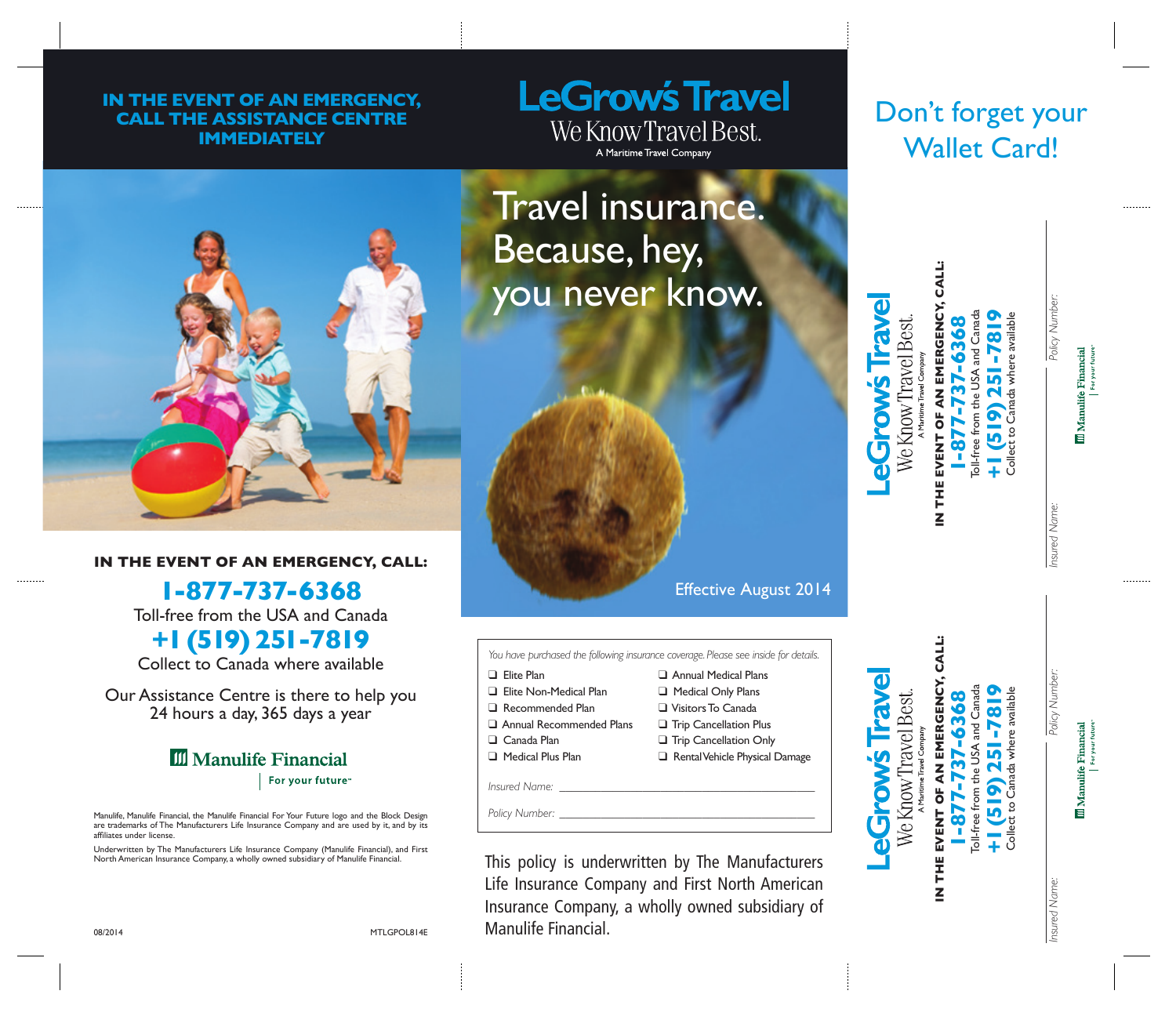## **ABOUT MANULIFE FINANCIAL HELP IS JUST A PHONE CALL**

Whether you're travelling outside your province or out of the country for a few days or for a few months, Manulife Financial offers the personalized coverage you need to be financially protected against the cost of unexpected emergencies that may happen prior to or during your trip. No one expects to have a medical emergency away from home, or to have to cancel a trip due to an unforeseen emergency. But these events happen and they can be disruptive and expensive.

Since the very beginning, when Sir John A. Macdonald, Canada's first Prime Minister, became President of the company in 1887, Manulife Financial has been helping people feel financially secure.

#### **NOTICE REQUIRED BY THE ALBERTA INSURANCE ACT**

**This policy contains a provision removing or restricting the right of the** *insured* **to designate persons to whom or for whose benefit insurance money is to be payable.**

#### **IMPORTANT NOTICE – PLEASE READ CAREFULLY**

- Travel insurance is designed to cover losses arising from sudden and unforeseeable circumstances. It is important that you read and understand your policy before you travel as your coverage may be subject to certain limitations or exclusions.
- Your policy may not provide coverage for medical conditions and/or symptoms that existed before your trip. Check to see how this applies in your policy and how it relates to your departure date, date of purchase or effective date.
- In the event of an accident, injury or sickness, your prior medical history may be reviewed when a claim is made.
- If your policy provides travel assistance, you may be required to notify the designated assistance company prior to treatment. Your policy may limit benefits should you not contact the assistance company within a specified time period.

**PLEASE READ YOUR POLICY CAREFULLY BEFORE YOU TRAVEL**

## **AWAY.**

Enjoying your trip should be the first thing on your mind. Our multilingual Assistance Centre is there to help and support you 24 hours a day, 365 days a year with:

## **Pre-Trip Information**

- Passport and visa information
- $\sqrt{\phantom{a}}$  Health hazards advisory
- √ Weather information
- $\sqrt{\phantom{a}}$  Currency exchange information
- $\sqrt{\phantom{a}}$  Consulate and embassy locations

#### **During A Medical Emergency**

- √ Verifying and explaining coverage
- $\sqrt{\phantom{a}}$  Referral to a doctor, hospital, or other health care providers
- $\sqrt{\phantom{a}}$  Monitoring your medical emergency and keeping your family informed
- $\sqrt{\phantom{a}}$  Arranging for return transportation home when medically necessary
- $\sqrt{\phantom{a}}$  Arranging direct billing of covered expenses (where possible)

## **Other Services**

- $\sqrt{\phantom{a}}$  Assistance with lost, stolen or delayed baggage
- $\sqrt{\phantom{a}}$  Assistance in obtaining emergency cash
- $\sqrt{\phantom{a}}$  Translation and interpreter services in a medical emergency
- $\sqrt{\phantom{a}}$  Emergency message services
- $\sqrt{\phantom{a}}$  Help to replace lost or stolen airline tickets
- $\sqrt{\phantom{a}}$  Assistance in obtaining prescription drugs
- $\sqrt{\phantom{a}}$  Assistance in obtaining legal help or bail bond

## **IN THE EVENT OF AN EMERGENCY, CALL THE ASSISTANCE CENTRE IMMEDIATELY:**

**1-877-737-6368** Toll-free from the USA and Canada **+1 (519) 251-7819** Collect to Canada where available

in the event of out-patient medical consultation, event of hospitalization; and customary **a maximum of one visit per in the event of out-patient medical consultation, event of** *customary chargeshospitalization*charges to a maximum of \$25,000 in  **to a maximum of \$25,000 in the**  *sickness* **or** *injury***.**  the

**b.**

**You** will be

a. 80% of eligible expenses based on reasonable and **will limit the benefits payable under this policy to: Failure to notify the Assistance Centre immediately** 

will limit the benefits payable under this policy to: Failure to notify the Assistance Centre immediately

*reasonable and* 

a. 80% of eligible expenses based on reasonable and **will limit the benefits payable under this policy to: Failure to notify the Assistance Centre immediately** 

*reasonable and* 

policy to:

 **to a maximum of \$25,000 in the** 

\$25,000 in the

**80% of eligible expenses based on** 

will limit the benefits payable under this

Failure to notify the Assistance Centre immediately

*customary charges*

customary charges to a maximum of

**event of** 

**b.**

**a maximum of one visit per** 

**in the event of out-patient medical consultation,** 

in the event of out-patient medical consultation,

*sickness*

 **or** 

*injury***.** 

 $\tilde{a}$ 

**Aue** 

*hospitalization*event of hospitalization; and **80% of eligible expenses based on** 

If you are unable to do so because you are medically incapacitated

someone else must contact the Assistance Centre as soon as is

someone else must contact the Assistance Centre

are medically incapacitated,

æ

**Soon** 

3S

ត:

If you are unable to do so because you are medically incapacitated

someone else must contact the Assistance Centre as soon as is

Centre

32

uoos:

l as is

contact the Assistance

are medically incapacitated,

are unable to do so because *you*

reasonably possible.

reasonably possible.

someone else must

are unable to do so because *you*

reasonably possible.

reasonably possible.

remaining charges. **remaining charges. will be responsible for the payment of any**  responsible tor the payment  $\frac{1}{2}$ **Aue You** will be

The Manufacturers Life Insurance Company The Manufacturers Life Insurance Company August 2014 remaining charges. **remaining charges.** August 2014

The Manufacturers Life Insurance Company The Manufacturers Life Insurance Company August 2014

August 2014

 **will be responsible for the payment of any**  responsible đ the<br> payment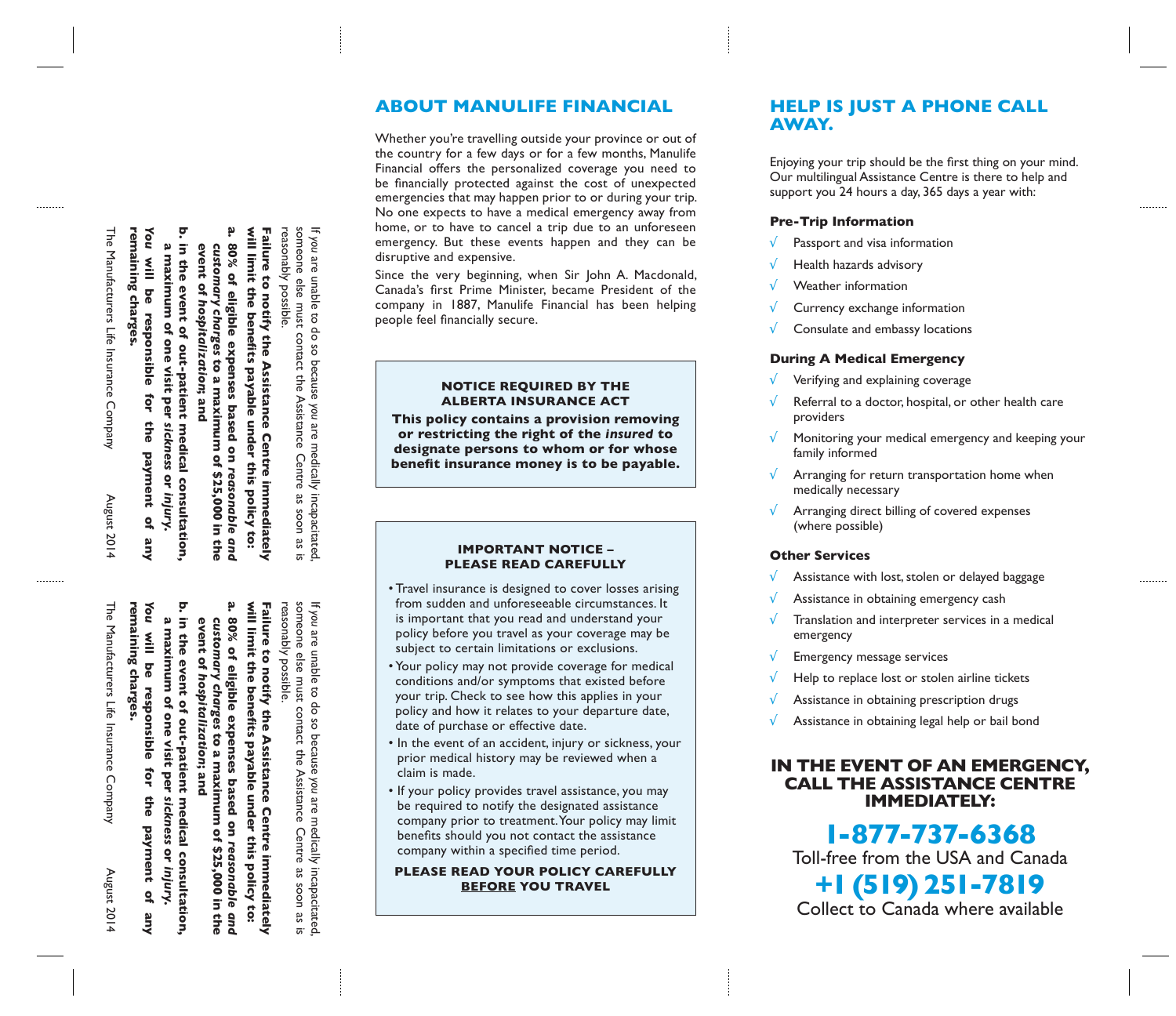## **MARITIME TRAVEL INSURANCE POLICY**

## **IN THE EVENT OF AN** *EMERGENCY***, CALL THE ASSISTANCE CENTRE IMMEDIATELY**

**1-877-737-6368** in the U.S. and Canada **+1 (519) 251-7819 collect** where available

If *you* are unable to do so immediately because *you* are medically incapacitated, someone else must contact the Assistance Centre as soon as is reasonably possible.

**Failure to notify the Assistance Centre immediately will limit the benefits payable under this policy to:**

- **a. 80% of eligible expenses based on** *reasonable and customary charges* **to a maximum of \$25,000 in the event of** *hospitalization***; and**
- **b. in the event of out-patient medical consultation, a maximum of one visit per** *sickness* **or** *injury***.**

*You* **will be responsible for the payment of any remaining charges.**

## **TABLE OF CONTENTS**

| <b>Important Coverage Restrictions</b>                      | Page 2  |
|-------------------------------------------------------------|---------|
| <b>Important Information About Your Policy</b>              | Page 3  |
| Medical Concierge Services Provided by StandbyMD            | Page 5  |
| Schedule of Maximum Benefits by Plan                        | Page 6  |
| Travel Insurance Plans At A Glance                          | Page 10 |
| General Information About Your Travel Insurance             | Page 12 |
| Your Coverage Starts                                        | Page 12 |
| Your Coverage Ends                                          | Page 12 |
| <b>Automatic Extension</b>                                  | Page 13 |
| To Stay Longer Than Planned                                 | Page 13 |
| Trip Cancellation Insurance and Trip Interruption Insurance | Page 15 |
| I. What Does Trip Cancellation Insurance Cover?             | Page 15 |
| II. What Does Trip Interruption Insurance Cover?            | Page 15 |
| III. What Does Misconnection and Travel Delay               |         |
| <b>Insurance Cover?</b>                                     | Page 19 |
| IV. What Does Delayed Return Insurance Cover?               | Page 20 |
| V. What Else Does Trip Cancellation Insurance,              |         |
| Trip Interruption Insurance and Delayed Return              |         |
| Insurance cover?                                            | Page 21 |
| <b>Exclusions &amp; Limitations</b>                         | Page 22 |
| <b>Default Protection Coverage</b>                          | Page 25 |
| Wedding Rider                                               | Page 26 |
| <b>Emergency Medical Insurance</b>                          | Page 27 |
| <b>Benefits</b>                                             | Page 27 |
| <b>Exclusions &amp; Limitations</b>                         | Page 32 |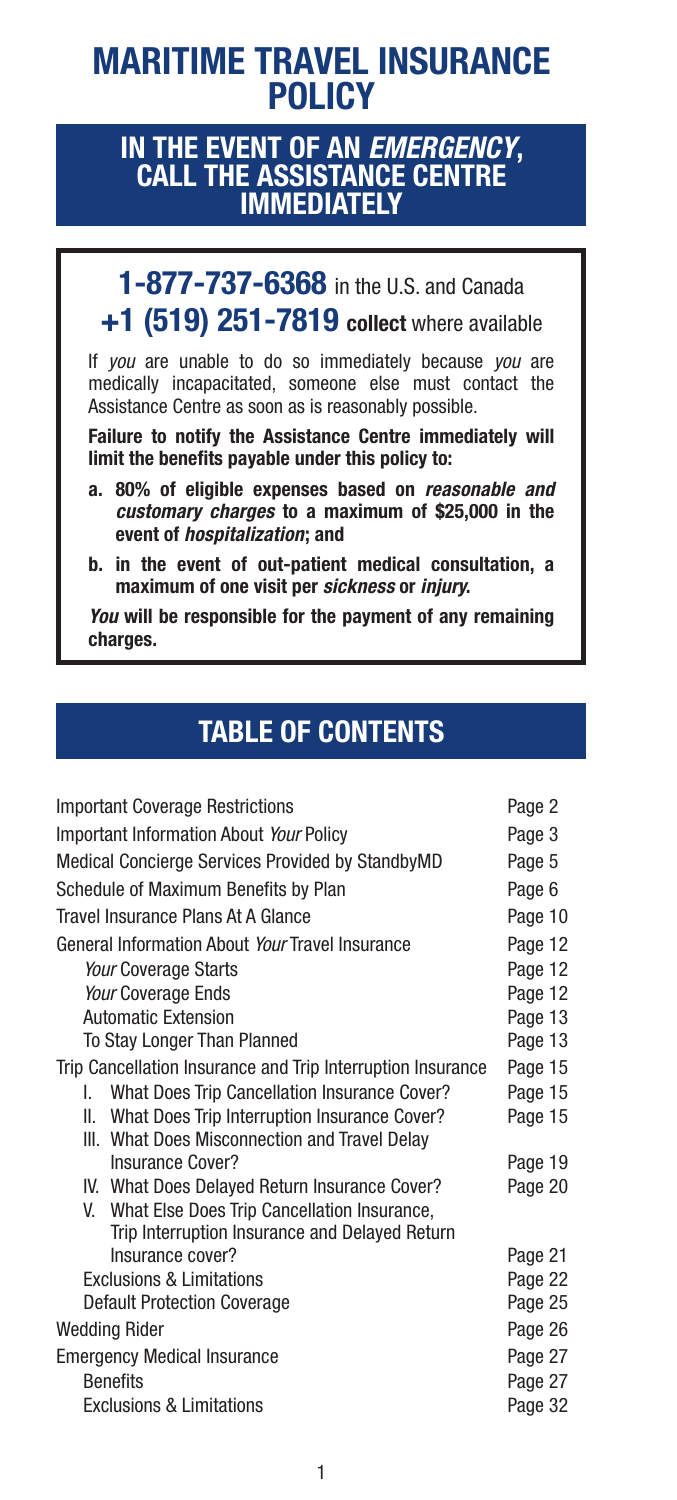| Baggage Loss, Damage & Delay Insurance             | Page 36 |
|----------------------------------------------------|---------|
| <b>Benefits</b>                                    | Page 36 |
| <b>Exclusions &amp; Limitations</b>                | Page 37 |
| Personal Money Insurance                           | Page 38 |
| <b>Benefits</b>                                    | Page 38 |
| Exclusions & Limitations                           | Page 38 |
| <b>Flight and Travel Accident Insurance</b>        | Page 39 |
| <b>Benefits</b>                                    | Page 39 |
| <b>Exclusions &amp; Limitations</b>                | Page 40 |
| Rental Vehicle Damage Insurance                    | Page 41 |
| <b>Benefits</b>                                    | Page 41 |
| <b>Exclusions &amp; Limitations</b>                | Page 41 |
| <b>Concierge Services</b>                          | Page 42 |
| Emergency Medical Insurance For Visitors To Canada | Page 43 |
| <b>Benefits</b>                                    | Page 43 |
| <b>Exclusions &amp; Limitations</b>                | Page 46 |
| <b>Terrorism Coverage</b>                          | Page 49 |
| What Fise Do You Need To Know?                     | Page 50 |
| Premium                                            | Page 50 |
| How Does This Insurance Work with Other Coverages? | Page 51 |
| How to Make a Claim                                | Page 52 |
| <b>Definitions</b>                                 | Page 55 |
| Notice on Privacy                                  | Page 59 |
| How to Reach Us                                    | Page 60 |
|                                                    |         |

## **IMPORTANT COVERAGE RESTRICTIONS**

#### *YOU* **ARE NOT ELIGIBLE FOR ANY COVERAGE UNDER THIS POLICY IF** *YOUR TRIP* **IS BOOKED OR UNDERTAKEN:**

- **a. contrary to medical advice;**
- **b. while** *you* **require kidney dialysis;**
- **c. after receiving a diagnosis of** *terminal illness* **with less than 6 months to live;**
- **d. if** *you* **have ever had a bone marrow or organ transplant (except cornea transplant);**
- **e. if** *you* **have been diagnosed with and/or received medical** *treatment* **for metastatic cancer in the last five years; or**
- **f. if** *you* **have been prescribed or taken home oxygen for a lung condition in the last 12 months.**

#### **Who can apply**

Insurance coverage is available if:

- 1. *You* have booked travel arrangements through Maritime Travel or an authorized *travel supplier*, or through an internet site made available by Maritime Travel.
- 2. *You* are insured under a Canadian provincial or territorial *government health insurance plan* (GHIP) or a Canadian university health insurance plan (UHIP) to have the full coverage under Emergency Medical Insurance; otherwise, the limit of coverage is **\$25,000**.
- 3. For all insurance coverages offered in this policy (except the Visitors To Canada Plans), *your* policy must be purchased prior to the *effective date* of *your trip* and must cover the full duration of *your trip*.
- 4. For the Annual Medical Plans and the Medical Only Plans, *you* must complete the medical *questionnaire* to determine whether *you* meet eligibility requirements for coverage if *you* are *age* 60 or older.
- 5. For the Annual Recommended Plan and the Annual Medical Plans, application for insurance must be made prior to the purchase of *your* first covered *trip*.
- 6. For the Visitors To Canada Plan, *you* must be in Canada on *your effective date* of insurance and *you* may not be covered under more than one policy during *your trip*.
- 7. Please refer to the requirements set forth in the Travel Insurance Plans At A Glance on pages 10–11 to make sure *you* meet each stated requirement for *your* selected plan.
- 8. When the *trip* value is to exceed **\$20,000**, *you* must complete the "**Questionnaire for** *Trips* **in Excess of \$20,000**."

#### **IF** *YOU* **DO NOT MEET ALL OF THE ABOVE ELIGIBILITY REQUIREMENTS,**  *YOU* **ARE NOT ELIGIBLE TO PURCHASE THIS INSURANCE.**

Coverage is applicable worldwide, except in countries at war or countries where political instability or hostility renders the area inaccessible by the **Assistance Centre** services. *You* may contact the Assistance Centre prior to *your* departure to confirm coverage for *your* destination.

#### **IMPORTANT INFORMATION ABOUT** *YOUR* **POLICY:**

#### **Insurance Policy**

The policy and *confirmation* all form part of *your* insurance and must be read as a whole.

#### **IMPORTANT INFORMATION ABOUT** *YOUR* **INSURANCE:**

This policy is underwritten by The Manufacturers Life Insurance Company (Manulife Financial), and First North American Insurance Company (FNA), a wholly owned subsidiary of Manulife Financial.  $t$  – Please note that risks identified with  $t$  throughout this document are covered by FNA.

Manulife Financial has appointed Active Claims Management Inc. (operating as "Active Care Management") as the provider of all assistance and claims service under this policy.

Once *you* pay *your* premium and a policy number is issued, this policy becomes a binding contract that determines what benefits are payable to *you* by *us*.

#### **Read** *your* **policy**

- Please read this policy carefully before *you* travel, particularly the sections relating to the insurance coverages *you* have purchased.
- Some of the terms may limit the benefits payable to *you*. Check *your*  contract form or *confirmation* for the plan(s) *you* have purchased, then refer to the plan description(s) using the Table of Contents at the beginning of this policy.
- While all of the information is important, *you* should pay particular attention to the Benefits and then the Exclusions & Limitations. These sections may limit the benefits payable to *you*.
- Throughout this policy *you* will notice that certain terms are brought to *your* attention with italics. These terms are explained in the Definitions section (page 55). Pay particular attention to these definitions as *we* have given a very specific meaning to these terms.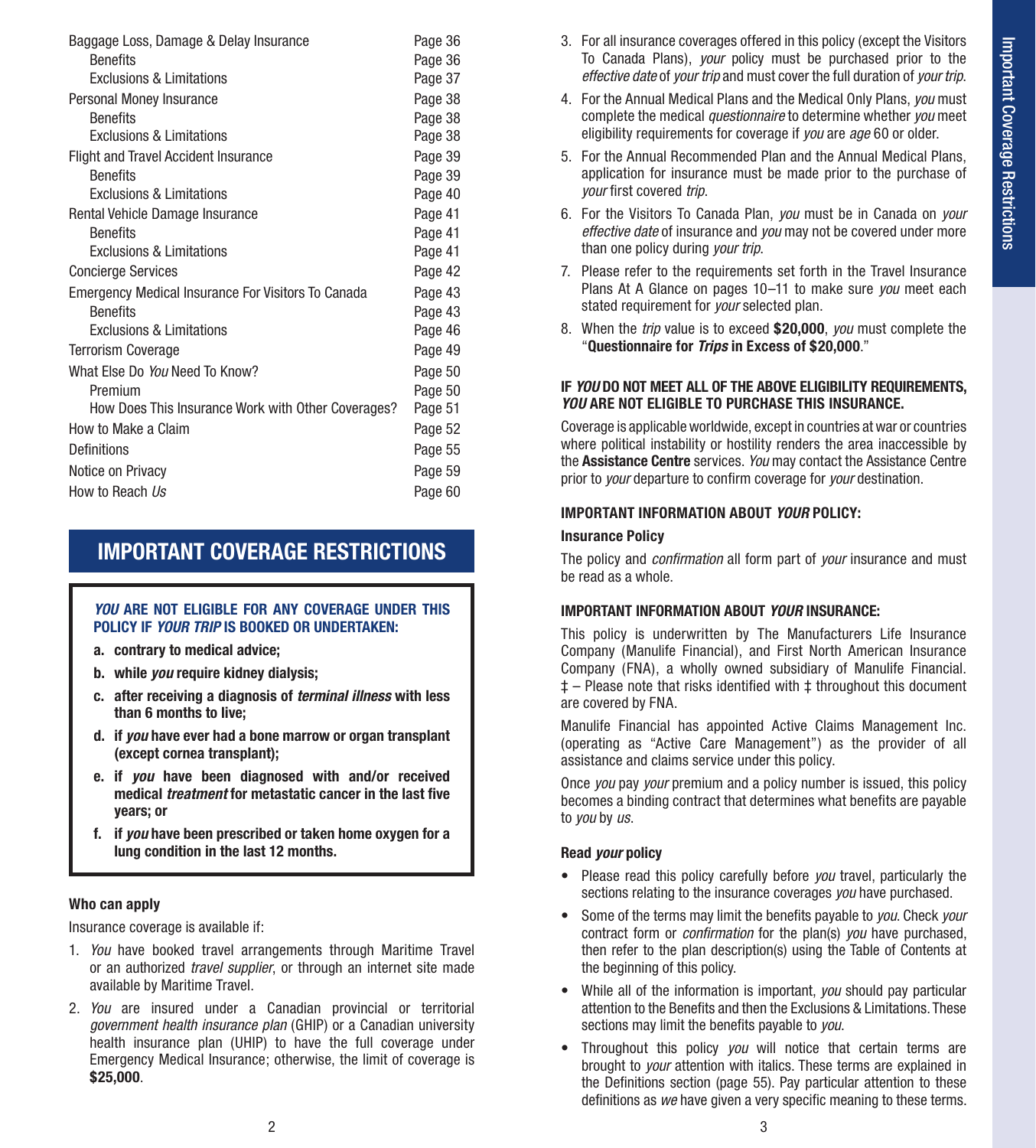**Please note that all eligible Emergency Medical benefits are not always paid up-front. In the event of a claim, please contact the Assistance Centre for further information.**

By following the instructions in How to Make a Claim, *you* can speed up the assessment and, where applicable, payment of *your* claim.

#### **Carry the insurance card and policy with** *you*

This policy and wallet size insurance card provide important *emergency* telephone numbers that *you* must call before receiving medical *treatment*. Carry this card with *you* at all times and bring *your* policy with *you* when travelling.

#### **REFUND OF PREMIUM**

If *you* return *home* before the date *you* were scheduled to return *home*  as per *your confirmation*, and have not had cause for a claim or started a claim, *you* may ask for a refund of the premium for the unused days. Premium refunds are only available for the **Medical Only Plan**, the **Visitors To Canada Plan** or the **Rental Vehicle Physical Damage Plan**.

Note: In addition, if the commercial rental agency declines *your* Maritime Travel Rental Vehicle Damage insurance, *we* will fully refund the premium for the Rental Vehicle Physical Damage Plan.

#### **10-DAY RIGHT TO EXAMINE**

Please take the time to read *your* policy and review all of *your* coverage. *You* may cancel this policy within 10 days of purchase if *you* have not departed on *your trip* and there is no claim in progress. Furthermore, *you* must not have experienced an event that could lead to a claim.

## **MEDICAL CONCIERGE SERVICES PROVIDED BY**

Maritime Travel Insurance is pleased to provide with any policy with Medical Benefits the additional value-added Medical Concierge Services to *you* **when travelling to the U.S., Mexico and the Dominican Republic.** These Medical Concierge Services include:

- *Physician* Telephonic Consultation 24/7 by a qualified *physician*
- 24/7 same-day coordination and delivery of lost/forgotten prescription maintenance medication, eye glasses or contact lenses and medical supplies
- 24/7 medical referrals to medical specialists, chiropractors, dentists, walk-in clinics, urgent care centres or *hospitals* for evaluation and medical *treatment*
- 24/7 access to *physician* house call visits in **select cities in the U.S., Mexico and the Dominican Republic**
- *Physician* co-ordination to an Emergency Room
- Consulting *physician* will "Fast Track" *you* through the Emergency Room in **select cities in the U.S., Mexico and the Dominican Republic**
- Consulting *physician* will communicate with the *hospital* to ensure continuity of care

To access this service, simply call the Assistance Centre using the phone numbers indicated on the wallet card.

#### **Medical Concierge Services provided by the PROGRAM**

Disclaimer, Waiver, and Limitation of Liability: StandbyMD is not a medical provider. Medical providers utilized by StandbyMD are not employees, agents, nor in any way affiliated with StandbyMD, beyond accepting StandbyMD's referrals. StandbyMD does not have any control, real or implied, over the medical judgment of participating medical providers, nor their actions or inactions. StandbyMD, upon making referrals under this policy, does not assume any responsibility for the availability, quality, results or outcome of any treatment or service, or any policyholder's failure to obtain any treatment or service covered under these terms. Policyholders hereby forever and fully waive all rights against, hold harmless, release and forever discharge StandbyMD and its principals, parents, successors and assigns, of and from any and all claims, demands, actions, causes of action, and suits of any kind, nature, or amount which relate to, or in any way directly or indirectly flowed from the concierge medical services offered by StandbyMD. StandbyMD's liability under these concierge medical services, if any, is limited solely to the amount of payment made to participating medical providers for the services obtained pursuant to StandbyMD's referral. StandbyMD services are provided by Healthcare Concierge Services Inc.

**The StandbyMD program is provided by Healthcare Concierge Service, Inc. Manulife Financial and its agents are not responsible for the availability, quality, or results of services provided under the StandbyMD program.**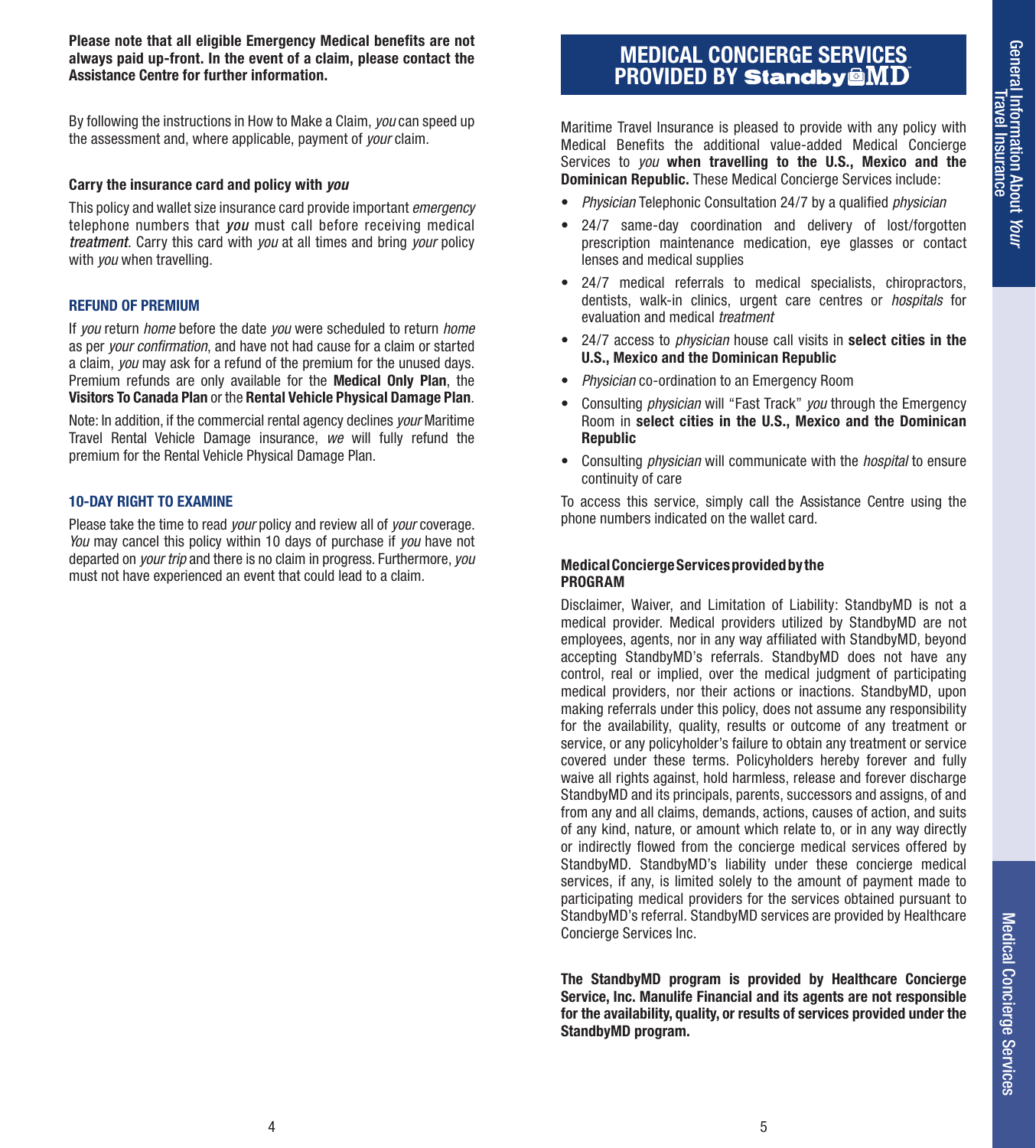## **SCHEDULE OF MAXIMUM BENEFITS BY PLAN**

|   | ECTION<br>BENEFIT SI                                          | ELITE PLAN                           |                               | RECOMMENDED PLAN <sup> ANNUAL</sup> RECOMMENDED<br>PLAN        | CANADA PLAN                          | <b>MEDICAL</b><br>PLUS PLAN   | <b>MEDICAL PLAN</b><br>ELITE NON- |
|---|---------------------------------------------------------------|--------------------------------------|-------------------------------|----------------------------------------------------------------|--------------------------------------|-------------------------------|-----------------------------------|
|   | TRAVEL ASSISTANCE                                             | <b>INCLUDED</b>                      | <b>INCLUDED</b>               | NCLUDED                                                        | <b>INCLUDED</b>                      | <b>INCLUDED</b>               | NCLUDED                           |
|   | <b>ID TRIP INTERRUPTION</b><br>TRIP CANCELLATION AP<br>$\sim$ |                                      |                               |                                                                |                                      |                               |                                   |
|   | TRIP CANCELLATION                                             | COVERED AMOUNT                       | COVERED AMOUNT                | to a maximum of \$10,000<br>Up to \$1,500 per trip<br>per year | COVERED AMOUNT                       | I                             | COVERED AMOUNT                    |
|   | TRIP INTERRUPTION                                             | UNLIMITED                            | UNLIMITED                     | to a maximum of \$10,000<br>Up to \$1,500 per trip<br>per year | UNLIMITED                            | I                             | UNLIMITED                         |
| 6 | z<br>CANCEL FOR ANY REASO                                     | SEE PAGE 15                          | SEE PAGE 15                   | SEE PAGE 15                                                    | SEE PAGE 15                          | I                             | SEE PAGE 15                       |
|   | <b>EARLY RETURN</b>                                           | SAME CLASS FARE                      | SAME CLASS FARE               | SAME CLASS FARE                                                | SAME CLASS FARE                      | \$10,000                      | SAME CLASS FARE                   |
|   | DEFAULT PROTECTION                                            | SEE PAGE 25                          | SEE PAGE 25                   | SEE PAGE 25                                                    | SEE PAGE 25                          | SEE PAGE 25                   | SEE PAGE 25                       |
|   | <b>TERRORISM COVERAGE</b>                                     | SEE PAGE 49                          | SEE PAGE 49                   | SEE PAGE 49                                                    | SEE PAGE 49                          | SEE PAGE 49                   | SEE PAGE 49                       |
|   | ACCOMMODATION & MEALS                                         | \$1,500                              | \$600                         | \$600                                                          | \$600                                | \$600                         | \$1,500                           |
|   | REPATRIATION OF REMAINS                                       | <b>REASONABLE</b><br><b>EXPENSES</b> | <b>REASONABLE</b><br>EXPENSES | REASONABLE EXPENSES                                            | <b>REASONABLE</b><br><b>EXPENSES</b> | <b>REASONABLE</b><br>EXPENSES | <b>REASONABLE</b><br>EXPENSES     |
|   | CREMATION/BURIAL AT DESTINATION                               | \$5,000                              | \$5,000                       | \$5,000                                                        | \$5,000                              | \$5,000                       | \$5,000                           |
|   | MISCONNECTION, TRAVEL DELAY & DELAYED<br>RETURN<br>S          | SEE PAGE 19-22                       | SEE PAGE 19-22                | <b>SEE PAGE 19-22</b>                                          | SEE PAGE 19-22                       | SEE PAGE 19-22                | <b>SEE PAGE 19-22</b>             |
|   | ACCOMMODATION & MEALS                                         | \$1,500                              | \$600                         | \$600                                                          | \$600                                | \$600                         | \$1,500                           |

| 4        | EMERGENCY MEDICAL               |                        |                        |                     |                        |                        |           |
|----------|---------------------------------|------------------------|------------------------|---------------------|------------------------|------------------------|-----------|
|          | HOSPITAL & MEDICAL              | \$5,000,000            | \$5,000,000            | \$5,000,000         | \$5,000,000            | \$5,000,000            | I         |
|          | ACCIDENTAL DENTAL               | \$5,000,000            | \$5,000,000            | \$5,000,000         | \$5,000,000            | \$5,000,000            | I         |
|          | MEDICAL REPATRIATION            | \$5,000,000            | \$5,000,000            | \$5,000,000         | \$5,000,000            | \$5,000,000            | I         |
|          | ACCOMMODATION & MEALS           | \$3,500                | \$3,500                | \$3,500             | \$3,500                | \$3,500                | I         |
|          | HOSPITAL ALLOWANCE              | \$2,000                | \$2,000                | \$2,000             | \$2,000                | \$2,000                |           |
|          | REPATRIATION OF REMAINS         | REASONABLE<br>EXPENSES | REASONABLE<br>EXPENSES | REASONABLE EXPENSES | REASONABLE<br>EXPENSES | REASONABLE<br>EXPENSES | I         |
|          | CREMATION/BURIAL AT DESTINATION | \$5,000                | \$5,000                | \$5,000             | \$5,000                | \$5,000                | I         |
| in,      | & DELAY<br>BAGGAGE LOSS, DAMAGE | \$1,500                | \$1,000                | \$1,000             | \$1,000                | \$1,000                | \$1,500   |
|          | PASSPORT REPLACEMENT            | \$200                  | \$200                  | \$200               | I                      | \$200                  | \$200     |
|          | BAGGAGE DELAY                   | \$500                  | \$400                  | \$400               | \$400                  | \$400                  | \$500     |
|          | MAXIMUM PER ITEM                | \$500                  | \$500                  | \$500               | \$500                  | \$500                  | \$500     |
| <b>မ</b> | PERSONAL MONEY                  | \$300                  | \$100                  | \$100               | \$100                  | \$100                  | \$300     |
|          | FLIGHT & TRAVEL ACCIDENT        |                        |                        |                     |                        |                        |           |
|          | FLIGHT ACCIDENT                 | \$100,000              | \$100,000              | \$100,000           | \$100,000              | \$100,000              | \$100,000 |
|          | TRAVEL ACCIDENT                 | \$50,000               | \$50,000               | \$50,000            | \$50,000               | \$50,000               | \$50,000  |
| $\infty$ | RENTAL VEHICLE DAMAGE           | I                      | I                      | I                   | I                      | I                      | I         |
|          |                                 |                        |                        |                     |                        |                        |           |

7

Schedule of Maximum Benefits By Plan Schedule of Maximum Benefits By Plan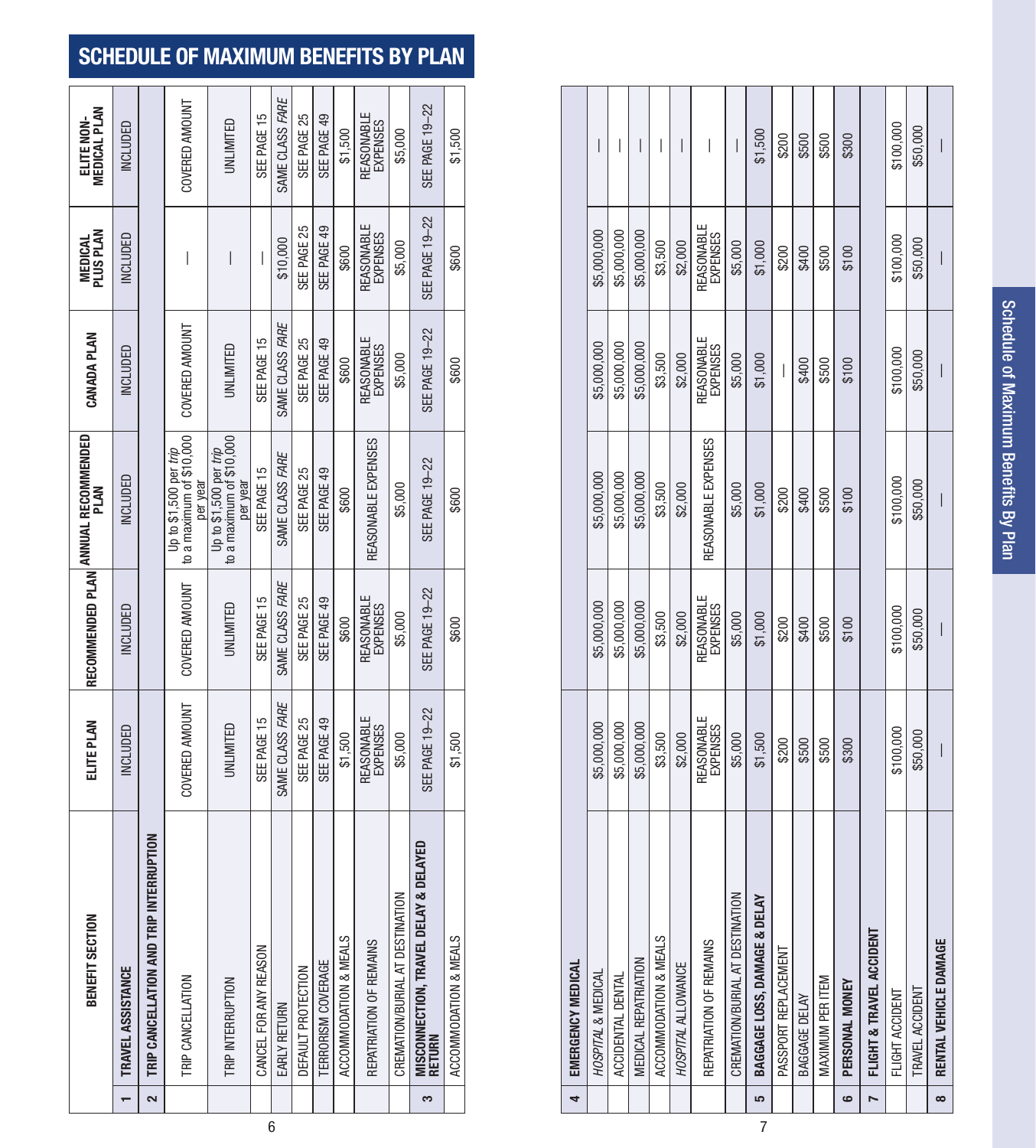|   |   | BENEFIT SECTION                                    | TRIP CANCELLATION<br>PLUS PLAN | TRIP CANCELLATION<br>ONLY PLAN    | ANNUAL MEDICAL<br>Plans | <b>MEDICAL ONLY PLAN</b> | RENTAL VEHICLE<br>PHYSICAL<br>DAMAGE PLAN | VISITORS<br>To Canada<br>Medical Plan |
|---|---|----------------------------------------------------|--------------------------------|-----------------------------------|-------------------------|--------------------------|-------------------------------------------|---------------------------------------|
|   |   | TRAVEL ASSISTANCE                                  | INCLUDED                       | INCLUDED                          | INCLUDED                | INCLUDED                 | INCLUDED                                  | INCLUDED                              |
|   | 2 | TRIP CANCELLATION AND TRIP INTERRUPTION            |                                |                                   |                         |                          |                                           |                                       |
|   |   | TRIP CANCELLATION                                  | COVERED AMOUNT                 | COVERED AMOUNT                    | I                       | I                        | I                                         | I                                     |
|   |   | TRIP INTERRUPTION                                  | UNLIMITED                      | COVERED AMOUNT AFTER<br>DEPARTURE | I                       | I                        |                                           | I                                     |
|   |   | CANCEL FOR ANY REASON                              | SEE PAGE 15                    | SEE PAGE 15                       | I                       | I                        | I                                         | I                                     |
| 8 |   | <b>EARLY RETURN</b>                                | ECONOMY CLASS FARE             | ECONOMY CLASS FARE                | I                       | I                        | I                                         | I                                     |
|   |   | DEFAULT PROTECTION                                 | SEE PAGE 25                    | SEE PAGE 25                       | I                       | I                        |                                           |                                       |
|   |   | TERRORISM COVERAGE                                 | SEE PAGE 49                    | SEE PAGE 49                       | I                       | $\overline{\phantom{a}}$ | I                                         | I                                     |
|   |   | ACCOMMODATION & MEALS                              | \$600                          | \$450                             | I                       | I                        | I                                         | I                                     |
|   |   | REPATRIATION OF REMAINS                            | REASONABLE EXPENSES            | REASONABLE EXPENSES               | I                       | I                        |                                           |                                       |
|   |   | CREMATION/BURIAL AT DESTINATION                    | \$5,000                        | \$5,000                           | I                       | I                        | I                                         | I                                     |
|   | 3 | DELAYED<br>MISCONNECTION, TRAVEL DELAY &<br>RETURN | SEE PAGE 19-22                 | SEE PAGE 19-22                    | I                       | I                        | I                                         | I                                     |
|   |   | ACCOMMODATION & MEALS                              | \$600                          | \$450                             | I                       | I                        | I                                         | I                                     |

|   | 4         | EMERGENCY MEDICAL               |           |          |             |                                           |          |                          |
|---|-----------|---------------------------------|-----------|----------|-------------|-------------------------------------------|----------|--------------------------|
|   |           | HOSPITAL & MEDICAL              | I         | I        | \$5,000,000 | \$5,000,000                               | I        | <b>PLAN LIMIT</b>        |
|   |           | ACCIDENTAL DENTAL               | I         | I        | \$5,000,000 | \$5,000,000                               | I        | \$2,000                  |
|   |           | <b>MEDICAL REPATRIATION</b>     | I         | I        | \$5,000,000 | \$5,000,000                               | I        | SEE PAGE 45              |
|   |           | ACCOMMODATION & MEALS           | I         | I        | \$3,500     | \$3,500                                   | I        | \$3,000                  |
|   |           | HOSPITAL ALLOWANCE              | I         | I        | \$2,000     | \$2,000                                   | I        | $\overline{\phantom{a}}$ |
|   |           | REPATRIATION OF REMAINS         | I         | I        |             | REASONABLE EXPENSES   REASONABLE EXPENSES | I        | \$10,000                 |
|   |           | CREMATION/BURIAL AT DESTINATION | I         | I        | \$5,000     | \$5,000                                   | I        | \$5,000                  |
| 9 | <u>in</u> | BAGGAGE LOSS, DAMAGE & DELAY    | \$1,000   |          |             |                                           |          |                          |
|   |           | PASSPORT REPLACEMENT            | \$200     | I        | I           | I                                         | I        | I                        |
|   |           | BAGGAGE DELAY                   | \$400     | I        | I           | I                                         | I        | I                        |
|   |           | MAXIMUM PER ITEM                | \$500     | I        | I           | I                                         | I        | I                        |
|   | o         | PERSONAL MONEY                  | \$100     | I        | I           | I                                         | I        | I                        |
|   | N         | FLIGHT & TRAVEL ACCIDENT        |           |          |             |                                           |          |                          |
|   |           | FLIGHT ACCIDENT                 | \$100,000 | I        | I           | I                                         | I        | I                        |
|   |           | TRAVEL ACCIDENT                 | \$50,000  | I        | I           | I                                         | I        | I                        |
|   | $\infty$  | RENTAL VEHICLE DAMAGE           | $\bigg $  | $\bigg $ | $\bigg $    | $\overline{\phantom{a}}$                  | \$50,000 | $\overline{\phantom{a}}$ |
|   |           |                                 |           |          |             |                                           |          |                          |

Schedule of Maximum Benefits By Plan Schedule of Maximum Benefits By Plan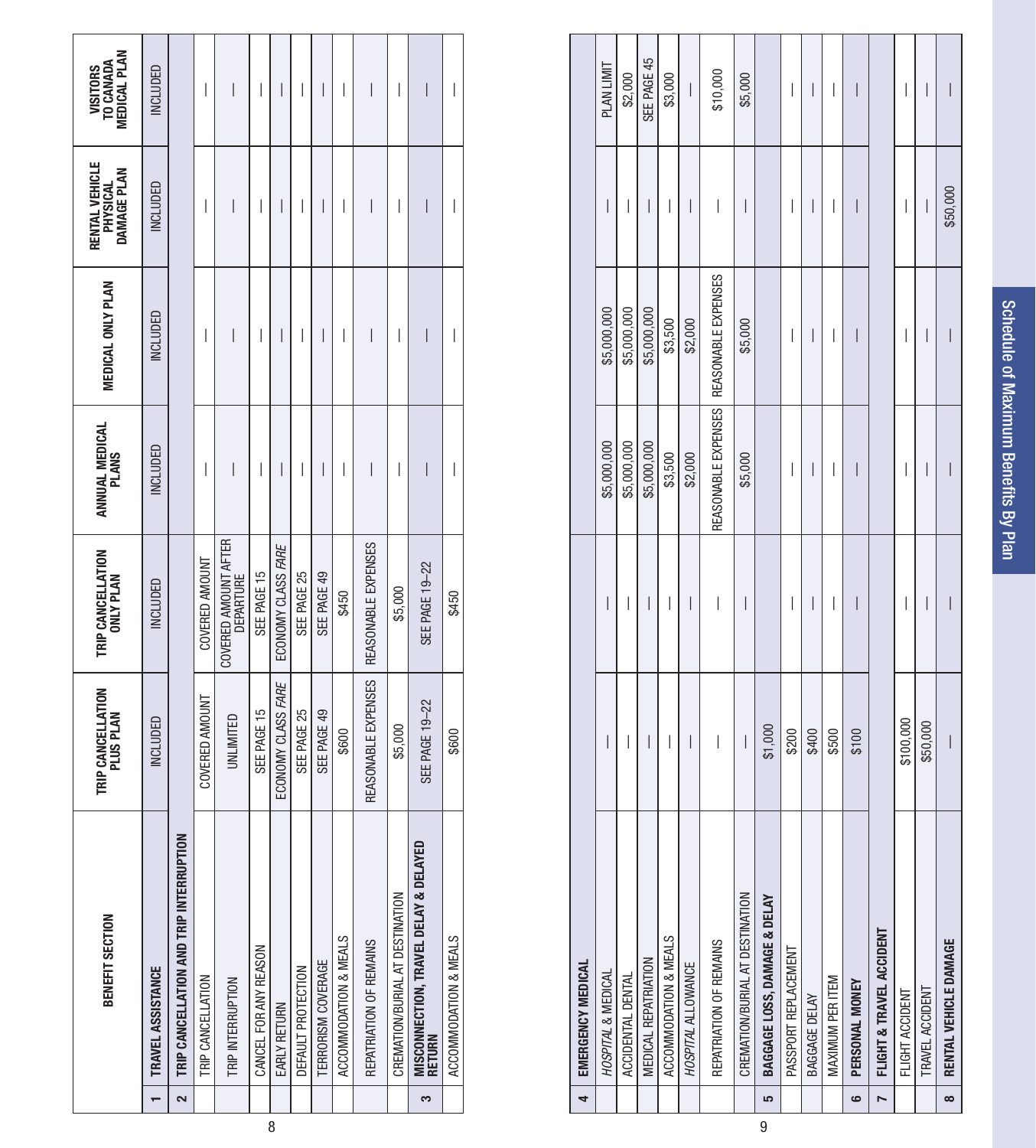## **TRAVEL INSURANCE PLANS AT A GLANCE**

|                                                 | <b>INSURANCE BENEFITS AND FEATURES</b>                                                                 |                            |                                                    |                        |                                       |                   | <b>INSURANCE BENEFITS AND FEATURES</b> |                             |                                      |
|-------------------------------------------------|--------------------------------------------------------------------------------------------------------|----------------------------|----------------------------------------------------|------------------------|---------------------------------------|-------------------|----------------------------------------|-----------------------------|--------------------------------------|
| <b>PLANS</b>                                    | Eligible Age****                                                                                       | <b>Time Limits</b>         | Trip<br>Cancellation*<br>and Trip<br>Interruption* | Emergency<br>Medical** | Baggage<br>Loss.<br>Damage &<br>Delay | Personal<br>Money | Flight &<br>Travel<br>Accident         | Rental<br>Vehicle<br>Damage | Family<br>Covera<br>(Under<br>Age 60 |
|                                                 | Up to Age 59                                                                                           | 183 days                   |                                                    |                        |                                       |                   |                                        |                             |                                      |
| Elite                                           | Age 60 or older                                                                                        | 60 days                    |                                                    |                        |                                       |                   |                                        |                             |                                      |
|                                                 | Up to Age 59                                                                                           | 183 days                   |                                                    |                        |                                       |                   |                                        |                             |                                      |
| Recommended                                     | Age 60 or older                                                                                        | 60 days                    |                                                    |                        |                                       |                   |                                        |                             |                                      |
| Annual<br>Recommended                           | Up to Age 59                                                                                           | 15 or<br>30 days           |                                                    |                        |                                       |                   |                                        |                             |                                      |
| Canada (For travel<br>within Canada)            | No limit                                                                                               | 183 days                   |                                                    |                        |                                       |                   |                                        |                             |                                      |
| <b>Medical Plus</b>                             | Up to Age 59                                                                                           | 183 days                   |                                                    |                        |                                       |                   |                                        |                             |                                      |
|                                                 | Age 60 or older                                                                                        | 60 days                    |                                                    |                        |                                       |                   |                                        |                             |                                      |
| <b>Elite Non-Medical</b>                        | No limit                                                                                               | 183 days                   |                                                    |                        |                                       |                   |                                        |                             |                                      |
|                                                 | Up to Age 29                                                                                           | 365 days                   |                                                    |                        |                                       |                   |                                        |                             |                                      |
| <b>Trip Cancellation</b><br>Plus                | Age 30 to 59                                                                                           | 183 days                   |                                                    |                        |                                       |                   |                                        |                             |                                      |
|                                                 | Age 60 or older                                                                                        | 183 days                   |                                                    |                        |                                       |                   |                                        |                             |                                      |
| <b>Trip Cancellation</b><br>Only                | No limit                                                                                               | 365 days                   |                                                    |                        |                                       |                   |                                        |                             |                                      |
| <b>Annual Medical</b>                           | No limit***                                                                                            | Varies on<br>plan selected |                                                    |                        |                                       |                   |                                        |                             |                                      |
| <b>Medical Only</b>                             | No limit***                                                                                            | 183 days                   |                                                    |                        |                                       |                   |                                        |                             |                                      |
| <b>Rental Vehicle</b><br><b>Physical Damage</b> | No limit (except of age<br>to hold driver's licence<br>and rental vehicle contract<br>age requirement) | 31 days                    |                                                    |                        |                                       |                   |                                        |                             |                                      |
| <b>Visitors To</b><br>Canada                    | Over 30 days old and up to<br>Age 69: \$25,000, \$50,000,<br>\$100,000 or \$150,000                    | 365 days                   |                                                    |                        |                                       |                   |                                        |                             |                                      |
|                                                 | Age 70 to 85: \$25,000,<br>\$50,000 or \$100,000                                                       | 365 days                   |                                                    |                        |                                       |                   |                                        |                             |                                      |

*Default* coverage is provided in any plan that includes Trip Cancellation & Interruption Insurance.

\*\* Emergency Medical coverage is limited to a maximum of \$25,000 if *you* do not have valid coverage under a *government health insurance plan* or a Canadian university health insurance plan except for the Visitors To Canada plan.

**Family Coverage** is available to *you* if all family members to be insured under one policy are named in *your confirmation* and are under *age* 60, and *you* have purchased and paid for family coverage. The family coverage covers *you*, a member of *your* family (*spouse*, parent or adult son or daughter travelling with *you*) and *your child*(*ren*) or grandchild(ren). To be eligible for insurance under a plan that includes Emergency Medical coverage, the *child*(*ren*) or grandchild(ren) must be at least 31 days of *age*. Note: A maximum of 2 adults is permitted under family coverage.

Additionally, if *you* have an infant who is at least 31 days old and under 2 years of *age* who is an *immediate family* member, travelling with *you* and listed on the *confirmation* for this insurance, the infant will be covered at no extra charge under *your* policy if *you* have purchased the **Elite Plan**, the **Recommended Plan**, the **Annual Recommended Plan**, the **Medical Plus Plan**, the **Elite Non-Medical Plan**, the **Trip Cancellation Plus Plan** or the **Canada Plan**.

| <b>INSURANCE BENEFITS AND FEATURES</b>                                                                 |                            |                                                    |                        |                                       |                   | <b>INSURANCE BENEFITS AND FEATURES</b> |                             |                                         |
|--------------------------------------------------------------------------------------------------------|----------------------------|----------------------------------------------------|------------------------|---------------------------------------|-------------------|----------------------------------------|-----------------------------|-----------------------------------------|
| Eligible Age****                                                                                       | <b>Time Limits</b>         | Trip<br>Cancellation*<br>and Trip<br>Interruption* | Emergency<br>Medical** | Baggage<br>Loss,<br>Damage &<br>Delay | Personal<br>Money | Flight &<br>Travel<br>Accident         | Rental<br>Vehicle<br>Damage | Family<br>Coverage<br>(Under<br>Age 60) |
| Up to Age 59                                                                                           | 183 days                   |                                                    |                        |                                       |                   |                                        |                             |                                         |
| Age 60 or older                                                                                        | 60 days                    |                                                    |                        |                                       |                   |                                        |                             |                                         |
| Up to Age 59                                                                                           | 183 days                   |                                                    |                        |                                       |                   |                                        |                             |                                         |
| Age 60 or older                                                                                        | 60 days                    |                                                    |                        |                                       |                   |                                        |                             |                                         |
| Up to Age 59                                                                                           | $15$ or<br>30 days         |                                                    |                        |                                       |                   |                                        |                             |                                         |
| No limit                                                                                               | 183 days                   |                                                    |                        |                                       |                   |                                        |                             |                                         |
| Up to Age 59                                                                                           | 183 days                   |                                                    |                        |                                       |                   |                                        |                             |                                         |
| Age 60 or older                                                                                        | 60 days                    |                                                    |                        |                                       |                   |                                        |                             |                                         |
| No limit                                                                                               | 183 days                   |                                                    |                        |                                       |                   |                                        |                             |                                         |
| Up to Age 29                                                                                           | 365 days                   |                                                    |                        |                                       |                   |                                        |                             |                                         |
| Age 30 to 59                                                                                           | 183 days                   |                                                    |                        |                                       |                   |                                        |                             |                                         |
| Age 60 or older                                                                                        | 183 days                   |                                                    |                        |                                       |                   |                                        |                             |                                         |
| No limit                                                                                               | 365 days                   |                                                    |                        |                                       |                   |                                        |                             |                                         |
| No limit***                                                                                            | Varies on<br>plan selected |                                                    |                        |                                       |                   |                                        |                             |                                         |
| No limit***                                                                                            | 183 days                   |                                                    |                        |                                       |                   |                                        |                             |                                         |
| No limit (except of age<br>to hold driver's licence<br>and rental vehicle contract<br>age requirement) | 31 days                    |                                                    |                        |                                       |                   |                                        |                             |                                         |
| Over 30 days old and up to<br><i>Age</i> 69: \$25,000, \$50,000,<br>\$100,000 or \$150,000             | 365 days                   |                                                    |                        |                                       |                   |                                        |                             |                                         |
| Age 70 to 85: \$25,000,<br>\$50,000 or \$100,000                                                       | 365 days                   |                                                    |                        |                                       |                   |                                        |                             |                                         |

\*\*\* Applicants *age* 60 and over must complete the medical *questionnaire* to determine eligibility.

\*\*\*\* If *you* purchase any plan that includes Emergency Medical Insurance, *your child* or grandchild must be at least 31 days old to be insured.

| <b>PLANS</b>                                                                                                    | <b>FAMILY PREMIUM CALCULATION</b>               |
|-----------------------------------------------------------------------------------------------------------------|-------------------------------------------------|
| Elite, Elite Non-Medical, Recommended,<br>Annual Recommended, Canada and Trip<br><b>Cancellation Plus Plans</b> | 2.75 times the older (or only)<br>parent's rate |
| Medical Plus, Annual Medical, Medical<br>Only and Visitors To Canada Plans                                      | 2 times the older (or only) parent's<br>rate    |
| Trip Cancellation Only and Rental<br>Vehicle Damage Plans                                                       | Family coverage not available                   |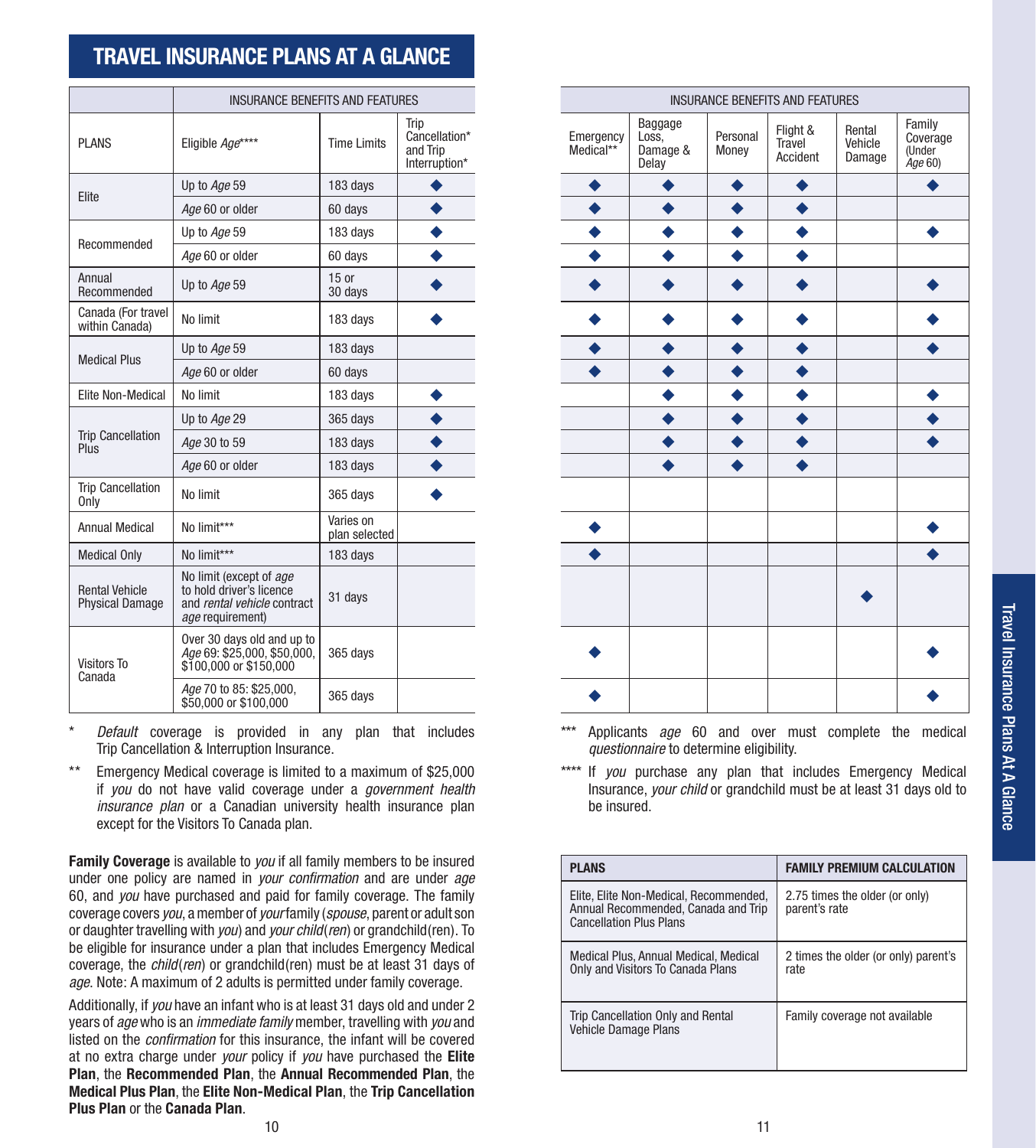## **GENERAL INFORMATION ABOUT** *YOUR* **TRAVEL INSURANCE**

#### *YOUR* **COVERAGE STARTS**

**For Trip Cancellation Insurance** included in: **Elite**, **Recommended**, **Elite Non-Medical**, **Medical Plus**, **Trip Cancellation Plus** and **Trip Cancellation Plans**, coverage starts at the date and time *you* pay the premium for that coverage (indicated as the purchase date on *your confirmation*). For Trip Cancellation Insurance included in the **Annual Recommended Plan**, coverage starts initially on the date and time *you* pay the premium for that coverage, provided *you* have already purchased *your* prepaid travel arrangements. After that date, coverage starts each time *you* purchase *your* prepaid travel arrangements. However, in order for a claim to be payable if *you* **cancel for any reason** and decide not to travel, *you* must have purchased *your* policy **within 48 hours** of booking *your trip*, or before any cancellation penalties applied.

**For the Visitors To Canada Plan**, coverage starts on the later of: i) the *effective date* of insurance as shown on *your confirmation*; or ii) the time and date *you* arrive in Canada from *home*.

**For the Annual Recommended and Annual Medical Plans**, coverage starts initially on *your* first travel date and after that date, it starts every time *you* leave *home*.

**All Annual Medical Plans** provide *you* with Emergency Medical insurance coverage for unlimited travel within Canada but outside *your*  province or territory of residence, without additional premium.

**Rental Vehicle Damage Insurance** starts when *you* legally assume control of the *rental vehicle* as indicated on *your* rental contract.

**All other coverages** start on the later of: i) *your departure date*; or ii) the *effective date* as shown on *your confirmation*.

#### *YOUR* **COVERAGE ENDS**

**For Trip Cancellation Insurance**, *your* coverage ends on the earlier of *your departure date* or the date *you* cancel *your trip*.

For **Rental Vehicle Damage Insurance**, *your* coverage ends at the moment *you* return *your rental vehicle* or the rental contract ends as shown on *your confirmation* or **31 days** after the rental contract started, whichever is earliest.

For the **Visitors To Canada Plan**, *your* coverage ends on the earliest of the following:

- a) the date *you* leave Canada to return *home*;
- b) when the number of days of coverage *you* purchased, as shown in *your confirmation*, expires;
- c) no later than 365 days after *your effective date* of insurance; or
- d) the first day *you* become insured under a Canadian provincial or territorial *government health insurance plan*.

#### **Other coverages** end on the earliest of:

- a) the date *you* return *home*\*; or
- b) when the number of days of coverage *you* purchased (as shown on *your confirmation*) expires; or
- c) the *expiry date* as shown on *your confirmation*.

\* If *you* have purchased the **Elite Plan**, the **Recommended Plan**, the **Annual Recommended Plan**, the **Canada Plan**, the **Medical Plus Plan**, the **Elite Non-Medical Plan**, the **Trip Cancellation Plus Plan**  or the **Trip Cancellation Only Plan**, *your* coverage will not end if *you* 

temporarily return to *your* province or territory of residence. In such a case, *your* policy will remain in effect up to *your* original return date except *we* will apply the *pre-existing condition* exclusion based on *your*  new *departure date*, which under such circumstance, becomes the date *you* continue *your trip*.

#### **AUTOMATIC EXTENSION**

*We* will extend *your* coverage automatically beyond the date *you* were scheduled to return *home* as per the return date indicated on *your confirmation* if:

- *your common carrier* is delayed or *you* are delayed due to circumstances beyond *your* control. In these situations, *we* will extend *your* coverage for up to 72 hours; or
- *you* or *your travel companion* or an *immediate family* member travelling with *you* is *hospitalized* on that date. In this case, *we* will extend *your* coverage during the *hospitalization* and for up to 5 days after discharge from the *hospital*; or
- *you* or *your travel companion* or an *immediate family* member travelling with *you* has an *emergency* that does not require *hospitalization* but prevents travel (as documented by the attending *physician* at destination). In this case, *we* will extend *your* coverage for up to 72 hours.

However, if travel is medically possible before the applicable 5 days or 72 hours have passed, *we* will honour *your* claim for eligible expenses only until such earlier date.

In any case, *we* will not extend any coverage beyond 12 months after *your effective date* of insurance.

#### **TO STAY LONGER THAN PLANNED**

#### **Extensions:**

If *you* have not yet departed on *your trip*, simply call *your* Maritime Travel agent to ask for the extension. If, however, *you* decide to extend *your trip* after departure, call the Assistance Centre prior to *your expiry date* at:

#### **1-877-737-6368 from the USA or Canada**

#### **+1 (519) 251-7819 from elsewhere (Call collect where available)**

*You* may be able to extend *your* coverage as long as:

- the total length of *your trip,* including any extensions, does not exceed the maximum allowed by *your government health insurance plan* or the maximum number of days allowable under the plan *you*  have purchased;
- *you* pay the additional premium; and
- *you* have had no event that has resulted or may result in a claim.

Any extension after departure is subject to the approval of the Assistance Centre.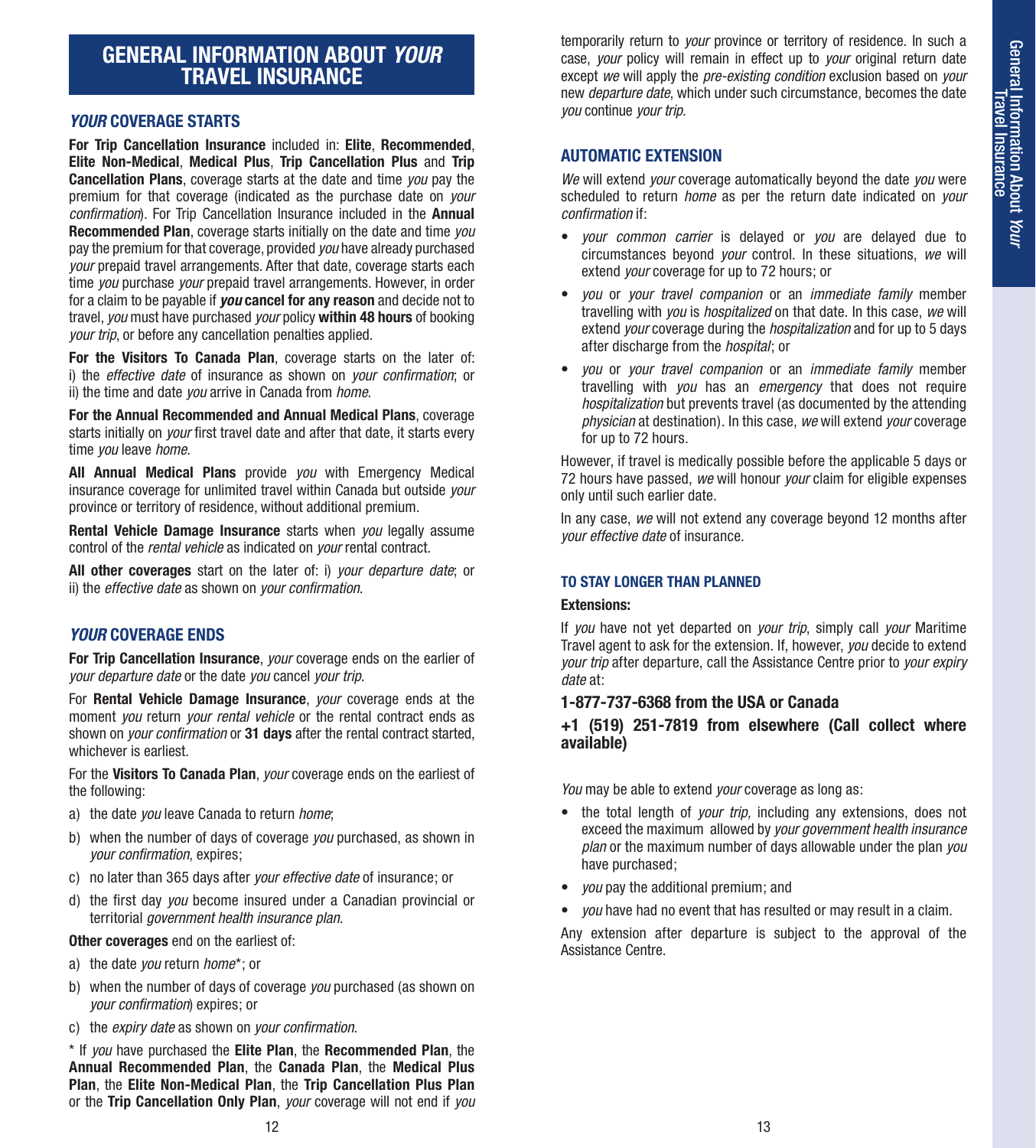Trip Cancellation and Trip Interruption Insurance

Trip Cancellation and<br>Trip Interruption Insurance

#### **ANNUAL RECOMMENDED AND ANNUAL MEDICAL PLANS**

- Provide coverage for any number of *trips* taken within one year.
- Each *trip* taken can be up to the maximum days *you* have selected when *you* purchased *your* Annual Medical Plan.
- The Annual Recommended and Annual Medical Plans are issued for a maximum coverage period of 365 days commencing with the *effective date*.
- For a *trip* to be covered under the benefits of the Annual Recommended Plan or the Annual Medical Plan, it must start and end within the coverage period.

**Exception:** If a *trip* begins during the coverage period but extends beyond the *expiry date*, *you* can purchase:

- top-up coverage for any travel days that fall after the *expiry date*; or
- a new Annual Recommended Plan or Annual Medical Plan for the next 365-day period. The total duration of *your trip* cannot exceed the maximum *trip* length of the coverage duration *you* have chosen for *your* Annual Plan, unless it is topped up.

#### **TOP-UPS**

Top-ups are available for the **Annual Recommended Plan** and the **Annual Medical Plan**. If *you* want to take a *trip* that is longer than the coverage duration *you* have chosen for *your* Annual Plan simply contact *your* travel agent before *your* coverage expires to purchase coverage for the additional days required. If *you* are topping up another insurer's plan, it is *your* responsibility to confirm with that insurer that a top-up is permitted on *your* existing plan with no loss of coverage. *You* will be able to top up *your* coverage if *you* pay the extra premium and the total length of *your trip* does not exceed the maximum allowed by *your government health insurance plan*. An extension to the *trip* length may be allowed if *you* obtain written approval from *your* Canadian *government health insurance plan*.

## **TRIP CANCELLATION AND TRIP INTERRUPTION INSURANCE**

Trip Cancellation and Trip Interruption Insurance is included in the **Elite Plan**, **Recommended Plan**, **Annual Recommended Plan**, **Canada Plan**, **Medical Plus Plan**, **Elite Non-Medical Plan**, **Trip Cancellation Plus Plan** and **Trip Cancellation Only Plan**.

To have full coverage under Trip Cancellation and Trip Interruption Insurance, *you* must purchase coverage for the full value of the nonrefundable portion and the full duration of *your trip*.

**If** *you* **cancel for any reason and decide not to travel before** *you* **leave** *home*, *we* will pay up to **50%** of the covered amount for the prepaid portion of *your trip* that is non-refundable and non-transferable to another date. *You* must cancel *your trip* 16 days or more before *your departure date* as shown on *your confirmation* for this benefit to be valid. To cancel a *trip* before *your* scheduled *departure date*, *you* must cancel *your trip* with the travel agent or *travel supplier* immediately or, at the latest, the first business day following the cause of cancellation.

**If** *you* **purchased** *your* **policy more than 48 hours after booking**  *your trip***,** *your* **claim will not be payable if** *you* **cancel for any reason and decide not to travel.**

#### **I. What does Trip Cancellation Insurance cover? Benefits –**

**If** *you* **are unable to travel due to a covered event listed immediately below that occurs before** *you* **leave** *home***,** *WE* **WILL PAY**, up to the covered amount:

- 1. For the prepaid unused portion of *your trip* that is non-refundable and non-transferable to another travel date.
- 2. The published cancellation penalties imposed by hotels for unused accommodations.
- 3. The change fee charged for rebooking the travel arrangements as originally booked for *your trip* when such an option is made available by Maritime Travel or an **Authorized Maritime** *Travel Supplier*, or through an internet site made available by Maritime Travel.
- 4. If *your travel companion* must cancel their *trip* due to a covered event, and *you* decide to go on *your trip* as planned, *we* will cover the cost of the next occupancy charge up to the covered amount.
- 5. At *your* option, the cost to catch up to *your trip*, if *you* qualify to cancel but choose instead to continue on *your trip*, providing the cost to catch up is less than the cost to cancel *your trip*.

#### **II. What does Trip Interruption Insurance cover? Benefits –**

**If** *your trip* **is interrupted due to a covered event listed immediately below that occurs on or after the day** *you* **plan to leave** *home***,** *WE* **WILL PAY**, up to the covered amount:

1. For the prepaid unused portion of *your trip* that is non-refundable and non-transferable to another travel date less the prepaid unused transportation *home*.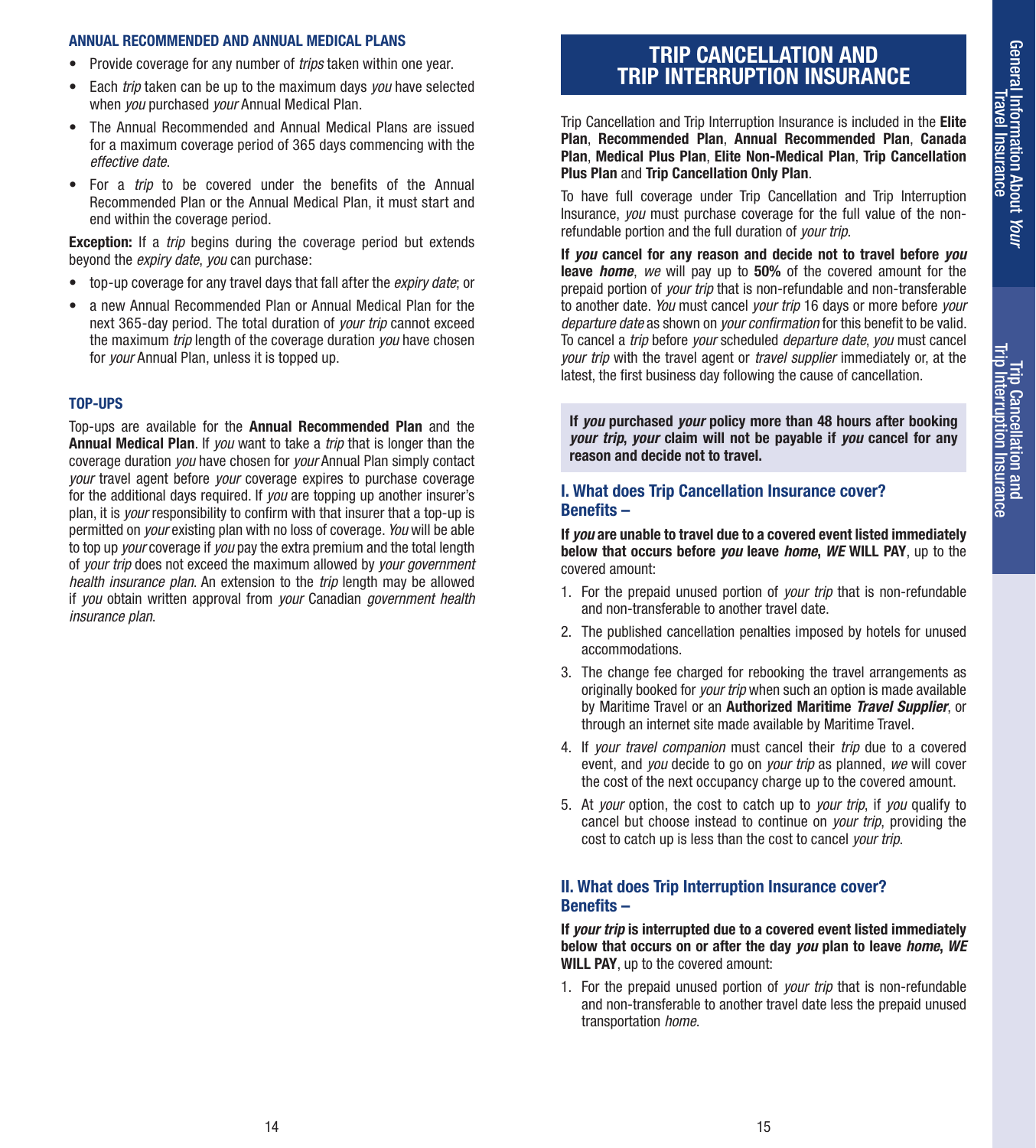- 2. The additional cost of *your* one-way transportation by the most costeffective itinerary (being the lesser of a one-way *fare* or change fee charged by the airline on existing tickets if this option is available) to *your* or *your* group's next destination, or to return *home*.
- 3. *We* will also reimburse, when no earlier transportation arrangements are available, *your* additional and unplanned hotel and meal expenses, *your* essential phone calls and taxi fares to a maximum of up to **\$150 per day**: a) to a maximum of **\$1,500** under the **Elite Plan** and the **Elite Non-Medical Plan**; b) to a maximum of **\$600** under the **Recommended Plan**, the **Annual Recommended Plan**, the **Canada Plan**, the **Medical Plus Plan** and the **Trip Cancellation Plus Plan**; and c) **\$450** under the **Trip Cancellation Only Plan**.
- 4. The published cancellation penalties imposed for the early return of a *rental vehicle* prior to the contracted date of return.
- 5. If *you* must interrupt *your trip* to attend a funeral or go to the bedside of a *hospitalized immediate family* member, *we* will reimburse *you*  for the cost of a round-trip ticket *you* have paid for, up to the amount of a one-way *fare* to return *home*.

#### **COVERED EVENTS FOR I. TRIP CANCELLATION INSURANCE AND II. TRIP INTERRUPTION INSURANCE:**

#### *Medical Condition*

- 1. *You* or *your travel companion* develop(s) a *medical condition* which, in the written opinion of a *physician,* necessitates *you* cancelling, interrupting or delaying *your trip*.
- 2. A member of *your immediate family* or *your key-person,* a member of *your travel companion's immediate family* or their *key-person*  develops a *medical condition* which, in the written opinion of their *physician* necessitates *you* canceling, interrupting or delaying *your trip*.
- 3. A *medical condition* which, in the written opinion of the attending *physician*, prevents *you* or *your travel companion* from participating in a sporting event when the purpose of *your trip* was to participate in that sporting event.
- 4. *You* or *your travel companion* are medically unable to receive an injection or medication that is suddenly required for entry into a country, region or city originally ticketed in *your* travel arrangements provided that such requirement was not mandatory on the date of application for insurance.
- 5. *You*, *your spouse*, *your travel companion* or *your travel companion*'s *spouse* are quarantined.
- 6. The medical *treatment* that was the purpose of *your trip* outside of *your* province or territory of residence and had been arranged by *your government health insurance plan* or *your* private health insurance plan is cancelled or rescheduled, provided that the cancellation or reschedule is due to a reason beyond *your* control or the control of the medical facility providing the *treatment*. This benefit only applies if *you* have purchased the **Canada Plan**.

#### **Death**

- 7. *You* or *your travel companion* die(s).
- 8. A member of *your immediate family* or *your key-person*, a member of *your travel companion*'s *immediate family* or his *key-person* dies.
- 9. *Your* or *your travelling companion*'s friend dies.

#### **Pregnancy or Adoption**

- 10. *You*, *your spouse*, *your travel companion* or *your travel companion*'s *spouse*:
	- a) become pregnant after the *effective date* and *your departure date* falls in the 9 weeks of the expected delivery date or any time after that date, or
	- b) are advised by the attending *physician* against travel during the first trimester of pregnancy, or
	- c) experience complications in the first 31 weeks of pregnancy and the attending *physician* advises against travel.
- 11. *You*, *your spouse*, *your travel companion* or *your travel companion*'s *spouse* legally adopt(s) a *child*, provided the adoption notice was received after the *effective date*.
- 12. The early and unexpected birth of *your immediate family* member not travelling with *you* during *your* insured *trip*.

#### **Accommodations or Transportation**

- 13. ‡ The person whose guest *you* will be during *your trip* is quarantined, admitted to a *hospital* in an *emergency* or dies.
- 14. ‡ *You*, *your spouse*, *your travel companion* or *your travel companion's spouse* are unable to occupy *your*/their principal residence because of an event that is independent of any intentional or negligent act on *your*/their part.
- 15. ‡ *You*, *your spouse*, *your travel companion* or *your travel companion*'s *spouse* are unable to operate *your*/their place of business because of an event that is independent of any intentional or negligent act on *your*/their part.
- 16. ‡ *Your or your travel companion*'s principal residence or place of business is burglarized within 7 days of the *departure date* or during *your trip*.
- 17. ‡ Fire, vandalism, burglary or a natural disaster renders *your*  destination accommodations uninhabitable for the period of *your trip*.
- 18. ‡ Cancellation of a prepaid coach tour included in *your trip* (for any reason except supplier *default*) prior to *your* originally scheduled *departure date*, *we* will reimburse *you* up to **\$1,000** for the nonrefundable prepaid airfare of the *common carrier* that *you* booked to connect with the cancelled coach tour.
- 19. ‡ Cancellation of a flight by an airline carrier that is providing a portion of *your trip*, *we* will reimburse *you* up to **\$1,000** for the non-refundable prepaid airfare of a domestic flight (covers flights booked for travel within Canada only) that *you* had booked to connect with the cancelled flight.

#### **Weather**

20. ‡ Weather conditions, earthquakes or volcanic eruptions cause the scheduled *common carrier*, which *you* or *your travel companion* are travelling on, to be delayed for a period of at least 30% of *your trip*. If the delay is less than 30%, *you* may have other protection under the Misconnection & Travel Delay Benefit. See page 19.

#### **Employment and Education Obligations**

21. ‡ *You*, *your spouse*, *your travel companion* or *your travel companion*'s *spouse* are called to essential emergency service as a reservist, firefighter, emergency medical personnel, police force or armed forces during *your trip*.

Trip Cancellation and Trip Interruption Insurance

Trip Cancellation and<br>Trip Interruption Insurance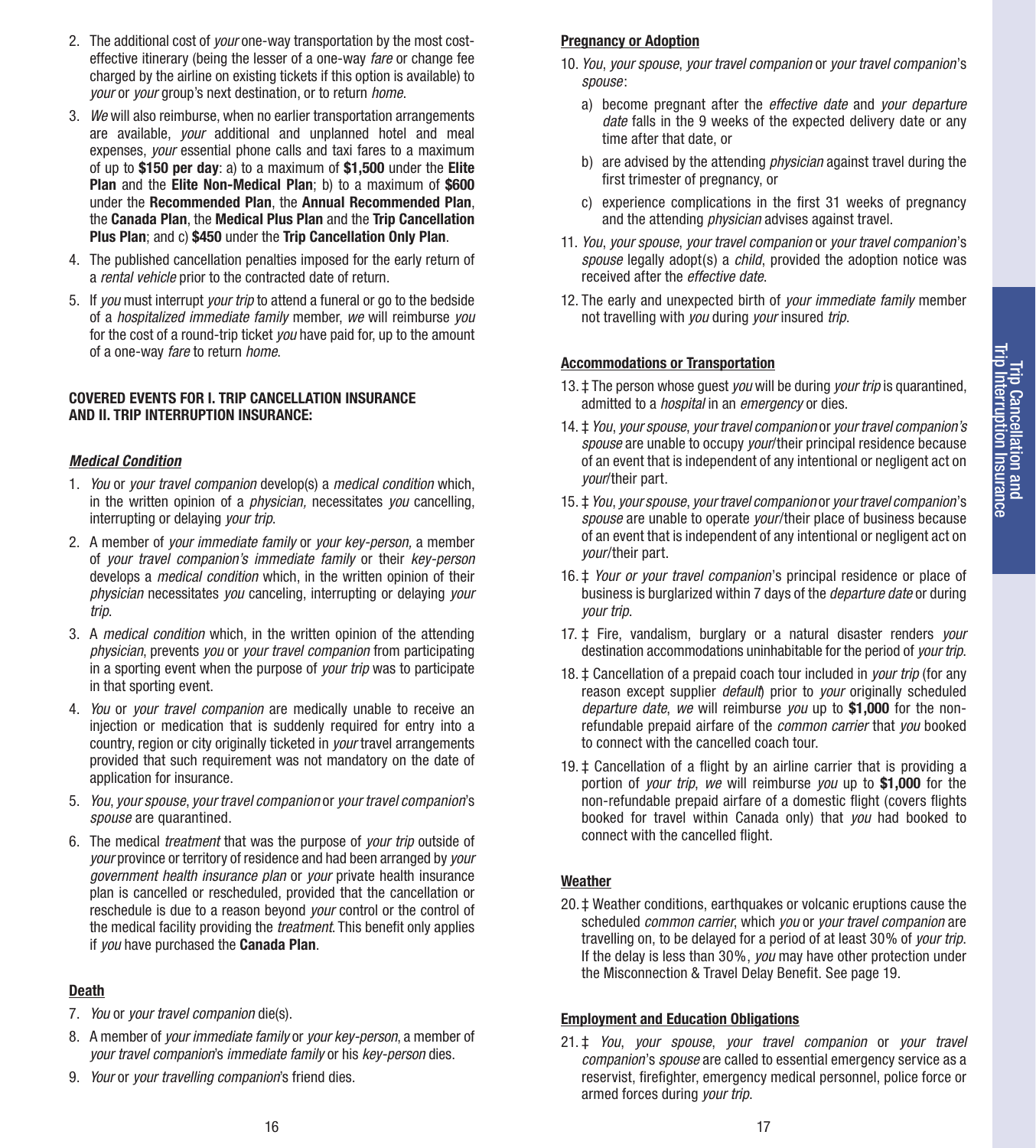- 22.‡ *You*, *your spouse*, *your travel companion* or *your travel companion*'s *spouse* involuntarily lose a permanent job (excluding contract or self-employment) due to layoff or dismissal without just cause, when actively employed with the same employer for at least 6 months prior to the insurance *effective date*.
- 23.‡ *You*, *your spouse*, *your travel companion* or *your travel companion*'s *spouse* are transferred by *your* /their respective employer and must move from *your*/their respective principal residence (for this benefit to apply, the person who is relocating must be an active full-time employee with that employer).
- 24. **‡** Cancellation of *your* or *your travel companion's* business meeting. conference or convention that is the main intent of *your trip* and was scheduled before *you* purchased this insurance, provided the cancellation is for a reason beyond *your* control or the control of *your* employer or the employer of *your travel companion*. This event must be between companies with unrelated ownership and, in the case of a conference or convention, *you* or *your travel companion*  must be a registered delegate.
- 25. ‡ *You* or *your travel companion* are required to attend a university or college course exam and the date of the exam falls during *your trip*. This benefit applies if the exam date was published prior to *your* application for this insurance and was subsequently changed after *you* booked *your trip* and purchased this insurance.
- 26.‡ *Your* or *your travel companion*'s college or university classes are rescheduled to a date that falls during *your trip* due to circumstances beyond *your* or *your travel companion*'s control. This benefit applies if both the unforeseen circumstances and the resulting rescheduling occur after *you* purchase this insurance.
- 27. ‡ The requirement that *you* or *your travel companion* attend a *professional career program* examination or a university or college course examination on a date that occurs during *your* insured *trip*, provided the examination date which was published prior to the date of *application* for insurance was subsequently changed after *your* travel arrangements were made and after *you* purchased this insurance.

#### **Government and Legal**

- 28.‡ *Your* or *your travel companion*'s travel visa is not issued for a reason beyond *your*/their control.
- 29.‡ *Your* or *your travel companion*'s passport is not issued within the time confirmed to *you*/them in writing by Passport Canada, provided that *you* or *your travel companion* had personally submitted the application to an authorized passport office and that it had been reviewed and found satisfactory by Passport Canada authorized personnel. This applies only to Canadian citizens.
- 30.‡ *You*, *your spouse*, *your travel companion* or *your travel companion*'s *spouse* are: a) called to jury duty, or b) subpoenaed to be a witness or c) required to appear as a defendant in a civil suit.
- 31. ‡ Foreign Affairs and International Trade Canada issues a written formal warning after *you* purchase *your* insurance, advising or recommending that Canadian residents should not visit a destination included in *your trip*. This applies only to Canadian residents.

#### **Hijacking**

32. ‡ *You*, *your spouse*, *your travel companion* or *your travel companion*'s *spouse* are hijacked.

#### **III. What does Misconnection & Travel Delay Insurance cover? Benefits –**

#### **If any of the covered events listed immediately below prevent** *you*  **from travelling as shown on** *your confirmation***,** *WE* **WILL PAY:**

If covered event #1 or #2 listed immediately below occurs before or on *your* originally scheduled *departure date, we* will pay:

- a) up to **\$1,000** for the additional cost of *your* one-way transportation by the most cost-effective itinerary (being the lesser of a one-way *fare* or change fee charged by the airline on existing tickets if this option is available) to *your* next destination;
- b) in addition, *we* will pay *your* additional and unplanned hotel and meal expenses, *your* essential phone calls and taxi fares to a maximum of **\$350 per day** to a maximum of **\$700**.

For Misconnection & Travel Delay on or after *your* originally scheduled *departure date, we* will pay up to a maximum of **\$1,000** under benefits a), b) and  $c$ ):

- a) the unused prepaid portion of *your trip* (less the prepaid unused transportation *home*) that is non-refundable and non-transferable to another travel date (provided such expenses are not reimbursable by any other source);
- b) the additional cost of *your* one-way transportation by the most costeffective itinerary (being the lesser of a one-way *fare* or change fee charged by the airline on existing tickets if this option is available) to *your* next destination or to return *home*.
- c) up to **\$100** for additional commercial pet care expenses if the misconnection or travel delay results in *your* returning *home* 24 hours later than originally scheduled.
- d) in addition, *we* will pay *your* additional and unplanned hotel and meal expenses, *your* essential phone calls and taxi fares to a maximum of:
	- i) **\$150 per day** to a maximum of **\$1,500** under the **Elite Plan** and the **Elite Non-Medical Plan**;
	- ii) **\$150 per day** to a maximum of **\$600** under the **Recommended Plan**, the **Annual Recommended Plan**, the **Canada Plan**, the **Medical Plus Plan** and the **Trip Cancellation Plus Plan**;
	- iii) **\$150 per day** to a maximum of **\$450** under the **Trip Cancellation Only Plan.**

#### **COVERED EVENTS FOR MISCONNECTION & TRAVEL DELAY INSURANCE**

- 1. ‡ *You* miss *your* next connecting *common carrier* because the *common carrier* that is providing transportation for a portion of *your trip* leaves later than originally scheduled as a result of a schedule change.
- 2. ‡ The *common carrier* that is providing transportation for a portion of *your trip* leaves earlier than originally scheduled as a result of a schedule change and the ticket *you* have purchased for *your* prior connection via another *common carrier* becomes unusable.
- 3. *You* or *your travel companion* are delayed for at least 6 hours in arriving at *your trip* destination or returning to *your home* due to the delay or schedule change or cancellation of *your* or *your travel companion's common carrier*.
- 4. ‡ *You* miss a connection or must interrupt *your trip* because of the delay of *your* or *your travel companion's* private passenger *vehicle* or *common carrier*, when the delay is caused by the mechanical failure of the private passenger *vehicle or common carrier*, a traffic accident, an emergency police-directed road closure, weather conditions,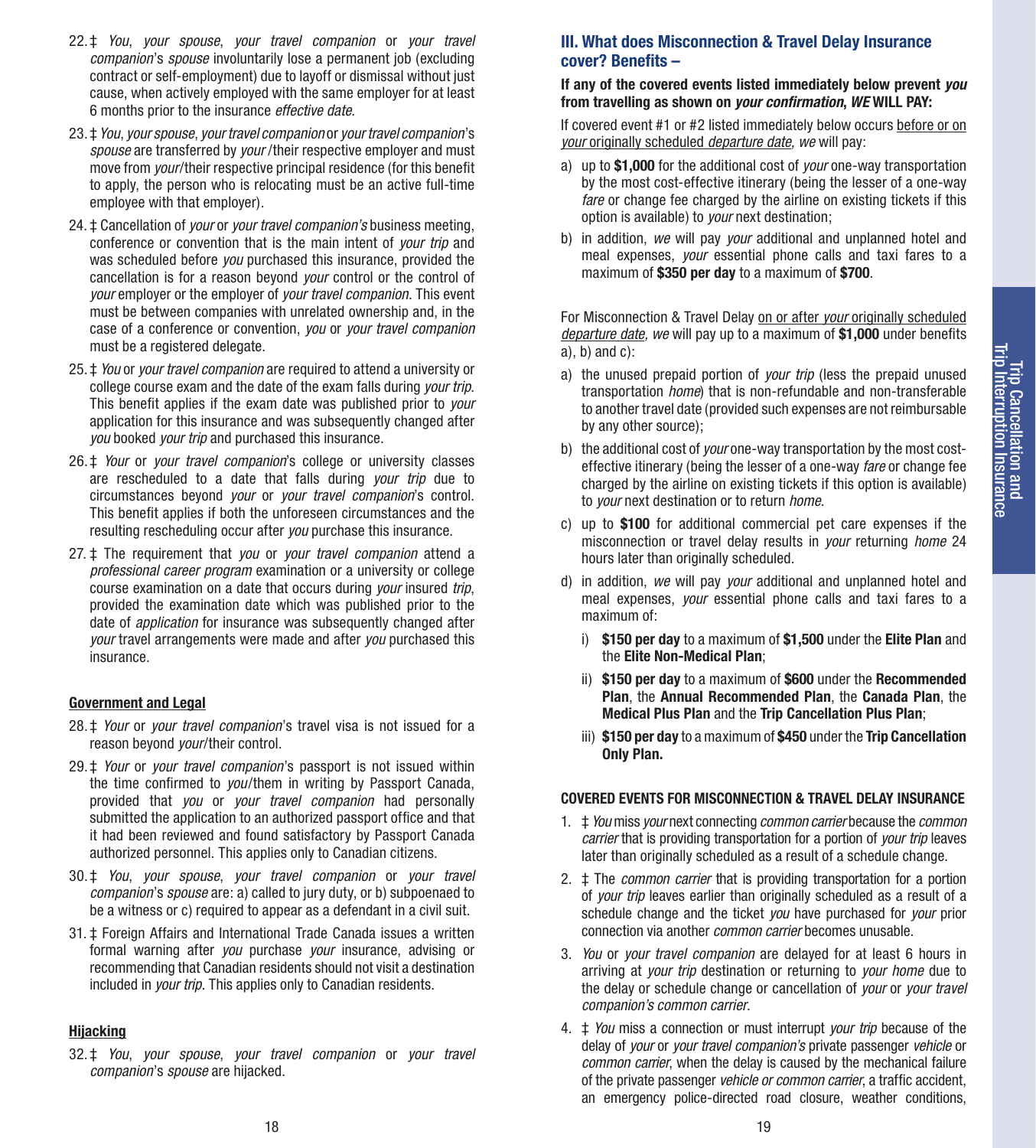earthquakes or volcanic eruptions. *Your* private passenger *vehicle or common carrier* must have been scheduled to arrive at *your* point of boarding at least two (2) hours before the scheduled time of departure.

5. ‡ *You* miss a connection or must interrupt *your trip* because of a delay in clearing customs and security controls due to *your* or *your travel companion's* mistaken identity.

Only misconnection and delay expenses as calculated above will be payable under these circumstances.

Specifically any delays, schedule changes and cancellations caused by the following events are not covered:

- 1. Strike (other than an unannounced strike), labour disruption;
- 2. Supplier *default* or bankruptcy. Limited coverage applies with respect to *default*, see Default Protection Coverage on page 25;
- 3. Grounding of aircraft for failure to satisfy government safety regulations or security alerts.

For items 1 to 5 above, if *your* travel arrangements were not made through Maritime Travel, travel delay benefits will apply provided *your* travel arrangements meet the following connection times:

- a) **2 hours** between domestic airline connectors;
- b) **3 hours** between international or Canada/USA connections;
- c) **6 hours** between mixed connections such as an airline connecting to a land tour or cruise.

#### **IV. What does Delayed Return Insurance cover? Benefits –**

**If any of the covered events listed immediately below happens after**  *you* **leave** *home* **and makes it impossible for** *you* **to return** *home* **as shown on** *your confirmation***,** *WE* **WILL PAY** up to the covered amount for the length of time that *you* are prevented from travel for the following:

- 1. Additional and unplanned hotel and meal expenses, essential phone calls and taxi fares up to: a) **\$350 per day** to a maximum of **\$3,500** under the **Elite Plan** and the **Elite Non-Medical Plan**; b) **\$150 per day** to a maximum of **\$3,500** under the **Recommended Plan**, the **Annual Recommended Plan**, the **Canada Plan**, the **Medical Plus Plan** and the **Trip Cancellation Plus Plan**; and c) **\$150 per day** to a maximum of **\$1,750** under the **Trip Cancellation Only Plan.**
- 2. The additional cost of *your* one-way transportation by the most cost-effective itinerary (being the lesser of a one-way *fare* or change fee charged by the airline on existing tickets if this option is available) to return *home*.

If the delay is a result of a *medical condition*, it must be on the advice of the attending *physician* at *your* destination.

#### **COVERED EVENTS FOR DELAYED RETURN INSURANCE:**

- 1. *You* have a medical *emergency*.
- 2. A member of *your immediate family* has a medical *emergency* or dies at *your* destination.
- 3. *Your travel companion* has a medical *emergency* or dies at *your*  destination.
- 4. The person whose guest *you* are during *your trip* is admitted to *hospital* with an *emergency* or dies.
- 5. *Your* friend at *your* destination dies.

#### **V. What else does Trip Cancellation Insurance, Trip Interruption Insurance and Delayed Return Insurance cover?**

- 1. In the event *your travel companion*'s *plane* is delayed by weather conditions, earthquakes or volcanic eruptions for at least **30%** of *your trip*, and *your travel companion* decides not to go on the *trip* as booked, *we* will cover the cost of *your* next occupancy charge up to the covered amount.
- 2. In the event *you* die from a covered *medical condition* after the start of *your trip*, *we* will reimburse *your* estate, up to the covered amount, for *your* prepaid unused travel arrangements. *We* will also reimburse *your* estate:
	- a) the following reasonably incurred expenses for:
		- i) preparation of the deceased *insured*; and
		- ii) return transportation cost of the deceased *insured* in the *common carrier*'s standard transportation container to the scheduled point of departure; or
	- b) up to **\$5,000** for burial or cremation at the place of death.

No benefit is payable for the cost of a headstone, a casket and/or funeral service expenses.

- 3. If *you* purchased the **Elite Plan**, the **Elite Non-Medical Plan**, the **Recommended Plan**, the **Annual Recommended Plan** or the **Canada Plan** and if *you* must interrupt *your trip*, *we* will reimburse *you* for up to **\$250** to cover the cost of prepaid unused nonrefundable excursions that were not included in *your* original travel arrangements and that *you* booked onboard *your* cruise ship.
- 4. If *you* purchased the **Elite Plan** or the **Elite Non-Medical Plan** and the flight *you* are booked to fly on is overbooked and *you* are denied boarding as a result, *we* will pay up to **\$1,000** for the prepaid unused portion of *your trip* that is non-refundable and non-transferable to another date, provided *your trip* duration was a minimum of **7 days**.
- 5. If the primary reason for *your trip* was to be present at a wedding, funeral, sporting, theatrical, musical or other commercial entertainment event or conference, and *your trip* is delayed for reasons beyond *your* control, *we* will reimburse *you* for the cost of alternate transportation to get to *your* destination on time for the event, up to:
	- **\$600** if *you* have purchased the **Recommended Plan**, the **Annual Recommended Plan**, the **Canada Plan**, the **Medical Plus Plan**, the **Trip Cancellation Plus Plan** and the **Trip Cancellation Only Plan**; or
	- **\$800** if *you* have purchased the **Elite Plan** or the **Elite Non-Medical Plan**.
- 6. ‡ If a cruise that is included in *your trip* and insured under *your* Maritime Travel Insurance policy is cancelled due to mechanical failure, grounding, quarantine of the cruise ship, or repositioning of the cruise ship due to weather conditions, earthquakes or volcanic eruptions, and the cancellation occurs:
	- a) Before *you* leave *home*, *we* will reimburse *you* for *your* non-refundable prepaid airfare that is not part of *your* cruise package up to **\$1,000**.
	- b) After *you* leave *home* but prior to the departure of the cruise ship, *we* will reimburse *you* up to **\$1,000** for the lesser of:
		- i) the change fee charged by the airline carrier(s) to return *you home*, if such an option is available; or
		- ii) the extra cost of a one-way *fare* via the most cost-effective itinerary to return *you home*.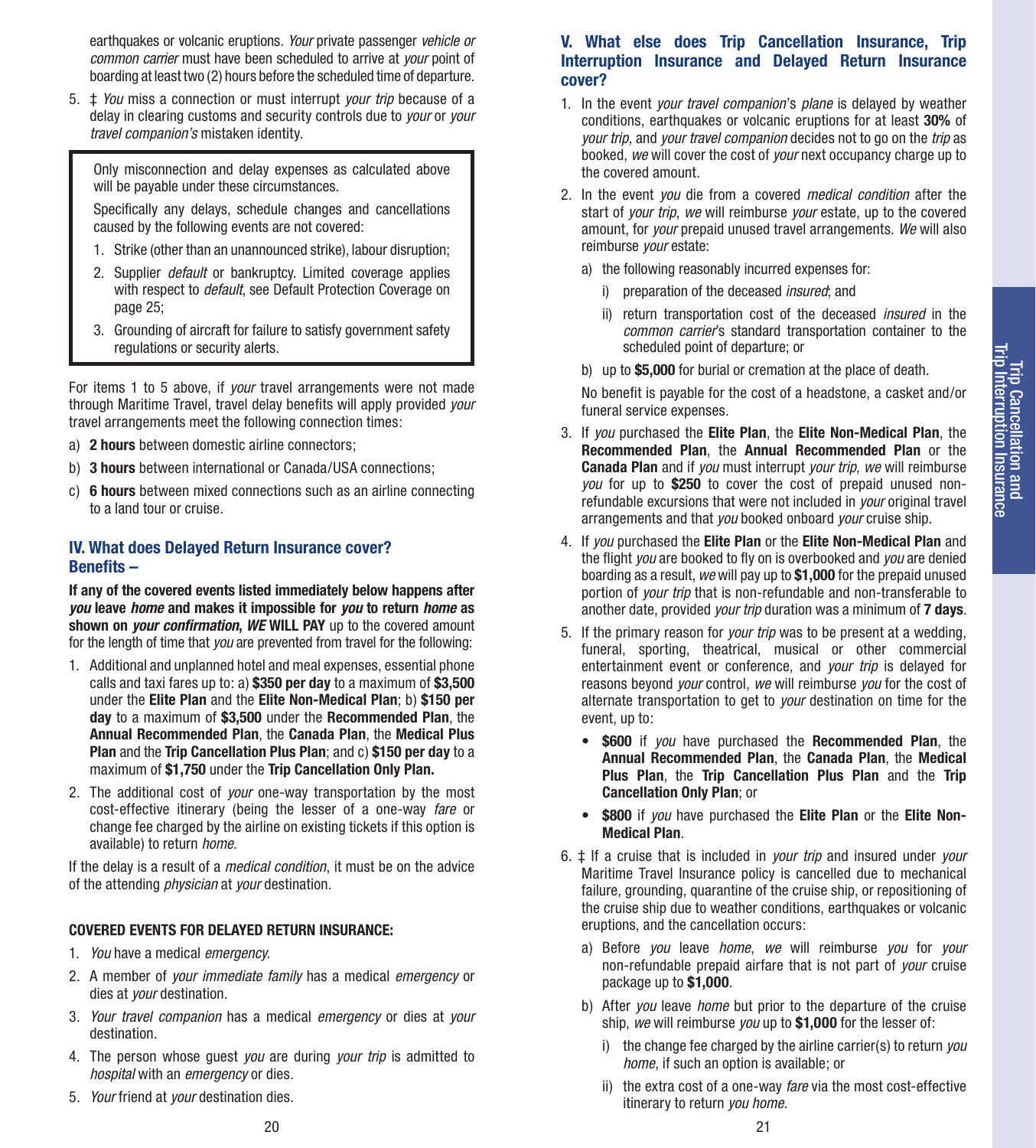If *you* have purchased the **Elite Plan** or the **Elite Non-Medical Plan**, this benefit covers the cancellation of a cruise or a tour included in *your trip* and insured under *your* Maritime Travel Insurance if the cruise or tour is cancelled for any reason other than supplier *default*.

- 7. If *you* have purchased the **Elite Plan**, the **Recommended Plan**, the **Annual Recommended Plan**, the **Elite Non-Medical Plan**, the **Trip Cancellation Plus Plan** or the **Trip Cancellation Only Plan** and *your* or *your travel companion*'s passport and/or travel visa is lost or stolen during *your trip* and *you* are unable to continue on *your trip* or to return *home* as originally planned, *we* will reimburse *you* for:
	- a) Reasonable travel and accommodation expenses until the travel documents are replaced; and
	- b) up to **\$1,000** for the additional cost of one-way transportation by the most cost-effective itinerary (being the lesser of a one-way economy transportation or the change fee charged by the airline on existing tickets if this option is available) to *your* next destination or to return *you home*.
- 8. If the primary reason for *your trip* was to attend a ticketed commercial event (sport, musical or other commercial entertainment) for which *you* had purchased and paid for tickets prior to booking *your trip* and purchasing this insurance, and such event is subsequently cancelled by the promoter of the event, *we* will pay, up to the covered amount, for the following:
	- a) If the event is cancelled before *you* leave *home*: 50% of the prepaid unused portion of *your trip* that is non-refundable and non-transferable to another travel date.
	- b) If the event is cancelled after *you* leave *home*:
		- i) the prepaid unused portion of *your trip* that is non-refundable and non-transferable to another travel date (less prepaid unused transportation *home*); and
		- ii) up to **\$1,000** for the additional cost of one-way transportation by the most cost-effective itinerary (being the lesser of a one-way economy transportation or the change fee charged by the airline on existing tickets if this option is available) to return *you home*.

#### **Exclusions & Limitations – What does Trip Cancellation & Trip Interruption Insurance not cover?**

*We* will not cover expenses or benefits related to in whole or in part, directly or indirectly, to any of the following:

I. *Pre-Existing Condition* **Exclusions**

When reading this section, please take the time to review the definitions of "*medical condition*," "*pre-existing condition*" and "*stable*" at the end of this booklet. The *pre-existing condition* exclusion which applies to *you* depends on the Covered Amount purchased for Trip Cancellation coverage as outlined below.

#### **Trip Cancellation Covered Amount is less than \$20,000:**

- *Your medical condition* or the *medical condition* of *your travelling companion* if the *medical condition* was NOT *stable* in the **3 months** before the *effective date* for this insurance.
- *Your* heart condition or the heart condition of *your travelling companion* if, during the **3 months** before the *effective date* for this insurance, *you* or *your travelling companion* have taken any form of Nitroglycerine more than once per week for the relief of angina.
- *Your* lung condition or the lung condition of *your travelling companion* if, during the **3 months** before the *effective date*  for this insurance, *you* or *your travelling companion* required *treatment* with home oxygen or with Prednisone.

#### **Trip Cancellation Covered Amount is \$20,000 or more:**

- *Your medical condition* or the *medical condition* of any person who is the cause of *your* claim, if that *medical condition* was NOT *stable* in the **3 months** before the *effective date* for this insurance*.*
- *Your* heart condition or the heart condition of any person who is the cause of *your* claim if, during the **3 months** before the *effective date* for this insurance, *you* or that person have taken any form of Nitroglycerine more than once per week for the relief of angina.
- *Your* lung condition or the lung condition of any person who is the cause of *your* claim if, during the **3 months** before the *effective date* for this insurance, *you* or that person have required *treatment* with home oxygen or with Prednisone for *your*/their lung condition.
- II. *We* will not cover expenses or benefits related to in whole or in part, directly or indirectly, to any of the following events which are applicable to all coverages detailed in this section, including **Trip Cancellation, Trip Interruption, Misconnection & Travel Delay**  and **Delayed Return Insurance:**
	- 1. Any reason, circumstance, event or *medical condition* affecting *you* or anyone, which *you* were aware of on or before the *effective date* for this insurance, and which may eventually prevent *you* from starting and/or completing *your trip* as booked when *you* purchase this insurance coverage.
	- 2. Death of a person who is ill when the purpose of *your trip* is to visit that person.
	- 3. *Your* suicide or attempted suicide or *your* intentional selfinflicted injury, whether sane or insane.
	- 4. *Your* committing or attempting to commit a criminal act.
	- 5. Any *medical condition*, *injury*, *sickness* or death related directly or indirectly to *your* abuse of medication(s), drug(s), alcohol, or any other toxic substance(s).
	- 6. *Your* disorder, *your* disease, *your* condition or *your* symptom that is emotional, psychological or mental in nature unless same results in *hospitalization* and this fact is substantiated by *hospital* records. This exclusion does not apply to major psychiatric illness such as psychosis, schizophrenia and major affective mood disorders.
	- 7. A *medical condition*:
		- that occurs during a *trip* when *you* knew that *treatment* may be sought or required for that condition; and/or
		- for which it was reasonable to expect before *you* left *home*  that *you* would need *treatment* during *your trip*; and/or
		- for which future investigation or *treatment* was planned before *you* left *home*; and/or
		- which caused symptoms that would have caused an ordinarily prudent person to seek *treatment* in the 3 months before leaving *home*, and/or
		- that caused a *physician* to advise *you* not to go on *your trip*.
	- 8. A *child* who is born after *you* leave *home*; routine prenatal care; pregnancy or childbirth; or complications of *your* pregnancy or childbirth when they happen in the 9 weeks before or after the expected date of delivery.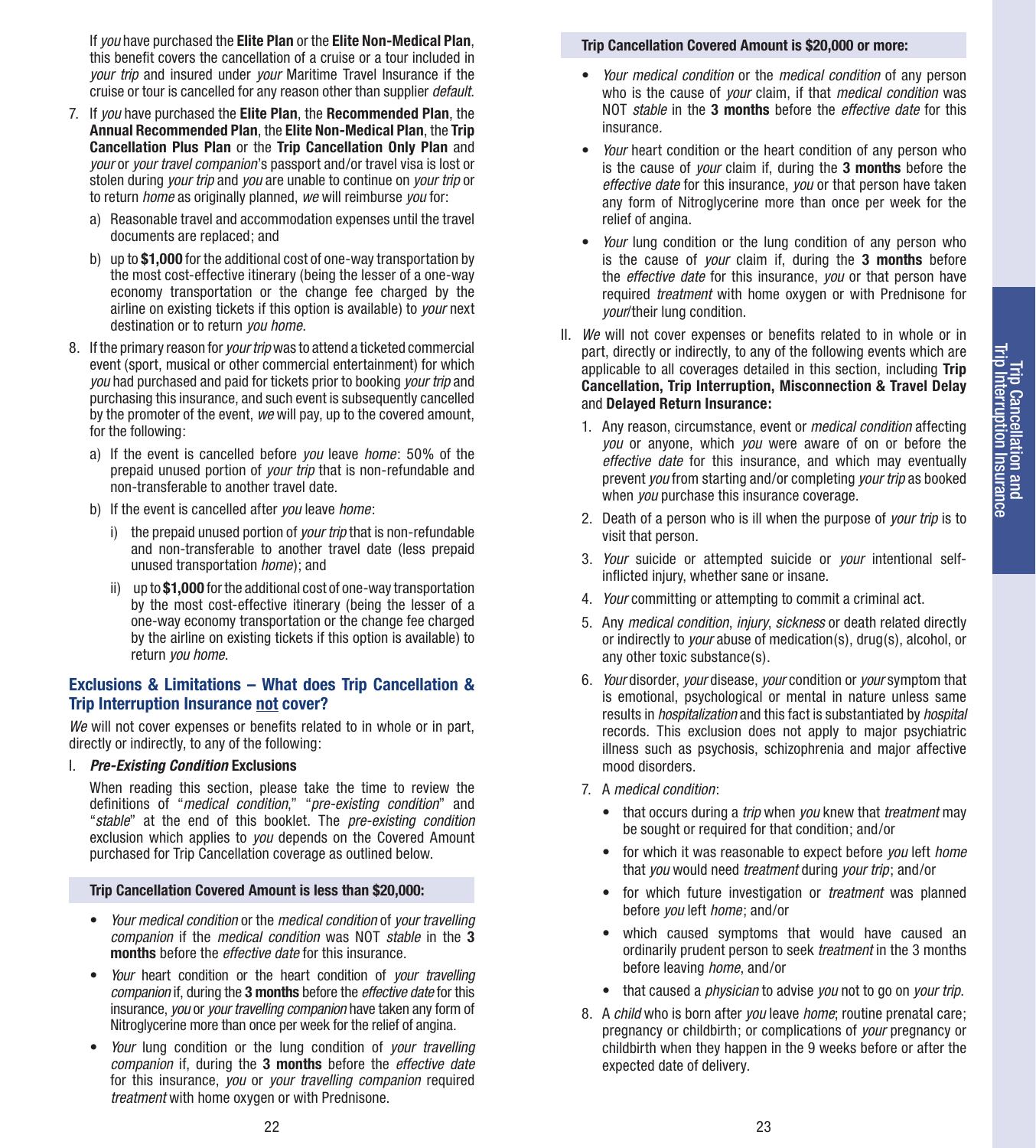- 9. Travel arrangements, expenses and or losses related to travel arrangements that were not booked through Maritime Travel or an **Authorized Maritime** *Travel Supplier*, or through an internet site made available by Maritime Travel and that have not been insured with Trip Cancellation and Interruption Insurance with a Maritime Travel Insurance Policy.
- 10.Any *medical condition* if the answers provided in the *questionnaire* for *trips* covered for \$20,000 or more are not truthful and accurate. This exclusion applies to the total covered amount purchased.
- 11. Any non-emergency, investigative or elective *treatment* such as cosmetic surgery, chronic care, rehabilitation, or any directly or indirectly related complications.
- 12. Fraud, concealment, or deliberate misstatement in relation to any matter affecting this insurance or in connection with the making of any claim hereunder.
- 13. An *act of war* or *act of terrorism*. Limited coverage applies with respect to an *act of terrorism*. See Terrorism Coverage provision.
- 14. Any loss resulting from:
	- a specific or related *medical condition* which *you* contracted in a foreign country during *your trip*; and/or
	- an *act of war* or an *act of terrorism*,

when, before the *effective date* for this insurance, a written formal warning was issued by Foreign Affairs and International Trade Canada, advising Canadians not to travel to that country, region or city. For this exclusion, *medical condition* is limited to the reason for which the formal warning was issued and includes complications arising from such *medical condition*.

15. *Your* cancelling for any reason and deciding not to travel if *you* did not purchase this insurance within 48 hours of booking *your trip* or before any cancellation penalties applied.

#### **What are the other conditions that apply to Trip Cancellation Insurance?**

If *you* cancel *your trip* before *your departure date*, *you* must advise a Maritime Travel agent within 72 hours of the cause of cancellation. Only the sums that are non-refundable on the date the reason for cancellation (covered event) occurs shall be considered for the purposes of the claim. Any delays in notifying a Maritime Travel agent will limit *your* benefit to the non-refundable amount that would have been payable on the date the cause for claim occurred.

Trip Cancellation for a *medical condition* must be recommended by the attending *physician* in the locality where the *medical condition* occurred.

See other conditions under How to Make a Claim.

#### **Default Protection Coverage**

Default Protection Coverage is included in the **Elite Plan**, the **Recommended Plan**, the **Annual Recommended Plan**, the **Canada Plan**, the **Medical Plus Plan**, the **Elite Non-Medical Plan**, the **Trip Cancellation Plus Plan** and the **Trip Cancellation Only Plan**.

*We* will provide Default Protection Coverage subject to the benefit limits and exclusions listed below.

If *you* have purchased **Trip Cancellation & Interruption Insurance**  and *you*:

- a) have directly contracted with a *travel supplier* who *defaults*; and
- b) as a result of the *default*, do not receive part or all of the *travel services* for which *you* have contracted; and

c) cannot recover all of the cost of such undelivered *travel services*  either from the *travel supplier*, any federal, provincial or other compensation fund, or from any other source that is legally responsible or under contract to reimburse *you* for the cost of such undelivered *travel services*,

then, *we* will reimburse *you* as follows:

- i) for *default* prior to *your departure date*: the non-refundable portion of the amount that *you* prepaid for such undelivered *travel services* up to the covered amount for the Trip Cancellation coverage that *you* purchased in connection with *your trip*; or
- ii) for *default* after *your departure date*:
	- the non-refundable portion of the amount that *you* prepaid for such undelivered *travel services* up to the covered amount for Trip Interruption coverage that *you* purchased in connection with *your trip* except prepaid unused transportation *home* and subject to the following benefit limits;
	- *your* additional and unplanned hotel and meal expenses, *your* essential phone calls and taxi fares up to a maximum of **\$200 per day** for up to **3 days**; and
	- up to the covered amount for the extra cost of *your* economy class transportation via the most cost-effective itinerary to *your* next destination or to return *you home*.

#### **Benefit Limits for Default Protection Coverage**

The amount payable to *you* in respect of any one *trip* will not exceed **\$5,000 CDN**; and will not exceed **\$10,000 CDN** for all persons who are covered under the same Maritime Travel Insurance policy. Any benefits payable shall also be subject to an overall maximum aggregate payable limit specified below relating to all in-force travel policies issued by *us*, including this policy.

If total claims otherwise payable for this type of coverage under all travel policies issued by *us*, resulting from the *default* of one or more *travel suppliers* occurring within an applicable time period, exceed the maximum aggregate payable limit, then the amount paid on each claim shall be reduced on a pro rata basis so that the total amount paid in respect of all such claims shall be the maximum aggregate payable limit. The maximum aggregate limits are:

- a) **\$1,000,000 CDN** with respect to the *default* of any one (1) *travel supplier*; and
- b) **\$5,000,000 CDN** with respect to all *defaults* of all *travel suppliers*  occurring in the same calendar year.

If, in *our* judgment, the total of all payable claims on account of the *default* of one or more *travel suppliers* exceeds the applicable limits, *your* pro-rated claim may be paid after the end of the calendar year in which *you* qualify for benefits.

#### **Exclusions for Default Protection Coverage**

*We* will not cover any loss concerning, caused by or resulting from any of the following:

- a) Loss or damage, incurred by *you*, which is or can be recovered from any other source, including any federal, provincial or other compensation fund;
- b) Loss arising as a result of a *default* if, at the time of booking, the *travel supplier* is bankrupt, insolvent or in receivership or has sought protection from creditors under any bankruptcy, insolvency or similar legislation;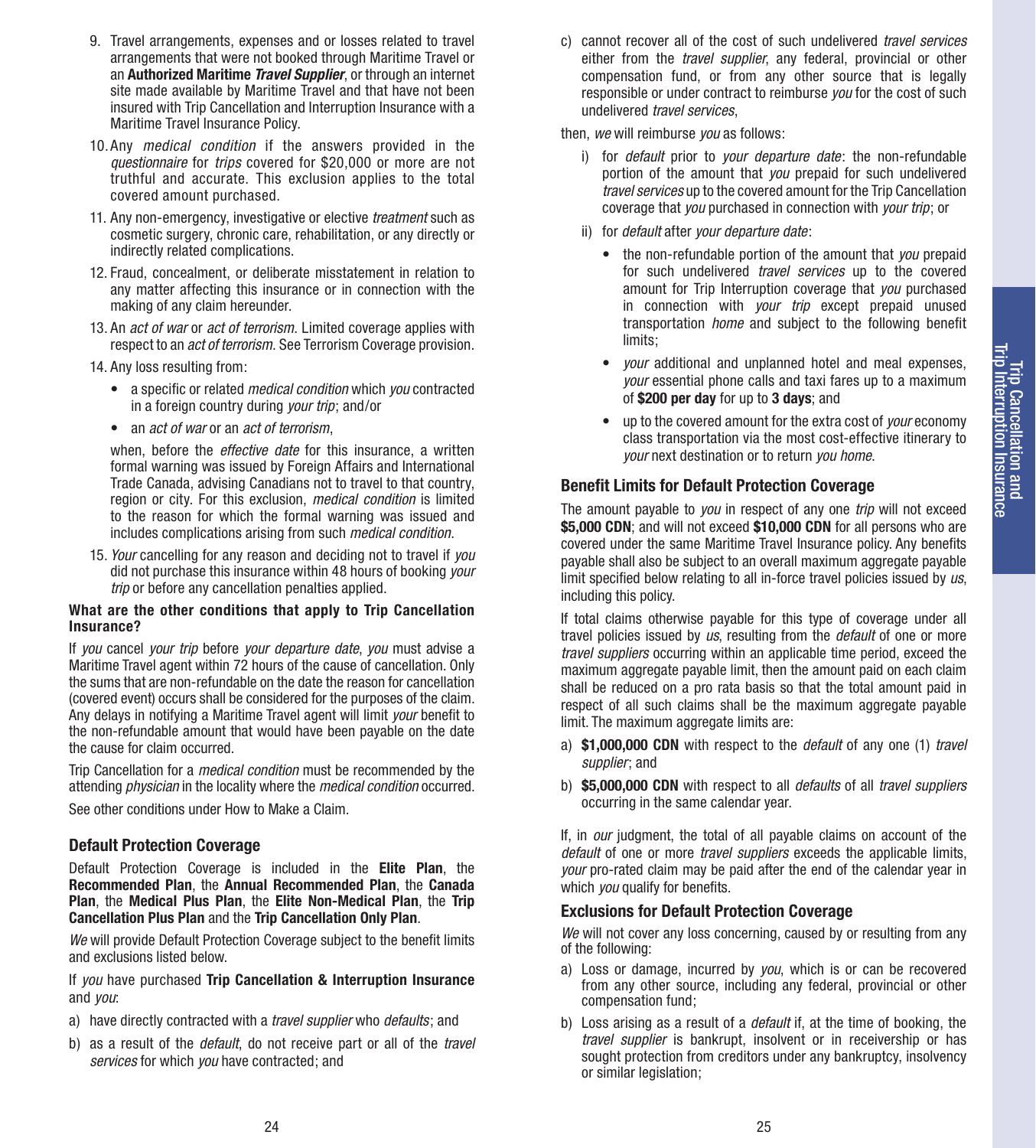Wedding Rider

**Wedding Rider** 

Emergency Medical Insurance

Emergency Medical Insurance

- c) Loss arising as a consequence of the bankruptcy or insolvency of a retail travel agent, agency or broker;
- d) Loss arising as a result of the *default* of a foreign *travel supplier* if the *travel services* to be provided by such foreign *travel supplier* are not part of a package tour sold to *you*;
- e) Losses incurred by an individual who has not purchased coverage for **Trip Cancellation & Interruption Insurance** coverage under the Maritime Travel Insurance policy, in connection with *your trip* which resulted in such losses;
- f) Insurance purchased or *trips* booked after the *default*; or
- g) *Travel services* that were actually provided.

## **WEDDING RIDER**

This rider forms part of the Maritime Travel Insurance policy issued to *you*, subject to payment of the additional premium applicable to this coverage. This benefit can only be purchased as a rider to an issued individual Maritime Travel Insurance Plan that contains Trip Cancellation & Interruption coverage.

This rider represents the terms and conditions of coverage, and, provided there is no contradiction between this Rider's Condition, is subject to the Conditions and Exclusions for Trip Cancellation & Interruption, General Limitations on Coverage, Exclusions, Limitations, Definitions and General Provisions stated in the Maritime Travel Insurance policy.

#### **PERIOD OF COVERAGE**

The period of coverage begins on the date and time *you* pay the premium for *your* Trip Cancellation & Interruption Coverage and this Rider for the insured *trip*.

#### **Coverage under this rider ends on the earlier of:**

- a) *your departure date*; or
- b) the date *you* cancel *your trip*.

#### **BENEFIT:**

If *you* are unable to travel due to the covered event listed immediately below that occurs before *you* leave *home*, *we* will pay, up to the covered amount, the pre-paid and non-refundable travel expenses incurred by *you* when the primary reason for *your trip* was to attend a wedding.

#### **COVERED EVENT**

1. The bride or groom, whose wedding *you* are attending, cancels their wedding due to the bride or groom's *medical condition* or death.

#### **Exclusions & Limitations:**

- 1. All exclusions and limitations that pertain to Trip Cancellation and Interruption Insurance applies to the Wedding Rider.
- 2. The maximum number of *Travel companions* is 24.

#### **WHAT ELSE DO** *YOU* **NEED TO KNOW?**

The Wedding Rider applies to Trip Cancellation expenses only. No expenses for trip interruption or delayed return are covered under this Wedding Rider.

## **EMERGENCY MEDICAL INSURANCE**

Emergency Medical Insurance is included in the **Elite Plan**, the **Recommended Plan**, the **Annual Recommended Plan**, the **Canada Plan**, the **Medical Plus Plan**, the **Annual Medical Plans** and the **Medical Only Plan**.

For the **Annual Medical Plans** and the **Medical Only Plan**, *you* must complete the medical *questionnaire* to determine whether *you* meet eligibility requirements for coverage if *you* are *age* 60 or older.

#### **Emergency Medical Plans Deductible**

The Annual Medical Plans and the Medical Only Plan have an optional *deductible* that will apply to each claim made under this plan if *you* selected this option. The amount of the *deductible* (in U.S. dollars) is shown on *your* Maritime Travel Insurance Emergency Medical Plan *confirmation*.

#### **What does Emergency Medical Insurance cover? Benefits –**

Emergency Medical Insurance covers *you* for up to **\$5,000,000 CDN** for the *covered expenses* incurred by *you* for *emergency* medical *treatment*  required by *you* during *your trip* if a *medical condition* begins unexpectedly after *you* leave *home*. **Such expenses must be in excess of those reimbursable by the** *government health insurance plan* **(GHIP) in** *your*  **province or territory of residence,** *your* **Canadian university health insurance plan (UHIP), and by any other insurance contract or health plan (group or individual) under which** *you* **are entitled to benefits.** The *medical attention* must be required as part of *your emergency treatment*  and ordered by a *physician* (or a dentist in the case of dental *treatment*).

**IN THE EVENT OF AN** *EMERGENCY***, THE ASSISTANCE CENTRE MUST BE CONTACTED IMMEDIATELY AT:**

**1-877-737-6368** in the U.S. and Canada

**+1 (519) 251-7819 collect** where available

If *you* are unable to do so immediately because *you* are medically incapacitated, someone else must contact the Assistance Centre as soon as is reasonably possible.

**Failure to notify the Assistance Centre immediately will limit the benefits payable under this policy to:**

- **a. 80% of eligible expenses based on** *reasonable and customary charges* **to a maximum of \$25,000 in the event of** *hospitalization***; and**
- **b. in the event of out-patient medical consultation, a maximum of one visit per** *sickness* **or** *injury***.**

*You* **will be responsible for the payment of any remaining charges.**

*Covered expenses* and benefits are subject to the policy's maximums, exclusions and limitations.

More specifically the *covered expenses* are:

#### 1. *Emergency* **Medical** *Treatment***:**

a) *Hospital* accommodation up to the semi-private room rate (or an intensive or coronary care unit where *medically necessary*). *We* will also cover the expense of a cruise ship cabin or hotel room (that is not already included in *your* travel arrangements) if the use of such facility is recommended as a substitute for a *hospital* room during *your* recovery from a covered medical *emergency*.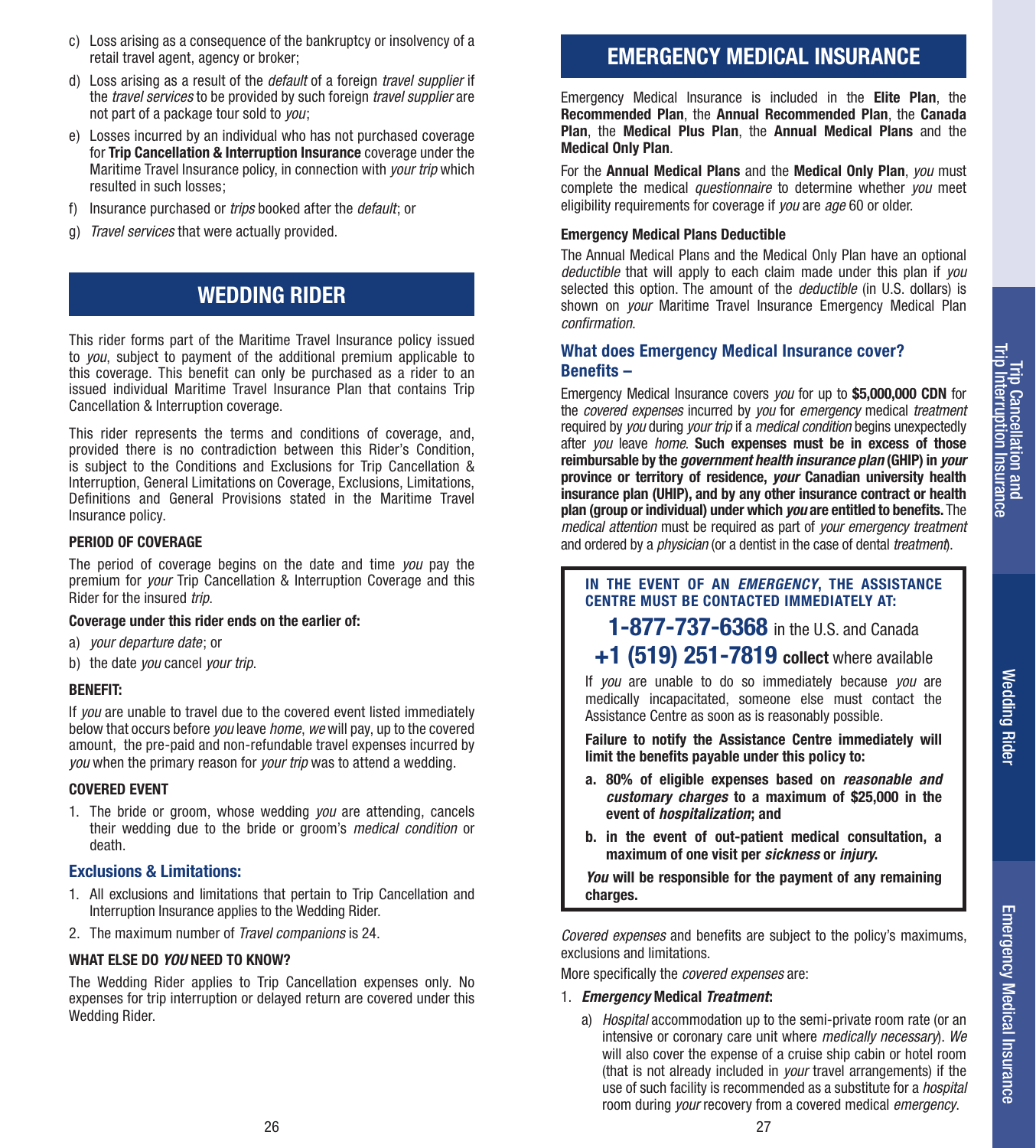- b) *Physicians'* fees.
- c) When approved in advance by the Assistance Centre, laboratory tests and x-rays prescribed by the attending *physician*. Note: This policy does not cover magnetic resonance imaging (MRI), cardiac catheterization, computerized axial tomography (CAT) scans, sonograms, ultrasounds or biopsies unless such services are approved in advance by the Assistance Centre.
- d) Private duty nursing (other than by a relative) during *hospitalization* when ordered by the attending *physician* and approved in advance by the Assistance Centre.
- e) Local, licensed ground ambulance service to the nearest *hospital*, *physician* or medical service provider in the event of a medical *emergency* (also covers local taxi fare in lieu of local ground ambulance service where an ambulance is *medically necessary*).
- f) Drugs requiring a prescription by a *physician*, excluding those necessary for the continued stabilization of a chronic *medical condition*.

**To file a claim,** *you* **must provide original receipts issued by the pharmacist,** *physician* **or** *hospital***, indicating the total cost, prescription number, name of medication, quantity, date and name of the prescribing** *physician***.**

- g) When approved in advance by the Assistance Centre, casts, splints, trusses, braces, crutches, rental of wheelchair or other minor medical appliances when prescribed by a *physician*.
- h) *Emergency treatment* by a chiropodist, chiropractor, osteopath, physiotherapist, or podiatrist (other than a relative), including x-rays, when approved in advance by the Assistance Centre.
- 2. *Emergency* **Dental Expenses:** Reimbursement of:
	- a) *emergency* dental *treatment* at *trip* destination to repair or replace sound natural teeth or permanently attached artificial teeth damaged as a result of an *injury*, provided *you* consult a *physician* or dentist immediately following the *injury*;
	- b) necessary *emergency* dental *treatment* (described in a. above) that must be continued upon return to *your* province or territory of residence, provided *treatment* is completed within **180 days** from the date of the accident, to a maximum of **\$2,000**; and
	- c) other *emergency* dental *treatment* at *trip* destination (excluding root canal treatment), to a maximum of **\$500**.

#### **To file a claim under a. or b. above,** *you* **must provide an accident report from the** *physician* **or dentist.**

- 3. *Hospital* **Allowance:** *You* are entitled to a *hospital* allowance of up to **\$50 per day** to a maximum of **\$2,000** for *your* incidental expenses (long distance calls, television rental) while *hospitalized* for at least 48 hours. This benefit will be paid as a lump sum after *your* release from *hospital* and upon approval of *your* claim.
- 4. **Expenses to return** *your vehicle home***:** If, because of a covered medical *emergency*, *hospitalization*, death or repatriation, *you* are unable to drive *home* the *vehicle you* used during *your trip*, *we* will cover the reasonable costs incurred to return *your vehicle home*. If *you* rented a *vehicle* during *your trip*, *we* will cover the reasonable costs incurred for its return to the rental agency.

When approved in advance by the Assistance Centre, repatriation of the *insured* if the private *vehicle* is stolen or inoperative due to an accident.

5. **Bedside Visit:** When approved in advance by the Assistance Centre, a return economy airfare for an *immediate family* member or a close friend to attend *your* bedside (upon the recommendation of the attending *physician*) provided the *hospitalization* lasts at least 3 consecutive days. This benefit is provided immediately if *you* are mentally or physically handicapped, or under 26 years of *age* and dependent for support on the visiting *immediate family* member.

The person attending *your* bedside will be covered under the same terms and conditions of *your* Maritime Travel Insurance Policy. Reasonable out-of-pocket expenses incurred for commercial accommodation and meals, essential taxis and telephone calls by the attending *immediate family* member or close friend will be reimbursed to a maximum of **\$1,500**, subject to a limit of **\$300 per day**. **To file a claim,** *you* **must supply original receipts from commercial organizations.**

- 6. **Subsistence Allowance:** When approved in advance by the Assistance Centre and in the event that:
	- a) *your* scheduled return is delayed due to *your sickness* or *injury* or the *sickness* or *injury* of an accompanying *immediate family*  member or *travelling companion*, or
	- b) *you* or an accompanying *immediate family* member or *travelling companion* must be relocated for the purpose of obtaining medical *treatment* for a covered medical *emergency*,

*you* are eligible for a subsistence allowance of **\$350** per day after the original scheduled return date or relocation date to a maximum of **\$3,500** for commercial accommodation and meals, laundry, essential taxis and telephone calls. If *sickness* or *injury* delays *your* return more than 10 days beyond the scheduled return date, the subsistence allowance will only be paid upon submission of proof that *you* or an accompanying *immediate family* member or *travelling companion* was admitted and confined to a *hospital* for at least 72 hours within the 10-day period.

**To file a claim,** *you* **must supply original receipts from commercial organizations as well as the local attending**  *physician***'s written diagnosis of the medical** *emergency***.**

- 7. **Medical Repatriation:** When approved in advance and arranged by the Assistance Centre:
	- a) up to the cost of a one-way *fare* on a commercial airline to *your* province or territory of residence; or
	- b) the costs for additional airline seats to accommodate a stretcher to return *you* to *your* province or territory of residence; or
	- c) where *medically necessary*, medical air evacuation (paid in advance) to the nearest appropriate *hospital* or to a *hospital* in *your* province or territory of residence, when the attending *physician* or the Medical Director of the Assistance Centre recommends that *you* be so transported for the purpose of obtaining immediate medical *treatment*; and
	- d) repatriation to *your home* in economy class of 1 *travelling companion* or 1 *immediate family* member in the event of *your* medical repatriation.
	- e) up to **\$900** subsistence allowance, subject to a limit of **\$300 per day**, will also be provided for commercial accommodation and meals, essential taxis and telephone calls for 1 *travelling companion* or 1 *immediate family* member if *you* are relocated to a place other than *your home*. **To file a claim,** *you* **must supply original receipts from commercial organizations**.
- 8. **Return Excess Baggage:** When approved in advance by the *Assistance Centre*, up to **\$500** for the return of *your* excess baggage if *you* are returned to *your home* by any medical repatriation or death benefit provided by this policy.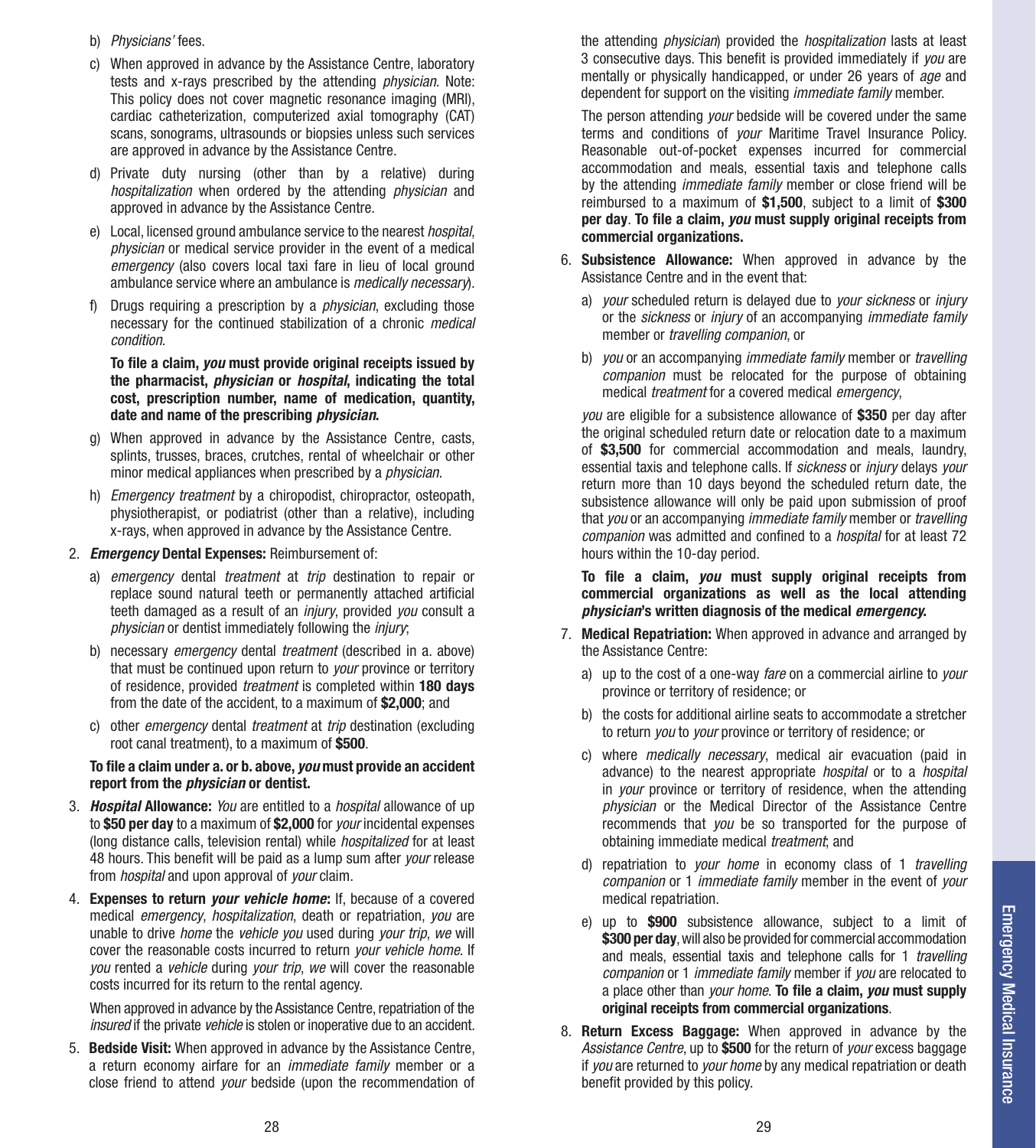- 9. **Domestic Services:** When *you* have been repatriated under Benefit #7, page 29 and when approved in advance by the Assistance Centre, **reimbursement** up to a maximum of **\$250** per policy for domestic services such as housekeeping to *your* principal residence.
- 10. **Medical Follow-up in Canada:** When *you* have been repatriated under Benefit #7, page 29 after being *hospitalized* during *your trip*, the following is covered in *your* Canadian province or territory of residence within 15 days of the repatriation:
	- a. semi-private room in a *hospital* or rehabilitation centre or convalescent home up to **\$1,000**;
	- b. home nursing care when medically required up to **\$50** per day for up to 10 days;
	- c. up to **\$150** for the rental of crutches, standard walker, canes, trusses, orthopaedic corset, oxygen; and
	- d. up to **\$250** for ambulance or taxi services to receive medical care.
- 11. **Qualified Medical Attendant:** When approved in advance and arranged by the Assistance Centre and if recommended by the attending *physician*, fees for a qualified medical attendant (other than a relative) to accompany *you* to *your* province or territory of residence when recommended by the attending *physician* and approved in advance and arranged by the Assistance Centre. This includes return economy airfare and overnight lodging and meals (where necessary).
- 12. **Escort of** *Insured Children* **or Grandchildren:** When approved in advance by the Assistance Centre in the event an *Insured* parent, grandparent or legal guardian (on the *trip*) must be medically repatriated or *hospitalized*:
	- a) organization, escort and payment up to the cost of a oneway economy airfare for the return of *your* accompanying *child(ren)* or grandchildren. This benefit is limited to *child(ren)*  or grandchildren under the *age* of 19 unless the *child(ren)* or grandchild is mentally or physically handicapped; or
	- b) reimbursement for services of a caregiver (other than a relative) contracted by *you* for *your* accompanying *child(ren)* or grandchildren. This benefit is limited to *child(ren)* or grandchildren under the *age* of 19 unless the *child(ren)* or grandchild is mentally or physically handicapped. Provision of an attendant will be arranged by the Assistance Centre.
- 13. **Child Care:** When approved in advance by the Assistance Centre in the event their parent or legal guardian is attending the bedside of an *insured* who is *hospitalized* at their destination, outside *your* province or territory of residence, reimbursement of up to **\$1,000** for child care provided by someone other than a relative at *home* for the *child(ren)*. This benefit is limited to *child(ren)* or grandchildren under the *age* of 19 unless the *child(ren)* or grandchild is mentally or physically handicapped.
- 14. **Non-Medical Emergency Evacuation:** Emergency mountain, sea or other remote location evacuation of *you* to the nearest accessible point by professional services up to **\$5,000**.
- 15. **Return to** *Trip* **Destination:** When approved in advance by the Medical Director of the Assistance Centre, a one-way economy airfare for *you* to be returned to *your trip* destination after *you* are returned to *your* province or territory of residence for immediate medical *treatment* provided *your* attending *physician* determines that *you* require no further medical *treatment* for *your* medical *emergency*. Once *you* return to *your trip* destination, a recurrence of the *sickness* or *injury* which caused the initial medical *emergency*, or any problems or complications related thereto, will not be covered under this policy.
- 16. **Death:** If *you* should die during *your trip* from a covered medical *emergency*, *we* will reimburse *your* estate:
	- a) the following reasonably incurred expenses for:
		- i) preparation of the deceased *insured*; and
		- ii) return transportation cost of the deceased *insured* in the *common carrier*'s standard transportation container to the scheduled point of departure; or
	- b) up to **\$5,000** for burial or cremation at the place of death.

No benefit is payable for the cost of a headstone, casket and/or funeral service expenses.

c) When approved in advance by the Assistance Centre, the return *fare* for an *immediate family* member or close friend to identify the *insured's* remains. *We* will also pay up to **\$300** for that person's commercial accommodation and meals and provide him/her with Maritime Emergency Medical Insurance coverage, under the same terms and limitations of this policy for up to 3 days.

If the cost of the repatriation of the deceased *insured* exceeds the stated limits, payment will be made on *your* behalf with the condition that funds will be repaid to *us* within 30 days by *your* family or *your* estate.

#### **To file a claim, original receipts from commercial organizations must be supplied.**

- 17. **Additional Expenses For Pets Due to Interrupted Return:** When approved in advance and arranged by the Assistance Centre, **reimbursement** of:
	- a) up to a maximum of **\$500** for one-way transportation of *your* pet(s) (domestic dog(s) and/or cat(s) only) to *your* province or territory of residence in the event *you* are *hospitalized* at *your trip*  destination and cannot return on *your* scheduled return date or *you* are returned to *your* province or territory of residence by any repatriation or death benefit provided by this policy; or
	- b) up to **\$100** for additional kennel fees in the event *you* are medically unable to return to *your* province or territory of residence on *your* scheduled return date.
- 18. **Pet Care:** When approved in advance and arranged by the Assistance Centre, **reimbursement** up to a maximum of **\$300** for emergency veterinary services in the event *your* pet(s) (domestic dog(s) and/or cat(s) only) suffers an accidental bodily injury while accompanying *you* during *your trip*.
- 19. **Prescription Drugs:** *We* will pay up to a maximum of **\$50** if *you* have misplaced or have forgotten *your* prescription medication during *your trip* and it is necessary for *you* to continue taking the prescribed medication. Charges for vitamins, vitamin preparations, over-thecounter drugs, contraception or birth control are not covered.
- 20. **Vision Care: Reimbursement** up to **\$300** for the replacement at *your* destination of prescription eyeglasses (excluding prescription sunglasses) due to theft, loss or breakage during *your trip* and assistance to coordinate the replacement.
- 21. **Hearing Aid: Reimbursement** up to **\$200** for the replacement at *your* destination of a hearing aid due to theft, loss or breakage during *your trip* and assistance to coordinate the replacement. Does not include batteries or ear molds.
- 22. **Terrorism Coverage:** *You* are entitled to reimbursement of *covered expenses* when an *act of terrorism* directly or indirectly causes *you* a loss for which benefits would otherwise be payable in accordance with the terms and conditions of this policy.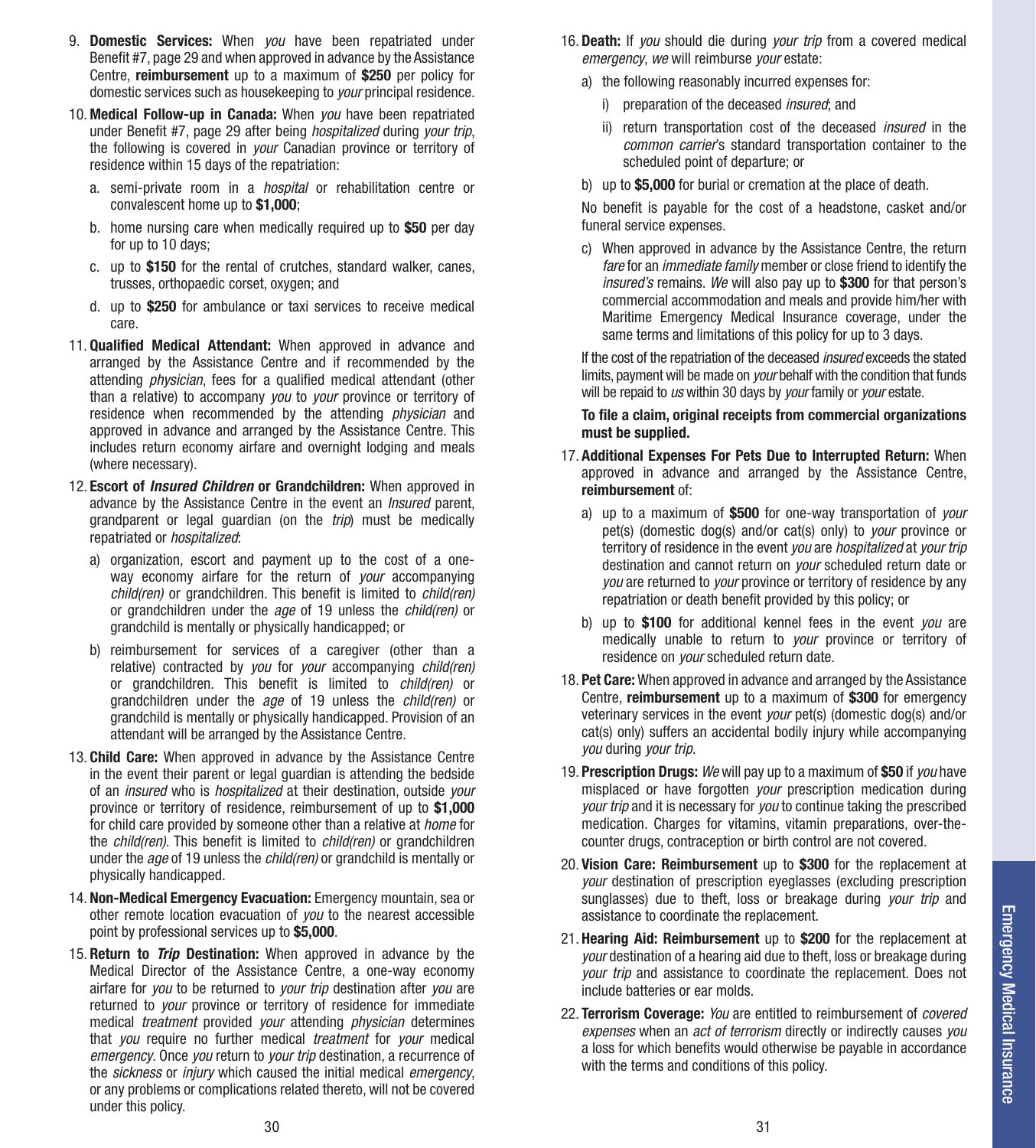- 23. **Message Centre:** Leave urgent messages with the Assistance Centre in the event that awkward time zones or telephone difficulties prevent *you* from contacting *home*. Leave urgent messages as a contact point for *travelling companions* if *you* lose touch with one another. Call 1-877-737-6368 within North America or from anywhere else in the world at +1 (519) 251-7819 (call collect where available).
- 24.**Urgent Messages:** Transmission of urgent messages to family and/ or employer by the multilingual co-ordinators of the Assistance Centre.

#### **Exclusions & Limitations – What does Emergency Medical Insurance not cover?**

*We* will not cover expenses or benefits related, in whole or in part, directly or indirectly, to any of the following:

#### 1. *Pre-Existing Medical Condition* **Exclusions**

When reading this section, please take the time to review the definitions of "*medical condition*," "*pre-existing condition*" and "*stable*" at the end of this booklet. The *pre-existing condition* exclusion which applies to *you* depends on *your age* as outlined below.

#### **Canada Plan**

No pre-existing *medical condition* exclusion applies to the Canada Plan.

#### **Annual Medical Plan and Medical Only Plan UNDER** *AGE* **60**

Any *sickness*, *injury* or *medical condition* that was not *stable* in **the three months prior to each** *departure date*.

A lung condition if, **during the three months prior to each**  *departure date*, *you* required *treatment* with home oxygen or with Prednisone.

#### *AGE* **60 AND OVER**

**PLAN A+** – Any *sickness*, *injury* or *medical condition* that was not *stable* in **the three months prior to each**  *departure date*.

**PLAN A** – Any *sickness*, *injury* or *medical condition* that was not *stable* in **the three months prior to each** *departure date*.

**PLAN B** – Any *sickness*, *injury* or *medical condition* that was not *stable* in **the six months prior to each** *departure date*.

**PLAN C** – Any *sickness*, *injury* or *medical condition* that was not *stable* in **the twelve months prior to each** *departure date*.

#### **Annual Recommended Plan UNDER** *AGE* **60**

Any *sickness*, *injury* or *medical condition* that was not *stable* in **the three months prior to each** *departure date*.

A lung condition if, in **the three months prior to each**  *departure date*, *you* required *treatment* with home oxygen or with Prednisone.

#### **Elite Plan, Recommended Plan and Medical Plus Plan UNDER** *AGE* **75**

Any *sickness*, *injury* or *medical condition* that was not *stable* in **the three months prior to each** *departure date*.

A lung condition if, in **the three months prior to each**  *departure date*, *you* required *treatment* with home oxygen or with Prednisone.

#### *AGE* **75 AND OVER**

Any *sickness*, *injury* or *medical condition* that was not *stable* in **the twelve months prior to each** *departure date*.

A lung condition if, during **the twelve months prior to each**  *departure date*, *you* required *treatment* with home oxygen or with Prednisone.

A heart condition if *you* had heart bypass and/or valve surgery more than 10 years ago. This applies prior to each *departure date*.

A heart condition if, during **the twelve months prior to each** *departure date*:

- *you* were prescribed or taking **THREE OR MORE** medications for *your* heart (other than aspirin/entrophen and cholesterol medication);
- *you* were diagnosed or required *treatment* for **ALL THREE** of the following: any heart condition, diabetes (treated with oral medication or insulin) and high blood pressure; or
- *you* were prescribed or taking medication for HEART FAILURE (causing water on *your* lungs or swelling in *your* legs).
- 2. Expenses that exceed \$25,000, if *you* do not have valid coverage under a *government health insurance plan* or a Canadian university health insurance plan.
- 3. For *children* under 2 years of *age*: Any *medical condition* related to a birth defect.
- 4. Any *medical condition*, *injury, sickness* or death related directly or indirectly to *your* abuse of medication(s), drug(s), alcohol, or any other toxic substance(s).
- 5. Non-compliance with prescribed medical *treatment* or therapy.
- 6. *Your* suicide or attempted suicide or *your* intentional self-inflicted injury, whether sane or insane.
- 7. Disorder, disease, condition or symptom that is emotional, psychological or mental in nature unless same results in *hospitalization* and this fact is substantiated by *hospital* records. This exclusion does not apply to major psychiatric illness such as psychosis, schizophrenia and major affective mood disorders.
- 8. Expenses incurred as a result of asymptomatic or symptomatic HIV infection, Acquired Immune Deficiency Syndrome (AIDS), AIDS related conditions (ARC) or the presence of HIV, including any associated diagnostic tests or charges.
- 9. Pregnancy, routine prenatal care or childbirth in the normal course, and complication of pregnancy or childbirth in the 9 weeks of the expected delivery date or any time after that date.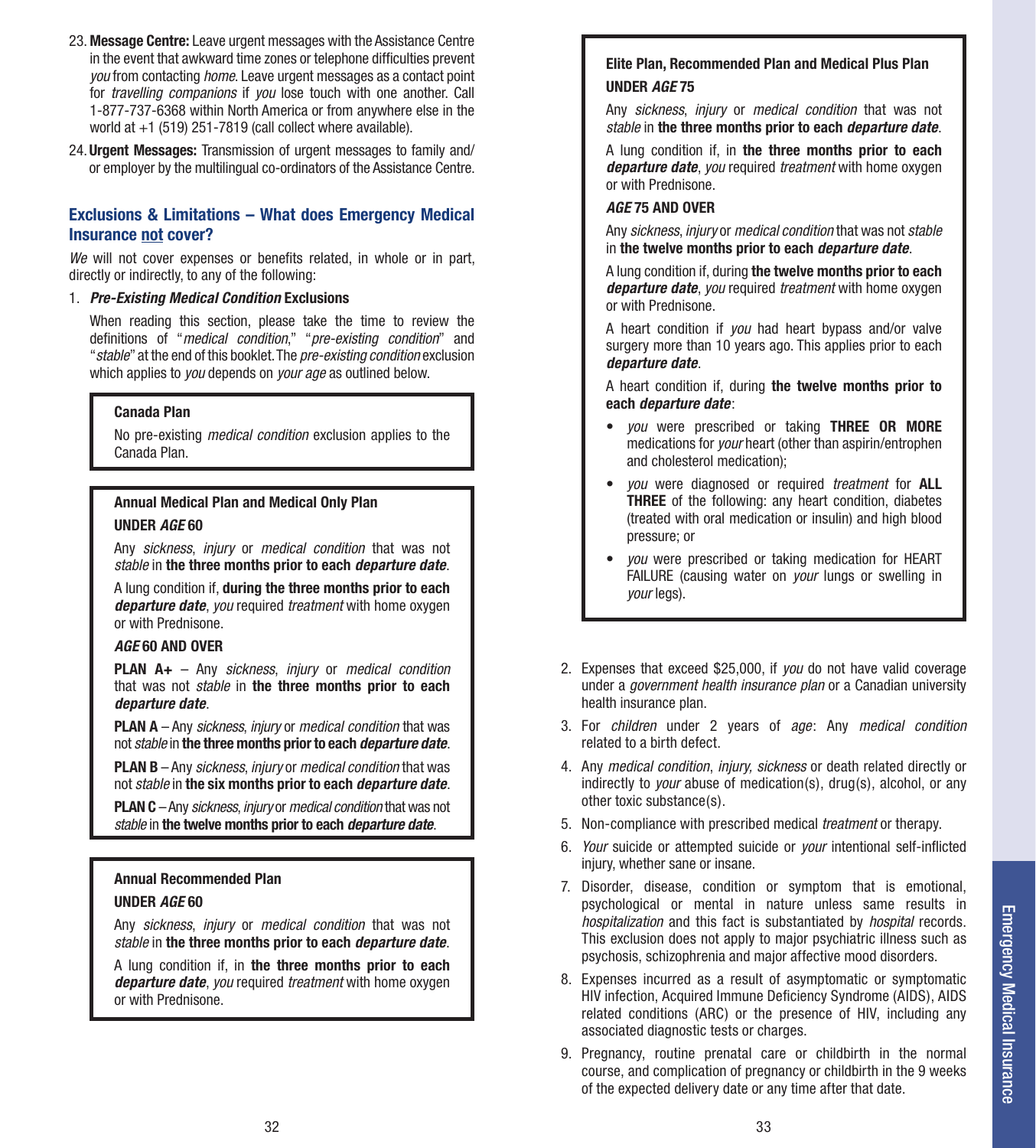- 10. A *child* who is born after *you* leave *home.*
- 11. A *sickness*, *injury* or related *medical condition* during a *trip* undertaken:
	- a. with the knowledge that *you* will require or seek *medical attention* or surgery for that *sickness*, *injury* or *medical condition*; or
	- b. for the purpose of obtaining *medical attention* or surgery.
- 12. A *sickness*, *injury* or related *medical condition* for which:
	- a. future investigation or related medical *treatment* (except routine monitoring) is planned before *your trip*; or
	- b. it was reasonable to expect medical *treatment* or *hospitalization*  during *your trip*.
- 13. Medical *treatment*, surgery, medication, services or supplies that are not *medically necessary*, or that *you* elect to have provided outside *your* province or territory of residence when medical evidence indicates that *you* could return to *your* province or territory of residence to receive such medical *treatment*. The delay to receive medical *treatment* in *your* province or territory of residence has no bearing on the application of this exclusion.
- 14. *Your* participation in organized *professional* sporting activities.
- 15. *You* driving a motorcycle, moped or scooter unless *you* hold a valid Canadian driver's licence.
- 16. Rock climbing, *mountaineering*, underwater activities (unless *you* hold an open water diving certificate) or *your* riding, driving or participating in motorized *speed contests*.
- 17. Piloting an aircraft or air travel on any air-supported device other than as a fare-paying passenger on a flight operated by a *common carrier.*
- 18. Fraud, concealment, or deliberate misstatement in relation to any matter affecting this insurance or in connection with the making of any claim hereunder.
- 19. *Your* participation in a crime or malicious act.
- 20. Participation in a riot or insurrection.
- 21. *Your* participation in any maneuvers or training exercises in the armed forces.
- 22. Except as is covered under Benefit #19, page 31. Prescription Assistance, the replacement of an existing prescription, whether by reason of loss, renewal or inadequate supply, or the purchase of drugs and medications (including vitamins) which are commonly available without a prescription or which are not legally registered and approved in Canada.
- 23. a. Cardiac catheterization, angioplasty and/or cardiovascular surgery including any associated diagnostic test(s) or charges unless approved in advance by the Assistance Centre prior to being performed, except in extreme circumstances where such surgery is performed as a medical *emergency* immediately upon admission to *hospital*.
	- b. Magnetic resonance imaging (MRIs), computerized axial tomography (CAT) scans, sonograms, ultrasounds or biopsies unless approved in advance by the Assistance Centre.
- 24. Services in connection with alternative medical *treatments* or general health examinations, regular care of a chronic condition, the continuing care and/or medical *treatment* of an acute *medical condition, injury* or *sickness* after the initial medical *emergency* has ended (as determined by the Medical Director of the Assistance Centre) or a medical consultation where the *physician* observes no *change* in a previously noted condition, symptom or problem.
- 25. Any non-emergency, investigative or elective *treatment* such as cosmetic surgery, chronic care, rehabilitation, or any directly or indirectly related complications.
- 26.Medical repatriation services unless approved in advance and arranged by the Assistance Centre.
- 27. Damage to or loss of sunglasses (prescription or otherwise), contact lenses, or prosthetic teeth or limbs, and resulting prescription thereof.
- 28.Cataract surgery or services provided by a naturopath or an optometrist or in a convalescent home, nursing home, rehabilitation centre or health spa, excluding Benefit #10, page 30.
- 29. For policy extensions and top-ups: any *medical condition, injury*  or *sickness* which first appeared, was diagnosed or for which *you*  received medical *treatment* after the scheduled *departure date* and prior to the *effective date* of the insurance extension or top-up.
- 30.Any loss resulting from:
	- a specific or related *medical condition* which *you* contracted in a foreign country during *your trip*; and/or
	- an *act of war* or an *act of terrorism*,

when, before the *effective date* for this insurance, a written formal warning was issued by Foreign Affairs and International Trade Canada, advising Canadians not to travel to that country, region or city. For this exclusion, *medical condition* is limited to the reason for which the formal warning was issued and includes complications arising from such *medical condition*.

#### **What are the other conditions that apply to Emergency Medical Insurance?**

If *your* current or former employer provides *you* with an extended health insurance plan with a lifetime maximum coverage of **\$50,000** or less, *we* will not coordinate payment with that coverage. If *your* lifetime maximum is more than **\$50,000**, *we* will coordinate payment.

Neither *we* nor *our* agents or administrators are responsible for the availability, quality or result of any medical *treatment* or transportation, or for *your* failure to obtain medical *treatment*.

See other conditions under How to Make a Claim.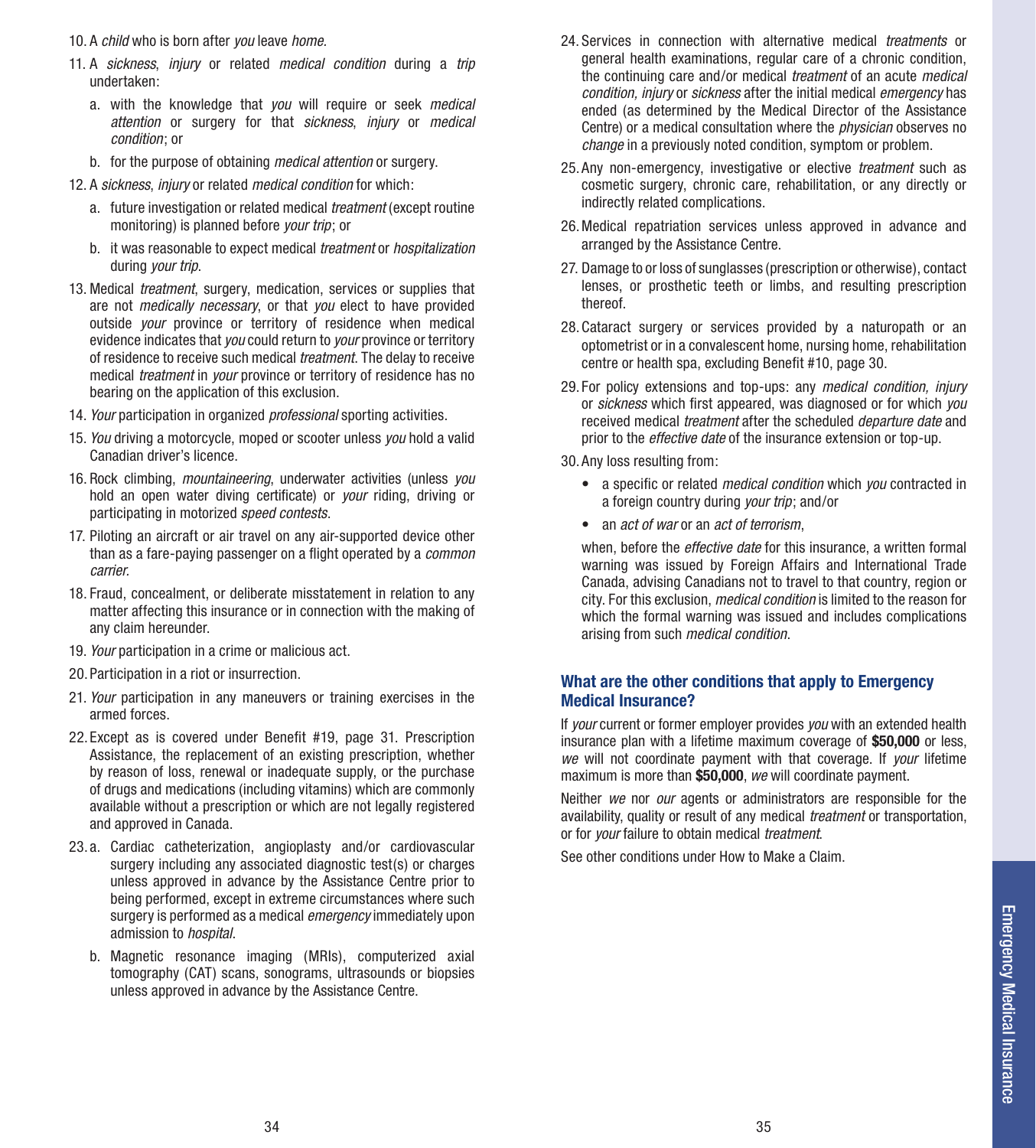## **‡ BAGGAGE LOSS, DAMAGE & DELAY INSURANCE**

Baggage Loss, Damage & Delay Insurance is included in the Elite Plan, the Recommended Plan, the Annual Recommended Plan, the Canada Plan, the Medical Plus Plan, the Elite Non-Medical Plan and the Trip Cancellation Plus Plan.

*Our* overall maximum aggregate liability under all Maritime Travel Insurance policies purchased for any one *trip* with respect to a single insured person or family will not exceed **\$3,000** under the **Elite Plan**  or the **Elite Non-Medical Plan** and **\$2,000** under the **Recommended Plan**, **Annual Recommended Plan**, **Canada Plan**, **Medical Plus Plan**  or the **Trip Cancellation Plus Plan**.

#### **What does Baggage Loss, Damage & Delay Insurance cover? Benefits –**

Baggage Loss, Damage & Delay Insurance covers the theft of, loss of, damage to, and delay of the baggage and effects that belong to *you*  and that *you* use during *your trip*. More specifically, *we* will pay for the following expenses based upon *your* selected plan:

#### **1. Baggage Theft, Loss or Damage**

Up to **\$500 per** *trip* for any item or set of items that are lost, stolen, or damaged during *your trip*, up to a maximum of **\$1,500** under the **Elite Plan** or the **Elite Non-Medical Plan**; and up to a maximum of **\$1,000** under the **Recommended Plan**, **Annual Recommended Plan**, the **Canada Plan**, the **Medical Plus Plan** or the **Trip Cancellation Plan**.

*We* also apply a combined maximum limit of **\$500** for: jewellery; watches; cameras, including related equipment; binoculars; articles consisting in whole or in part of silver, gold or platinum; furs and furtrimmed items; cell phones, computers and other digital or electronic items. In addition, original receipts must accompany *your* claim.

#### **2. Replacement Cost of Lost/Stolen Passport or Travel Visa**

If *you* have purchased the **Elite Plan**, **Recommended Plan**, **Annual Recommended Plan**, **Medical Plus Plan**, **Elite Non-Medical Plan** or the **Trip Cancellation Plus Plan** and if *your* passport and/or travel visa is lost or stolen during *your trip*, while *you* are travelling outside Canada, *we* will reimburse *you* :

- a) The *reasonable and customary charges* for a replacement passport and/or travel visa; and
- b) Up to a maximum of **\$200** with respect to the travel and accommodation expenses *you* actually incur while waiting to receive the replacement passport and/or travel visa.

#### **3. Replacement Cost of Lost/Stolen Birth Certificate or Driver's Licence**

If *your* driver's licence or birth certificate is lost or stolen while *you* are on *your trip*, *we* will reimburse *you* up to an aggregate total of **\$50** for the cost of replacing one or both of these items.

#### **4. Baggage Delay**

If *your* checked baggage is misdirected or delayed by the *common carrier* for at least **10 hours** while *you* are on *your trip*, *we* will reimburse up to an aggregate total of **\$500** under the **Elite Plan** or the **Elite Non-Medical Plan** and up to **\$400** under the **Recommended Plan**, the **Annual Recommended Plan**, the **Canada Plan**, the **Medical Plus Plan** or the **Trip Cancellation Plus Plan** for:

a) The purchase of necessary toiletries and personal clothing while on *your trip*;

- b) The rental cost of sporting equipment if the purpose of *your trip* was to participate in a sporting event and *your* sporting equipment was included in the delayed checked baggage;
- c) The rental cost of a wheelchair that *you* use during *your trip*.

The Baggage Delay benefits are payable only when the delay happens before *your* return *home*.

#### **Exclusions & Limitations – What does Baggage Loss, Damage & Delay Insurance not cover?**

For Baggage Loss, Damage & Delay Insurance, *we* will not cover expenses or benefits relating to:

- 1. Animals, perishable items, bikes that are not checked as baggage with the *common carrier*, household items and furniture, artificial teeth or limbs, hearing aids, sunglasses, contact lenses, money, tickets (except for administrative fees required to reissue such tickets), securities, documents, items related to *your* occupation, antiques or collector items, items that are fragile, items that are obtained illegally, or articles that are insured on a valued basis by another insurer.
- 2. Damage or loss resulting from wear and tear, deterioration, defect, mechanical breakdown, *your* imprudence or omission.
- 3. Unaccompanied baggage, any items that are left unattended, personal property left in an unattended *vehicle*, unlocked trunk and any jewellery or cameras placed in the custody of a *common carrier*.
- 4. Instances of theft or losses that are not reported to authorities.
- 5. Computer software, including any expenses incurred for the restoration of any lost or corrupted data.
- 6. Property damage caused by the confiscation, detention, requisition or destruction of *your* baggage and personal effects by customs or other authorities.
- 7. Articles purchased during *your trip* if *you* do not submit original receipts along with *your* claim.
- 8. Property damage caused by breaking or scratching of fragile articles other than cameras or binoculars, unless caused by fire or accident to the *vehicle* in which they are being carried.
- 9. Property insured under any homeowner's or tenant's package policy.
- 10. Any loss resulting from an *act of war* or an *act of terrorism* while *you* are at destination, when, before *your effective date*, a written formal warning was issued by Foreign Affairs and International Trade Canada, advising Canadians not to travel to that country, region or city.

In addition to the Exclusions & Limitations above, there is also no coverage, and no benefits will be payable, for claims presented under this section when reimbursed:

- By the *common carrier*, hotel or *travel supplier*, including any services rendered by such *common carrier*, hotel or *travel supplier*; or
- As specified under any other insurance coverage *you* may have for the loss of or damage to property.

See other conditions under How to Make a Claim.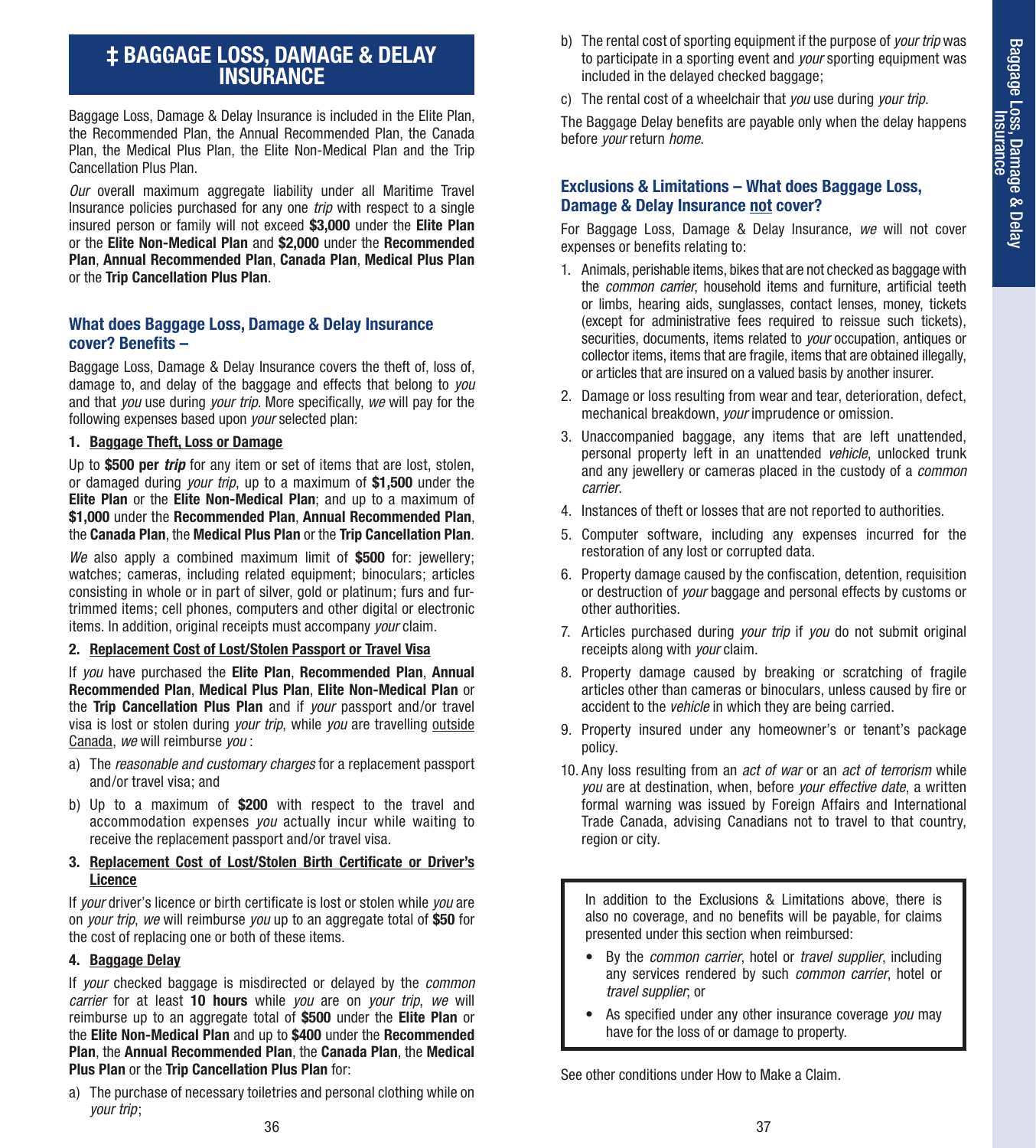# Personal Money Insurance Personal Money Insurance

## **‡ PERSONAL MONEY INSURANCE**

Personal Money Insurance is included in the Elite Plan, the Recommended Plan, the Annual Recommended Plan, the Canada Plan, the Medical Plus Plan, the Elite Non-Medical Plan and the Trip Cancellation Plus Plan.

#### **What does Personal Money Insurance cover? Benefits –**

If *your* personal money is lost or stolen during *your trip*, *we* will reimburse *you* up to **\$100 (\$300** under the **Elite Plan** and the **Elite Non-Medical Plan)** for:

- 1. Theft or loss of *your* personal money;
- 2. Financial loss or legal liability for payment following theft or fraudulent use of *your* traveller's cheques, letters of credit, travel tickets, passport, prepaid accommodation vouchers and entertainment tickets;

Provided that:

- 1. *You* have not failed to comply with any conditions applied by the issuing authority (including validating traveller's cheques and reporting missing negotiable documents to the issuing authority within the prescribed time period); and
- 2. *You* have reported the loss to the police immediately and have obtained their written report within 24 hours of the theft or loss.

#### **Exclusions & Limitations: What does Personal Money Insurance not cover?**

*We* will not cover expenses or benefits related, in whole or in part, directly or indirectly, to any of the following:

- 1. **THE FIRST \$25 OF EACH AND EVERY CLAIM**.
- 2. Delay, detention or confiscation by customs personnel.
- 3. Shortages due to error, omission, depreciation, or fluctuations in value.
- 4. Money that was not in *your* possession at the time the loss occurred.

## **FLIGHT & TRAVEL ACCIDENT INSURANCE**

Flight & Travel Accident Insurance is included in the Elite Plan, the Recommended Plan, the Annual Recommended Plan, the Canada Plan, the Medical Plus Plan, the Elite Non-Medical Plan and the Trip Cancellation Plus Plan.

#### **What does Flight & Travel Accident Insurance cover? Benefits –**

*We* will cover the following Flight & Travel Accident Insurance benefits:

- 1. If an accidental bodily *injury*, sustained during *your trip*, causes *you*, in the 12 months after the accident, to die, to become completely and permanently blind in both eyes, to suffer complete and irrecoverable loss of speech or hearing, to have two of *your* limbs fully severed above *your* wrist or ankle joint, to become completely and permanently blind in one eye and have one of *your* limbs fully severed above *your* wrist or ankle joint, *we* will pay:
	- a) For Flight Accident Insurance: **\$100,000**,
	- b) For Travel Accident Insurance: **\$50,000**.
- 2. If an accidental bodily *injury*, sustained during *your trip*, causes *you*, in the 12 months after the accident, to become completely and permanently blind in one eye or to have one of *your* limbs fully severed above *your* wrist or ankle joint, *we* will pay:
	- a) For Flight Accident Insurance: **\$50,000**,
	- b) For Travel Accident Insurance: **\$25,000**.
- 3. If *you* have more than one accidental bodily *injury* during *your trip*, *we* will pay the applicable insured sum only for the one accident that entitles *you* to the largest benefit amount.

For Flight Accident Insurance, the accident giving rise to *your injury*  must happen: a) while *you* are travelling on a commercial passenger *plane* for which a ticket was issued to *you* for *your* entire airline trip; b) if making a flight connection, while riding over land or water at the expense of the airline, riding in a limousine or bus provided by the airport authority, or in a scheduled helicopter shuttle service between airports; or c) while *you* are at an airport for the departure or arrival of the flight covered by this insurance.

#### **Benefit Limits for Flight and Travel Accident Coverage**

The amount payable to *you* in respect of any one accident will not exceed **\$100,000 CDN** per person and will not exceed **\$500,000 CDN for all persons** who are covered under the same Maritime Travel Insurance policy, regardless of how many valid policies have been purchased. Any amount purchased in excess of **\$500,000** shall be refunded upon request.

Any benefits payable shall also be subject to an overall maximum aggregate payable limit specified below relating to all in-force travel policies issued by *us*, including this policy.

If total claims otherwise payable for this type of coverage under all Flight and Travel Accident Insurance policies issued by *us*, resulting from any one accident or resulting from more than one incident occurring during a calendar year, exceed the maximum aggregate payable limit, then the amount paid on each claim shall be reduced on a pro rata basis so that the total amount paid in respect of all such claims shall be the maximum aggregate payable limit. The maximum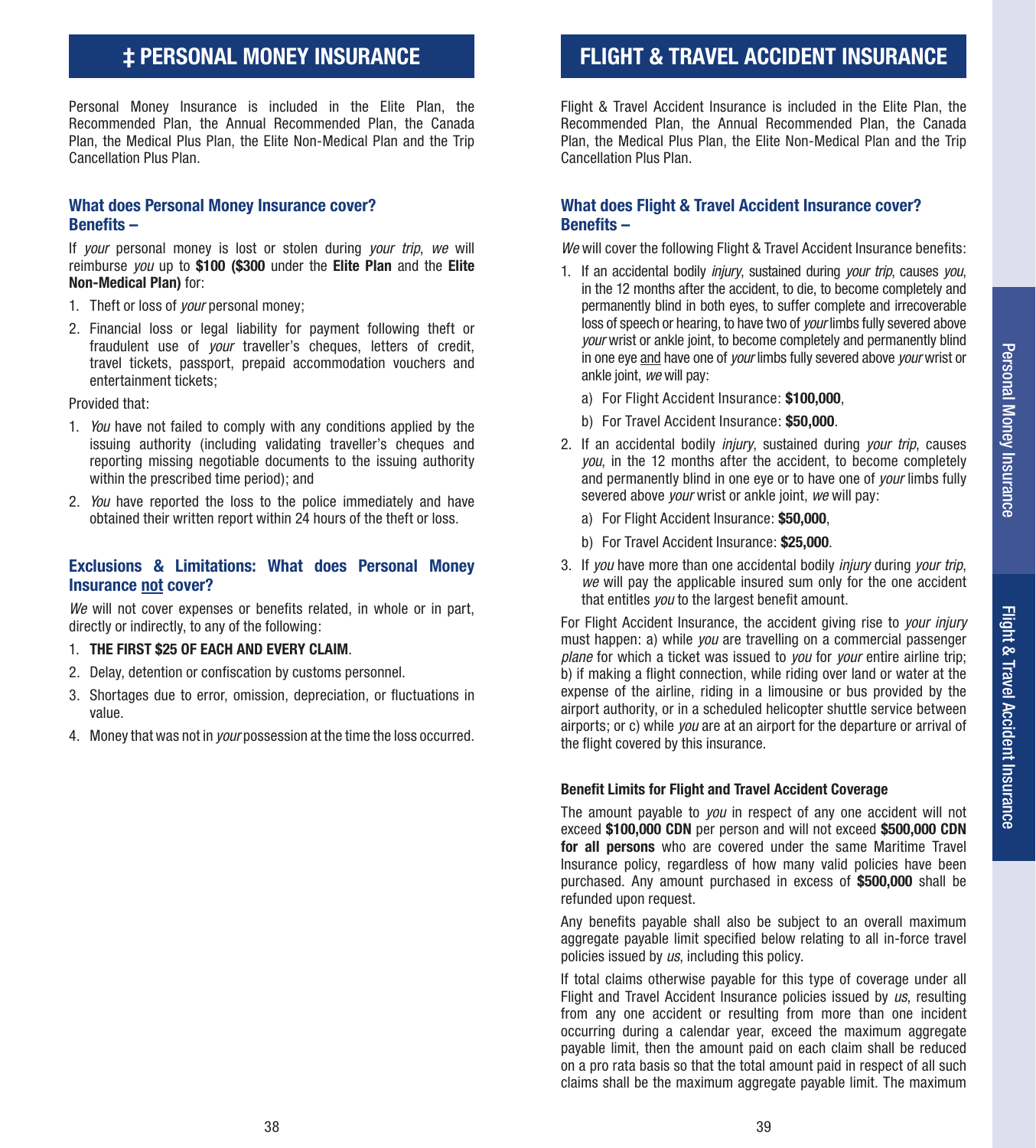- a) **\$12,000,000 CDN** with respect to any one (1) accident; and
- b) **\$24,000,000 CDN** with respect to all accidents occurring in the same calendar year.

If, in *our* judgment, the total of all payable claims on account of one or more accidents exceeds the applicable limits, *your* pro-rated claim may be paid after the end of the calendar year in which *you* qualify for benefits.

#### **Exclusions & Limitations – What does Flight & Travel Accident Insurance not cover?**

For Flight & Travel Accident Insurance, *we* will not cover expenses or benefits relating to:

- 1. Hang-gliding, rock climbing, *mountaineering*, underwater activities (unless *you* hold an open water diving certificate), parachuting or skydiving; participating in a motorized *speed contest*; or *your professional* participation in a sport, snorkeling or scuba-diving when that sport, snorkeling or scuba-diving is *your* principal paid occupation.
- 2. Piloting an aircraft, learning to pilot an aircraft, or acting as a member of an aircraft crew.
- 3. *Your* suicide or attempted suicide or *your* intentional self-inflicted *injury* whether sane or insane.
- 4. A criminal act or an attempt to commit such an act by *you* or *your*  beneficiary.
- 5. Any *medical condition*, *injury*, *sickness* or death related directly or indirectly to *your* abuse of medication(s), drug(s), alcohol, or any other toxic substance(s).
- 6. *Your* disorder, *your* disease, *your* condition or *your* symptom that is emotional, psychological or mental in nature unless same results in *hospitalization* and this fact is substantiated by *hospital* records. This exclusion does not apply to major psychiatric illness such as psychosis, schizophrenia and major affective mood disorders.
- 7. A loss caused directly or indirectly from an existing disease or bodily infirmity, even if the proximate cause of its activation or reactivation is the result of an accidental bodily *injury*.
- 8. An *act of war* or *act of terrorism*.
- 9. Any loss resulting from:
	- a specific or related *medical condition* which *you* contracted in a foreign country during *your trip*; and/or
	- an *act of war* or an *act of terrorism*,

when, before *your effective date*, a written formal warning was issued by Foreign Affairs and International Trade Canada, advising Canadians not to travel to that country, region or city. For this exclusion, *medical condition* is limited to the reason for which the formal warning was issued and includes complications arising from such *medical condition*.

See other conditions under How to Make a Claim.

## **‡ RENTAL VEHICLE DAMAGE INSURANCE**

#### **What does Rental Vehicle Damage Insurance cover? Benefits –**

*We* will cover the following Rental Vehicle Damage Insurance benefits:

- 1. Up to **\$50,000** for the liability imposed upon *you* by law or assumed by *you* under the *rental vehicle* agreement, and resulting from physical loss or damage to a *rental vehicle* while it is under *your*  care, custody and control, or that of a person who is permitted to operate the *rental vehicle* under the rental agreement, and for a maximum of 31 consecutive days.
- 2. Benefits include: a) *our* investigation, negotiation or settlement of *your* claim on *your* behalf and as *we* deem appropriate; b) *our*  defending in *your* name, on *your* behalf and at *our* cost, any civil action brought against *you* on account of the loss or damage to the *rental vehicle*; c) *our* payment of all costs assessed against *you* in any civil action *we* defend and any interest accruing after judgment upon that part of the judgment that is within the limit of *our* liability; and d) *our* payment of towing costs, general average, salvage, fire department charges, customs duties and reasonable costs for loss of use of the *rental vehicle* for which *you* are responsible.
- 3. This coverage only applies if *you* booked *your rental vehicle* through Maritime Travel or through an **Authorized Maritime** *Travel Supplier*.
- 4. Only one *rental vehicle* may be covered under this policy.
- 5. If the commercial rental agency requires it, *you* must examine the *rental vehicle* and record, in writing, all existing damages before accepting the *rental vehicle*, and keep a copy of that damage record in case *you* have a claim.

#### **Exclusions & Limitations – What does Rental Vehicle Damage Insurance not cover?**

For Rental Vehicle Damage Insurance, *we* will not cover expenses or benefits for:

- 1. Contents of the *rental vehicle*, liability other than for loss of or damage to the *rental vehicle*, or expenses assumed or waived by the *rental vehicle* agency or its insurers or payable under any other insurance.
- 2. Loss or damage arising from, caused by or contributed to by driving or operation of the *rental vehicle* by *you* or any other person while a) under the influence of intoxicating substances; b) participating in a *speed* test or *contest*; c) carrying passengers for compensation or hire; d) being used for commercial delivery, transporting contraband or illegal trade; or e) in violation of the terms of the *rental vehicle* agreement.
- 3. Loss or damage arising from, caused by, or contributed to by: a) the mechanical failure or breakdown of any part of the *rental vehicle*, rusting, corrosion, wear and tear, gradual deterioration, inherent defect, or freezing; b) the conversion or any dishonest act committed by *you* or any other party of interest, *your* employees or agents, or any person to whom the property may be entrusted (bailees for hire excepted); c) *your* failure to preserve or protect the property, or *your* neglect or abuse of the property; or d) contamination by radioactive material.
- 4. An *act of war* or *act of terrorism*.

See other conditions under How to Make a Claim.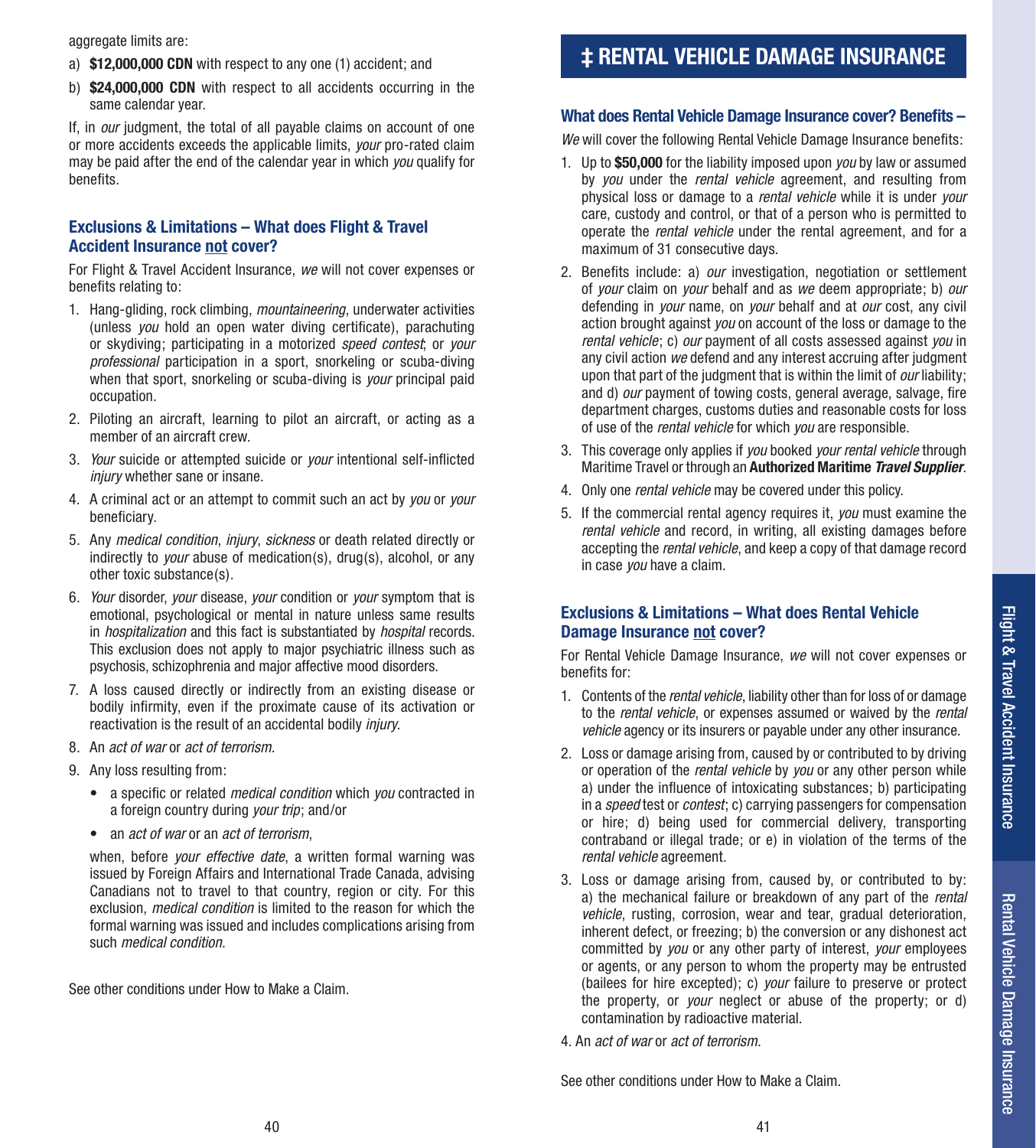# Emergency Medical Insurance For<br>Visitors To Canada Emergency Medical Insurance For<br>Visitors To Canada

#### **When It Applies**

If *you* have purchased the **Elite Plan** or the **Elite Non-Medical Plan**, *you* are entitled to the concierge services as described below.

#### **Concierge Services**

For *your* convenience, the following services are available to *you* before or after departure by calling the *Emergency Assistance Provider*:

- 1. Location information about news, weather, shopping, museums, seasonal activities and event planning;
- 2. Sightseeing tours and tour guide information and reservation;
- 3. Hotel, airline, car rental and rail information and reservations;
- 4. Dining information and reservations;
- 5. Flower and gift delivery;
- 6. Golf course information and reservations;
- 7. Personal trainers and spa and fitness centre information and reservations;
- 8. Yacht and fishing charters information and reservations;
- 9. Ordering theatre, concert, movie and sporting event tickets;
- 10. Nightlife recommendations;
- 11. World news and share prices.

Through their extensive online resources and expertise, the *Emergency Assistance Provider* can make exceptional recommendations to fulfill *your* needs. Access is available **24 hours a day, 365 days per year** at the following numbers:

**1-877-737-6368** toll-free from the USA and Canada or

**+1 (519) 251-7819** collect where available

Concierge service is free of charge; however, *you* are responsible for all purchases, services, and related charges arranged on *your* behalf.

## **EMERGENCY MEDICAL INSURANCE FOR VISITORS TO CANADA**

#### **What does Emergency Medical Insurance for Visitors To Canada cover? Benefits –**

Visitors To Canada Plans offer Emergency Medical Insurance coverage up to the coverage amounts chosen (available Visitors To Canada coverage amounts: **\$25,000**, **\$50,000**, **\$100,000** or **\$150,000 CDN**) for the *covered expenses* incurred by *you* for *emergency* medical *treatment* required in Canada during *your* coverage period if a *medical condition* begins unexpectedly after *you* arrive in Canada. The Visitors To Canada Plans also provide coverage while travelling outside Canada as long as *your* side trip originates and terminates in Canada and does not exceed **49%** of *your* total number of coverage days. *Your* side trip cannot be to *your home*. **Such** *covered expenses* **must be in excess of those reimbursable by any other insurance contract or health plan (government, group or individual) under which** *you* **are entitled to benefits.** The *medical attention* must be required as part of *your emergency treatment* and ordered by a *physician* (or a dentist in the case of dental *treatment*).

Coverage is not available for persons less than 31 days old or over 85 years of *age*.

There is a **\$50** *deductible* applied to each claim made under this insurance.

#### **IN THE EVENT OF AN** *EMERGENCY***, THE ASSISTANCE CENTRE MUST BE CONTACTED IMMEDIATELY AT:**

**1-877-737-6368** in the U.S. and Canada

## **+1 (519) 251-7819 collect** where available

If *you* are unable to do so immediately because *you* are medically incapacitated, someone else must contact the Assistance Centre as soon as is reasonably possible.

**Failure to notify the Assistance Centre immediately will limit the benefits payable under this policy to:**

- **a. 80% of eligible expenses based on** *reasonable and customary charges* **to a maximum of \$25,000 in the event of** *hospitalization***; and**
- **b. in the event of out-patient medical consultation, a maximum of one visit per** *sickness* **or** *injury***.**

*You* **will be responsible for the payment of any remaining charges.**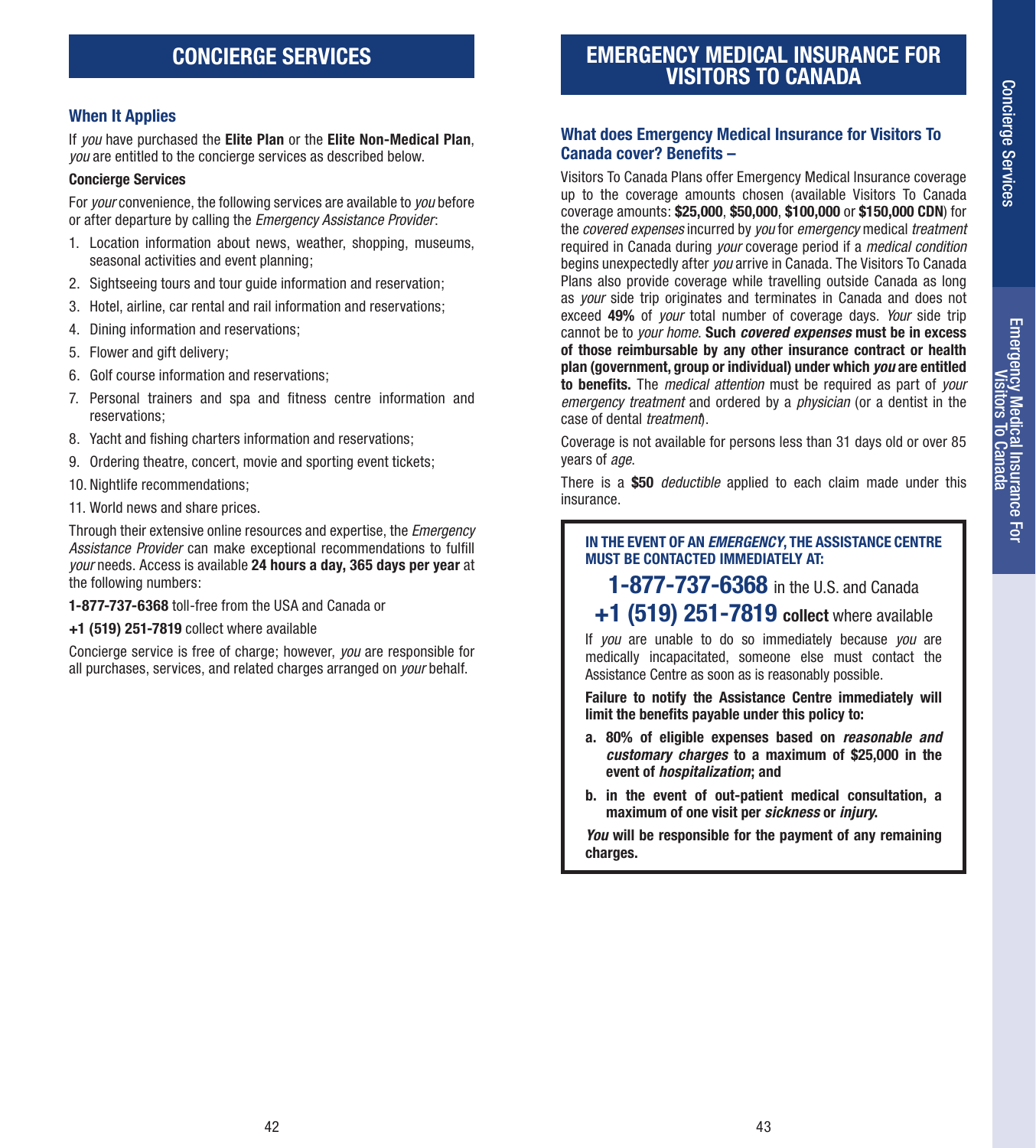*Covered expenses* and benefits are subject to the policy's maximums, exclusions and limitations.

More specifically the *covered expenses* are:

#### 1. *Emergency* **Medical** *Treatment***:**

- a) *Hospital* accommodation up to the semi-private room rate (or an intensive or coronary care unit where *medically necessary*). *We* will also cover the expense of a cruise ship cabin or hotel room (that is not already included in *your* travel arrangements) if the use of such facility is recommended as a substitute for a *hospital* room during *your* recovery from a covered medical *emergency*.
- b) *Physicians'* fees.
- c) When approved in advance by the Assistance Centre, laboratory tests and x-rays prescribed by the attending *physician*.

Note: This policy does not cover magnetic resonance imaging (MRI), cardiac catheterization, computerized axial tomography (CAT) scans, sonograms, ultrasounds or biopsies unless such services are approved in advance by the Assistance Centre.

- d) Private duty nursing (other than by a relative) during *hospitalization* when ordered by the attending *physician* and approved in advance by the Assistance Centre.
- e) Local, licensed ground ambulance service to the nearest *hospital*, *physician* or medical service provider in the event of a medical *emergency*.
- f) Drugs requiring a prescription by a *physician*, excluding those necessary for the continued stabilization of a chronic *medical condition*.

**To file a claim,** *you* **must provide original receipts issued by the pharmacist,** *physician* **or** *hospital***, indicating the total cost, prescription number, name of medication, quantity, date and name of the prescribing** *physician***.**

- g) When approved in advance by the Assistance Centre, casts, splints, trusses, braces, crutches, rental of wheelchair or other minor medical appliances when prescribed by a *physician*.
- h) *Emergency treatment* by a chiropodist, chiropractor, osteopath, physiotherapist, or podiatrist (other than a relative), including x-rays, when approved in advance by the Assistance Centre.

#### 2. *Emergency* **Dental Expenses:** Reimbursement of:

- a) *emergency* dental *treatment*, to a maximum of **\$2,000**, to repair or replace sound natural teeth or permanently attached artificial teeth damaged as a result of an *injury*, provided *you* consult a *physician* or dentist immediately following the *injury*;
- b) other *emergency* dental *treatment* (excluding root canal treatment), to a maximum of **\$200**.

#### **To file a claim under a. above,** *you* **must provide an accident report from the** *physician* **or dentist.**

3. **Bedside Visit:** When approved in advance by the Assistance Centre, a return economy airfare for an *immediate family* member or a close friend to attend *your* bedside (upon the recommendation of the attending *physician*) provided the *hospitalization* lasts at least 5 consecutive days. This benefit is provided immediately if *you* are mentally or physically handicapped, or under 26 years of *age* and dependent for support on the visiting *immediate family* member. The person attending *your* bedside will be covered under the same terms and conditions of *your* Maritime Travel Insurance Policy. Reasonable out-of-pocket expenses incurred for commercial accommodation and meals, essential taxis and telephone calls by the attending

*immediate family* member or close friend will be reimbursed to a maximum of **\$450**, subject to a limit of **\$150 per day**. To file a claim, *you* must supply original receipts from commercial organizations.

- 4. **Subsistence Allowance:** In the event that:
	- a) *you* are delayed beyond *your expiry date* due to *your* covered medical *emergency* or the *injury* or the *sickness* of an accompanying *immediate family* member or *travelling companion*; or
	- b) *you* or an accompanying *immediate family* member or *travelling companion* must be relocated for the purpose of obtaining medical *treatment* for a covered medical *emergency*,

*we* will reimburse *you* up to **\$300 per day** after *your expiry date* or relocation date to a maximum of **\$3,000** for a subsistence allowance for commercial accommodation and meals, laundry, essential taxi or *rental vehicle* charges and telephone calls. If *sickness* or *injury* delays *your* return more than 10 days beyond the return date, the subsistence allowance will only be paid upon submission of proof that the accompanying family member or *travel companion* was admitted and confined to a *hospital* for at least 72 hours within the 10-day period.

**To file a claim,** *you* **must supply original receipts from commercial organizations as well as the local attending**  *physician***'s written diagnosis of the medical** *emergency***.**

- 5. **Medical Repatriation:** When approved in advance and arranged by the Assistance Centre:
	- a) up to the cost of a one-way economy airfare to *your home*; or
	- b) the costs for additional airline seats to accommodate a stretcher to return *you* to *your home*;
	- c) where *medically necessary*, medical air evacuation (paid in advance) to the nearest appropriate *hospital* or to a *hospital* in *your home*,

when the attending *physician* or the Medical Director of the Assistance Centre recommends that *you* be so transported for the purpose of obtaining immediate medical *treatment*. If *you* are a Canadian resident without a *government health insurance plan*, *your* country of permanent residence will be deemed as Canada under this Medical Repatriation benefit and if *you* must be medically repatriated during a temporary visit to another country, *you* will be returned to *your* Canadian province or territory of residence if approved in advance and arranged by the Assistance Centre.

- 6. **Death:** If *you* should die during *your* coverage period from a covered medical *emergency*, *we* will reimburse *your* estate the reasonable costs actually incurred for:
	- a) preparation of *your* remains and for the return transportation cost of the deceased *insured* in the *common carrier*'s standard transportation container to *your home* up to the maximum amount specified in the Schedule of Benefits; or
	- b) up to **\$5,000** for burial or cremation at the place of death.

No benefit is payable for the cost of a headstone, casket and/or funeral service expenses.

c) When approved in advance by the Assistance Centre, the return transportation cost for an *immediate family* member or close friend to identify the *insured*'s remains. *We* will also pay up to a maximum of **\$150** per day to a maximum of **\$450** for that person's commercial accommodation and meals.

**To file a claim, original receipts from commercial organizations must be supplied.**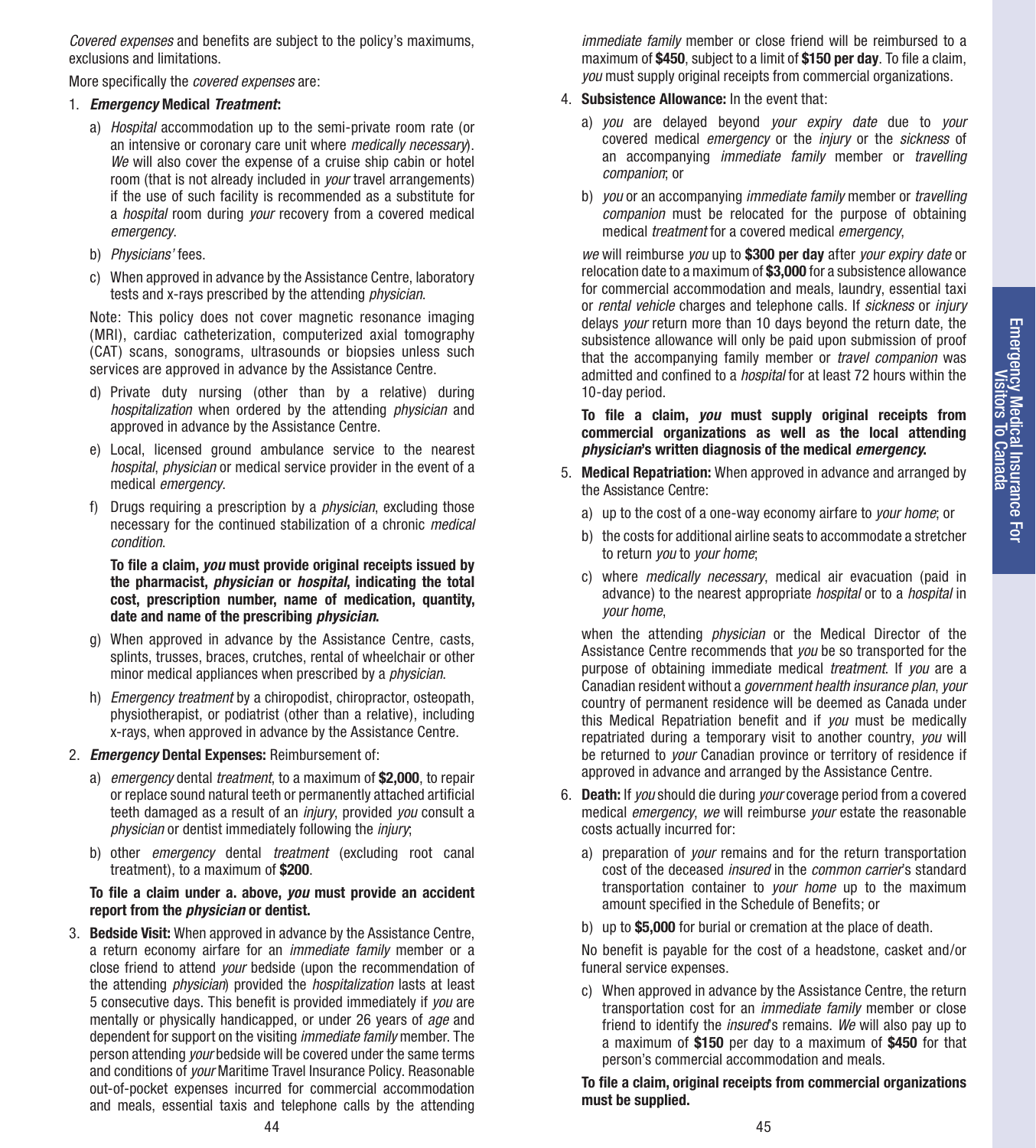- 7. **Message Centre:** Leave urgent messages with the Assistance Centre in the event that awkward time zones or telephone difficulties prevent *you* from contacting *home*. Leave urgent messages as a contact point for *travelling companions* if *you* lose touch with one another. Call 1-877-737-6368 within North America or collect from anywhere else in the world at  $+1$  (519) 251-7819.
- 8. **Urgent Messages:** Transmission of urgent messages to family and/ or employer by the multilingual co-ordinators of the Assistance Centre.

#### **Exclusions & Limitations – What does Emergency Medical Insurance for Visitors To Canada not cover?**

*We* will not cover expenses or benefits related, in whole or in part, directly or indirectly, to any of the following:

- 1. **THE FIRST \$50 OF EACH AND EVERY CLAIM.**
- 2. Charges in excess of: i) \$150,000 if *you* have purchased the Visitors To Canada Plan with coverage amount of \$150,000; ii) \$100,000 if *you* have purchased the Visitors To Canada Plan with coverage amount of \$100,000; iii) \$50,000 if *you* have purchased the Visitors To Canada Plan with coverage amount of \$50,000; or iv) \$25,000 if *you* have purchased the Visitors To Canada Plan with coverage amount of \$25,000.

#### 3. *Pre-Existing Medical Condition* **Exclusions**

When reading this section, please take the time to review the definitions of "*medical condition*" and "*pre-existing condition*" at the end of this booklet.

*We* will not pay any expenses relating to:

#### **UNDER** *AGE* **60**

Any *sickness* or *injury* for which *you* experienced symptoms, were diagnosed, required *treatment* or required *hospitalization* or for which *you* took medication during **the three months prior to the**  *effective date*.

#### *AGE* **60 TO 85**

Any *sickness* or *injury* for which *you* experienced symptoms, were diagnosed, required *treatment* or required *hospitalization* or for which *you* took medication during **the 12 months prior to the**  *effective date*.

- 4. Expenses related to a *medical condition* for which *you* were *hospitalized* for more than **72 hours**, or for which *hospitalization* was recommended by *your* medical practitioner, in the **12-month** period before *your effective date* of insurance.
- 5. Any illness, *sickness*, disease or onset of new symptoms that occur during the **first 48 hours** following the *effective date* if *you* purchase this policy after *your* arrival in Canada.
- 6. A *child* who is born after *you* leave *home*, any person who is less than 31 days old or 85 years of *age* or over on the *effective date* of insurance.
- 7. For *children* under 2 years of *age*: any *sickness* or *medical condition* related to a birth defect.
- 8. Any *medical condition*, *injury*, *sickness* or death related directly or indirectly to *your* abuse of medication(s), drug(s), alcohol, or any other toxic substance(s).
- 9. Expenses incurred as a result of asymptomatic or symptomatic HIV infection, Acquired Immune Deficiency Syndrome (AIDS), AIDS related conditions (ARC) or the presence of HIV, including any associated diagnostic tests or charges.
- 10. *Your* suicide or attempted suicide or *your* intentional self-inflicted injury, whether sane or insane.
- 11. Disorder, disease, condition or symptom that is emotional, psychological or mental in nature unless same results in *hospitalization* and this fact is substantiated by *hospital* records. This exclusion does not apply to major psychiatric illness such as psychosis, schizophrenia and major affective mood disorders.
- 12. Pregnancy, routine prenatal care or childbirth in the normal course, and complication of pregnancy or childbirth in the 9 weeks of the expected delivery date or any time after that date.
- 13. Any related *medical condition*, *injury* or *sickness* during *your* coverage period undertaken:
	- a. with the knowledge that *you* will require or seek *medical attention* or surgery for that *sickness*, *injury* or related *medical condition*; or
	- b. for the purpose of obtaining *medical attention* or surgery.
- 14. A *sickness*, *injury* or related *medical condition* for which:
	- a. future investigation or medical *treatment* (except routine monitoring) is planned before *your* coverage period; or
	- b. it was reasonable to expect medical *treatment* or *hospitalization* during *your* coverage period.
- 15. Medical *treatment*, surgery, medication, services or supplies that are not *medically necessary*, or that *you* elect to have provided outside *your home* when medical evidence indicates that *you* could return to *your home* to receive such medical *treatment*. The delay in receiving medical *treatment* in *your home* has no bearing on the application of this exclusion.
- 16. *Your* participation in organized *professional* sporting activities.
- 17. *You* driving a motorcycle, moped, or scooter unless *you* hold a valid driver's licence.
- 18. Rock climbing, *mountaineering*, underwater activities (unless *you* hold an open water diving certificate) or *your* riding, driving or participating in motorized *speed contests*.
- 19. Piloting an aircraft or air travel on any air-supported device other than as a fare-paying passenger on a flight operated by a *common carrier*.
- 20. Fraud, concealment, or deliberate misstatement in relation to any matter affecting this insurance or in connection with the making of any claim hereunder.
- 21. *Your* participation in a crime or malicious act.
- 22.Participation in a riot or insurrection.
- 23. *Your* participation in any maneuvers or training exercises in the armed forces.
- 24. The replacement of an existing prescription, whether by reason of loss, renewal or inadequate supply, or the purchase of drugs and medications (including vitamins) which are commonly available without a prescription or which are not legally registered and approved in Canada.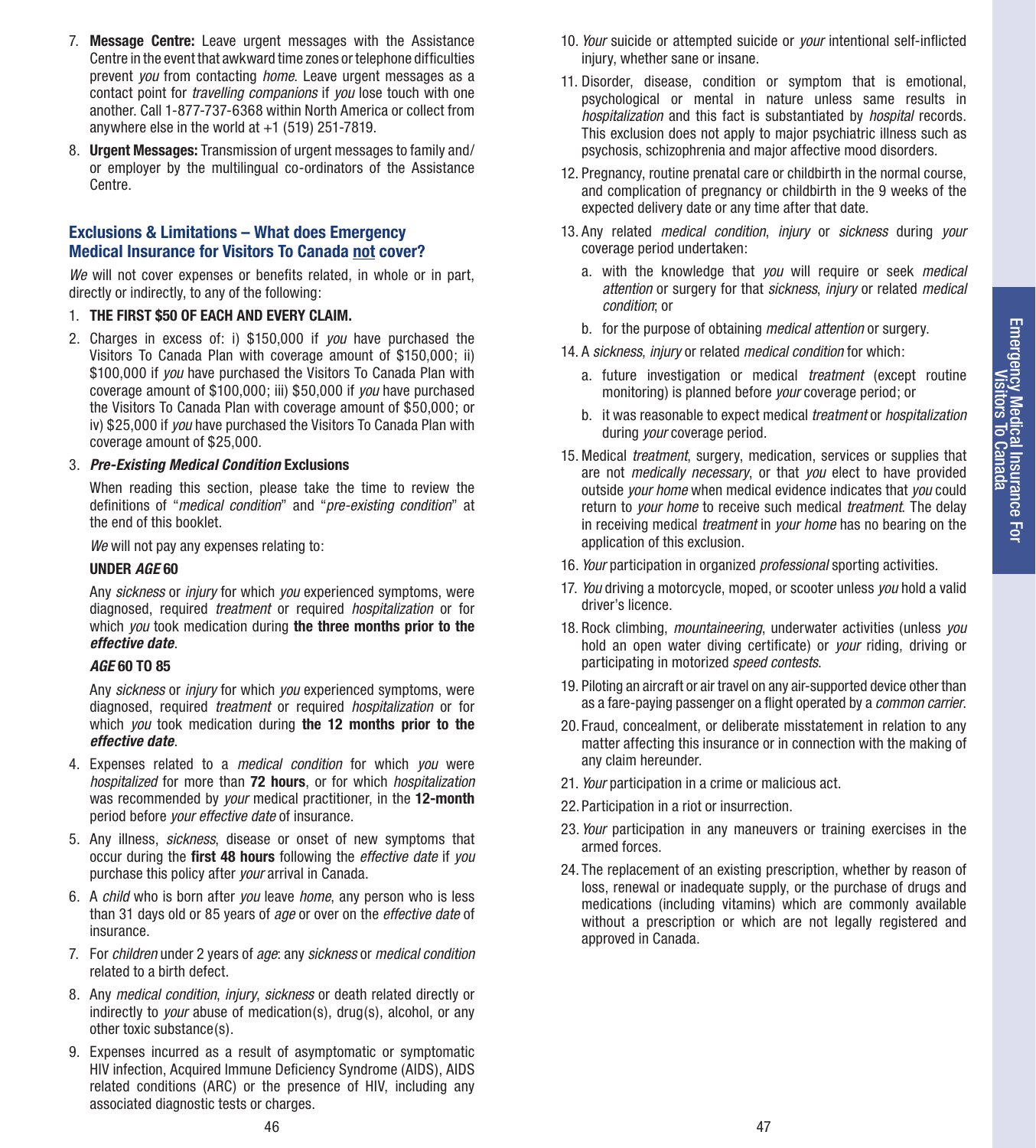Terrorism Coverage

Terrorism Coverage

- 25. a. Cardiac catheterization, angioplasty and/or cardiovascular surgery including any associated diagnostic test(s) or charges unless approved in advance by the Assistance Centre prior to being performed, except in extreme circumstances where such surgery is performed as a medical *emergency* immediately upon admission to *hospital*; and/or
	- b. Magnetic resonance imaging (MRIs), computerized axial tomography (CAT) scans, sonograms, ultrasounds or biopsies unless approved in advance by the Assistance Centre.
- 26.Services in connection with alternative medical *treatments* or general health examinations, regular care of a chronic condition, the continuing care and/or medical *treatment* of an acute *sickness* or *injury* after the initial medical *emergency* has ended (as determined by the Medical Director of the Assistance Centre) or a medical consultation where the *physician* observes no *change* in a previously noted condition, symptom or problem.
- 27. Medical care or surgery that is cosmetic in nature.
- 28.Cataract surgery or services provided by a naturopath or an optometrist or in a convalescent home, nursing home, rehabilitation centre or health spa.
- 29.Medical repatriation services unless approved in advance and arranged by the Assistance Centre.
- 30.Damage to or loss of sunglasses (prescription or otherwise), contact lenses, or prosthetic teeth or limbs, and resulting prescription thereof.
- 31. For policy extensions: any *medical condition*, *injury* or *sickness* which first appeared, was diagnosed or for which *you* received medical *treatment* after the scheduled *departure date* and prior to the *effective date* of the insurance extension.
- 32. An *act of war* or *act of terrorism*.
- 33.Any loss resulting from:
	- a specific or related *medical condition* which *you* contracted in a foreign country during *your* coverage period; and/or
	- an *act of war* or an *act of terrorism*,

when, before *you* left *home*, the government of *your home* country issued a formal travel warning which recommended that citizens of *your* country not travel to that country, region or city. For this exclusion, *medical condition* is limited to the reason for which the formal warning was issued and includes complications arising from such *medical condition*.

## **TERRORISM COVERAGE**

Where an *act of terrorism* directly or indirectly causes *you* a loss for which benefits would otherwise be payable in accordance with the terms and conditions of this policy, this insurance will provide coverage as follows:

- For all **Emergency Medical Insurance** and **Trip Cancellation & Interruption Insurance** coverage, *we* will provide benefits to *you* for *your covered expenses*, subject to the maximums shown in the benefits section and this provision; and
- The benefits payable, as described directly above, are in excess of all other potential sources of recovery, including alternative or replacement travel options offered by airlines, tour operators, cruise lines and other *travel suppliers* and other insurance coverage (even where such other coverage is described as excess) and will only become available after *you* have exhausted all such other sources.

Any benefits payable pursuant to *our* **Emergency Medical Insurance** and **Trip Cancellation & Interruption Insurance** shall be subject to an overall maximum aggregate payable limit relating to all in force travel policies issued by *us*, including this policy. If total claims otherwise payable for a type of coverage under all travel policies issued by *us*, resulting from one or more *acts of terrorism* occurring within an applicable time period, exceed this maximum aggregate payable limit, then the amount paid on each claim shall be reduced on a pro rata basis so that the total amount paid in respect of all such claims shall be the maximum aggregate payable limit.

Coverage is only available for up to two (2) *acts of terrorism* within a calendar year and the maximum aggregate payable limit for each *act of terrorism* is:

| <b>Type of Coverage</b>               | <b>Maximum Aggregate for</b><br>Each Act of Terrorism (CDN\$) |
|---------------------------------------|---------------------------------------------------------------|
| <b>Emergency Medical Insurance</b>    | \$35,000,000                                                  |
| Trip Cancellation & Trip Interruption | \$2,500,000                                                   |

If, in *our* judgment, the total of all payable claims under one or more *acts of terrorism* may exceed the applicable limits, *your* pro-rated claim may be paid after the end of the calendar year in which *you* qualify for benefits.

#### **Exclusion to this Terrorism Coverage provision**

Notwithstanding any provision to the contrary within this policy or any endorsement thereto, this policy does not cover any liability, loss, cost or expense of whatsoever nature which is directly or indirectly caused by, resulting from, arising out of or in connection with any *act of terrorism* perpetrated by biological, chemical, nuclear or radioactive means, regardless of any other cause contributing concurrently or in any other sequence to the liability, loss, cost or expense.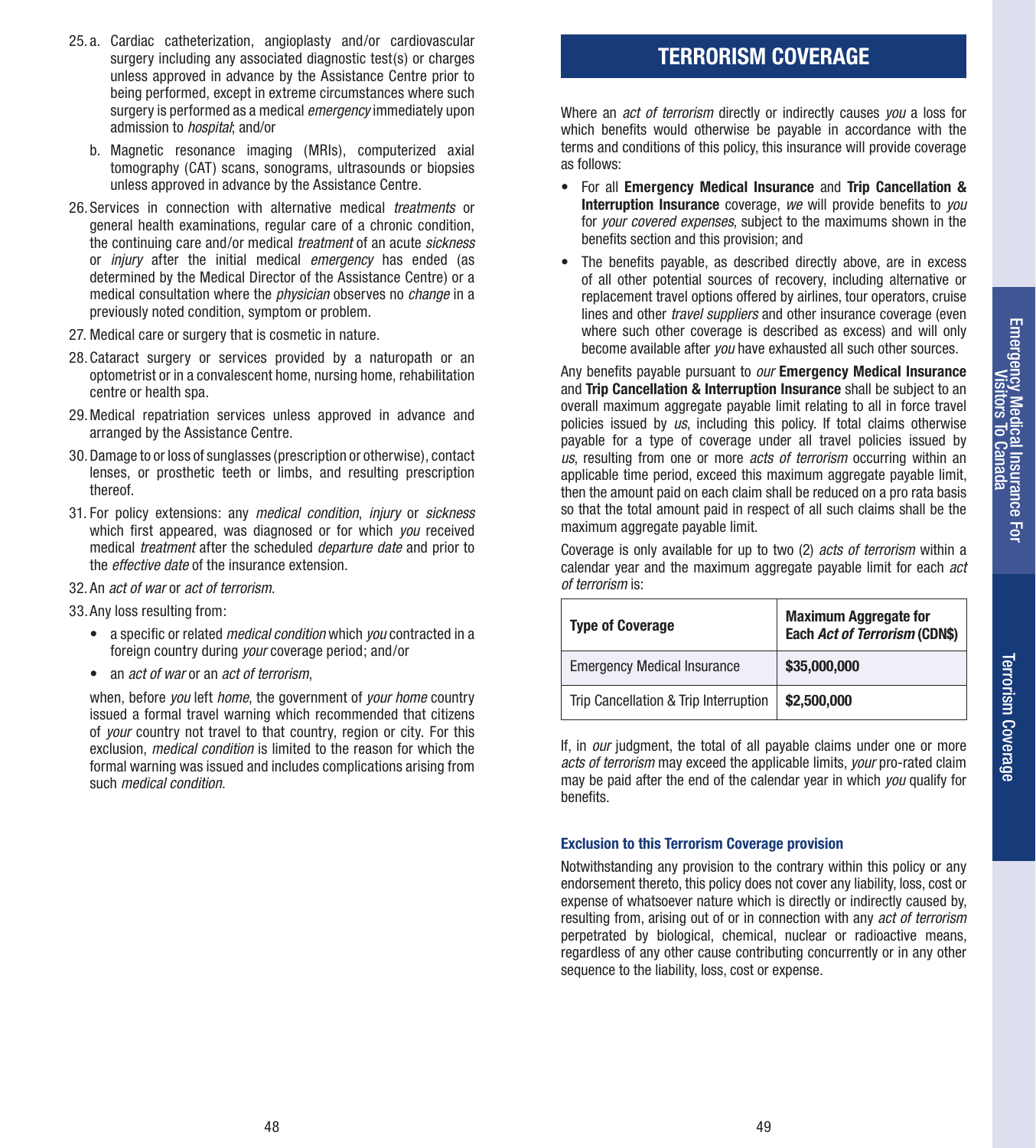## **WHAT ELSE DO** *YOU* **NEED TO KNOW?**

Coverage under this policy is issued on the basis of information provided in *your* application (including the *questionnaire* if required). *Your* entire contract with *us* consists of: this policy; *your* application for this policy (including the completed and signed *questionnaire*, if required); the *confirmation* issued in respect of that application; and any other amendments or endorsements resulting from extensions or top-ups of coverage.

#### **This insurance is void in the case of fraud or attempted fraud, or if**  *you* **conceal or misrepresent any material fact in** *your* **application for this policy, extension or top-up of coverage for benefits under this policy.**

This policy is non-participating. *You* are not entitled to share in *our* divisible surplus. Neither *we* nor *our* agents or administrators are responsible for the availability, quality or results of any medical *treatment* or transportation, or for *your* failure to obtain medical *treatment*.

The right of any person to designate persons to whom or for whose benefit insurance money is payable is restricted.

This policy shall be governed by and construed in accordance with the laws of the province or territory of residence of the *insured*. For Visitors to Canada, this policy shall be governed by the laws of the Canadian province or territory where this policy was issued.

**Despite any other provision contained in the contract, the contract is subject to the applicable statutory conditions in the Insurance Act, as applicable in** *your* **province of residence, respecting contracts of accident and sickness insurance.**

#### **Premium**

The required premium is due and payable at the time of purchase and will be determined according to the schedule of premium rates then in effect. Premium rates and policy terms and conditions are subject to change without prior notice.

Upon payment of premium, this document becomes a binding contract provided it is accompanied by a *confirmation* upon which a contract number appears and *we* have received *your* completed application (including the *questionnaire*, if applicable) prior to *your departure date*. If the premium is insufficient for the period of coverage selected, *we* will:

- 1. charge and collect any underpayment; or
- 2. shorten the policy period by written endorsement if an underpayment in premium cannot be collected.

If *you* have purchased an annual plan or if *you* have purchased insurance for a period of coverage of 183 days or more, *you* have 10 days from the date of purchase to review this policy. If it does not meet *your* needs, *you* may cancel it and get the premium refunded by notifying *us*. *Your* ability to cancel the policy may be affected if *you* have already departed on *your trip*.

Coverage will be null and void if the premium is not received, if a cheque is not honoured for any reason, if credit card charges are invalid or if no proof of *your* payment exists.

#### **How does this insurance work with other coverages that** *you* **may have?**

The plans outlined in this policy are second-payor coverages. If there are other third-party liability, group or individual, basic or extended health insurance plans or contracts including any private or provincial or territorial auto insurance plan providing *hospital*, medical or therapeutic coverage or any other third-party liability insurance in force concurrently herewith, amounts payable hereunder are limited to that portion of *your* expenses, incurred outside the province or territory of residence, that are in excess of the amounts for which *you* are insured under such coverage.

Total benefits paid to *you* by all insurers cannot exceed *your* actual expenses. *We* will coordinate the payment of benefits with all insurers who provide *you* with benefits similar to those provided under this insurance (except if *your* current or former employer provides *you* with an extended health insurance plan with a lifetime maximum coverage of \$50,000 or less) to a maximum of the largest amount specified by any such insurer.

In addition, we have full rights of subrogation. In the event of a payment of a claim under this policy, *we* will have the right to proceed, in *your* name, but at *our* expense, against third parties who may be responsible for giving rise to a claim under this policy. *You* will execute and deliver such documents as are necessary and cooperate fully with *us* to allow *us* to fully assert *our* rights. *You* must do nothing to prejudice such rights.

If *you* are insured under more than one insurance policy underwritten by *us*, the total amount *we* pay to *you* cannot exceed *your* actual expenses; and the maximum *you* are entitled to is the largest amount specified for the benefit in any one policy. If the total amount of all accident insurance *you* have under policies issued by *us* is more than \$250,000, *our* aggregate liability will not exceed that amount, and any excess insurance will be void and the premiums paid for such excess insurance will be refunded.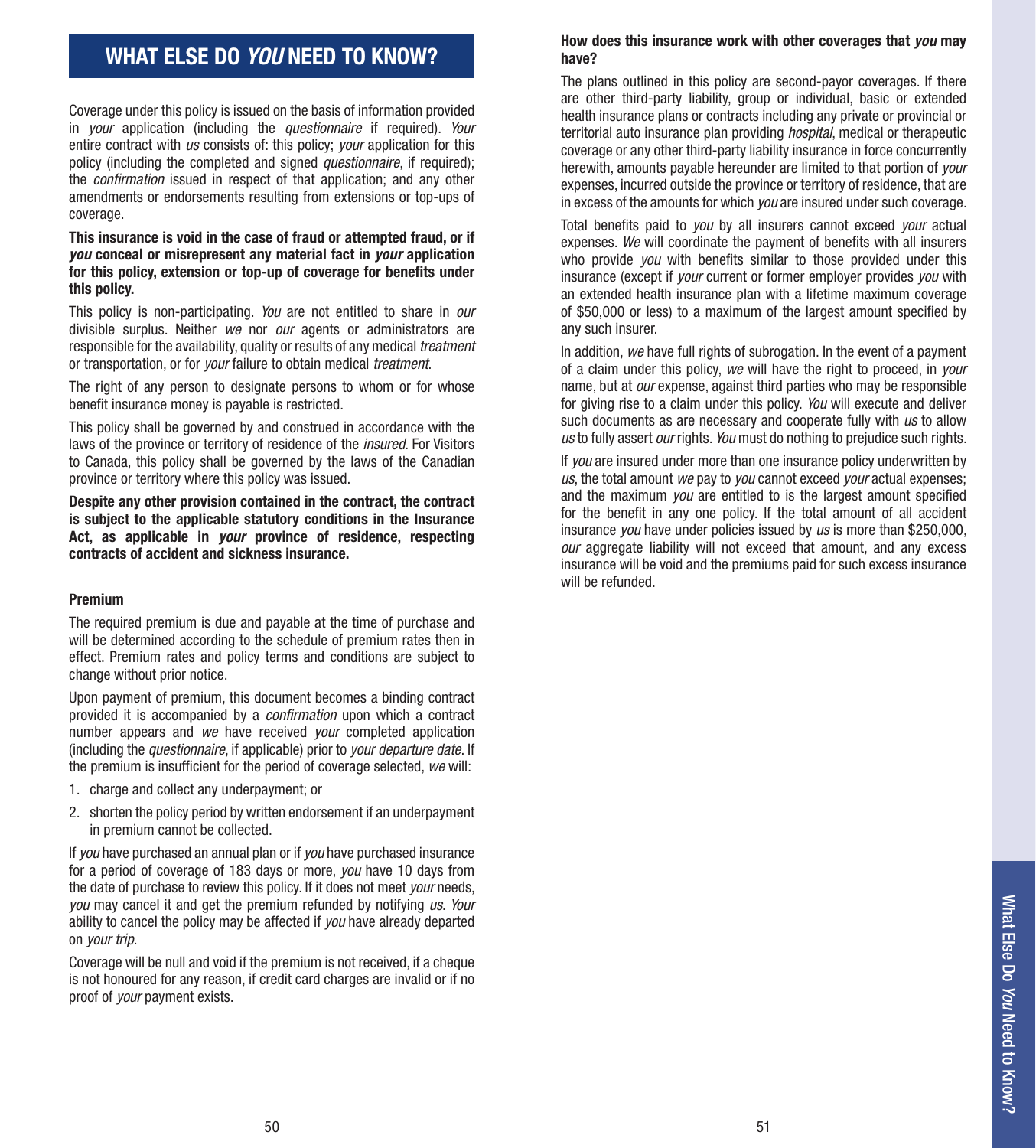## **HOW TO MAKE A CLAIM**

#### **In the event of an** *emergency***, call the Assistance Centre immediately, prior to receiving** *treatment***:**

1-877-737-6368 toll-free from the USA and Canada or +1 (519) 251-7819 collect where available. The Assistance Centre is ready to assist *you* 24 hours a day, 365 days a year.

If *you* are unable to do so immediately because *you* are medically incapacitated, someone else must contact the Assistance Centre as soon as is reasonably possible.

**Failure to notify the Assistance Centre immediately will limit the benefits payable under this policy to:**

- **a. in the event of** *hospitalization***, 80% of eligible expenses based on** *reasonable and customary charges* **to a maximum of \$25,000; and**
- **b. in the event of out-patient medical consultation, a maximum of one visit per** *sickness* **or** *injury***.**

#### *You* **will be responsible for the payment of any remaining charges.**

If it is medically impossible for *you* to call when the *emergency* happens, the co-insurance will not apply. In this case, *we* ask that *you* call as soon as *you* can or that someone call on *your* behalf. Do not assume that someone will contact the Assistance Centre for *you*. It is *your* responsibility to verify that the Assistance Centre has been contacted.

If *you* choose to pay eligible expenses directly to a health service provider without prior approval by the Assistance Centre, these services will be reimbursed to *you* on the basis of the *reasonable and customary charges* that *we* would have paid directly to such provider.

Medical charges that *you* pay may be higher than this amount; therefore *you* will be responsible for any difference between the amount *you* paid and the *reasonable and customary charges* reimbursed by *us*. Some benefits are not covered if they have not been authorized and arranged by the Assistance Centre.

To make a claim for benefits under this policy, *your* written proof of claim and *your* fully completed Maritime Travel Insurance claim form(s) must be submitted to *us* within 90 days (30 days for Rental Vehicle Damage) after the event, but not more than 12 months after the date of such event or loss. More information on the documentation that must be submitted with *your* written proof of claim is provided below.

Written claims correspondence should be mailed to:

Maritime Travel Insurance c/o Manulife Financial PO BOX 1237 Station A Windsor, ON N9A 6P8

*You* **may also call the Assistance Centre** directly to inquire about *your* claim status at: **1-855-841-4792.**

For coverage information or general enquiries, please contact the **Maritime Travel Insurance Customer Service Centre at 1-888-595-5311.**

**If** *you* **are making a Trip Cancellation & Interruption Insurance claim,** *we* will need proof of the cause of the claim, including: a) a medical certificate completed by the attending *physician* and stating why travel was not possible as booked, if the claim is for medical reasons; or b) a report from the police or other responsible authority documenting the reason for the delay if *your* claim is due to a misconnection, or c) if claiming due to cancellation of ticketed commercial event, the cancellation notice issued by the promoter of the event and the unused ticket for such event. *We* will also need, as applicable: a) complete original unused transportation tickets and vouchers; b) original passenger receipts for the new tickets *you* had to purchase; c) original receipts for the travel arrangements *you* had paid in advance and for the extra hotel, meal, telephone and taxi expenses *you* may have had; d) any other invoice or receipt supporting *your* claim; and e) the entire medical file of any person whose health or *medical condition* is the reason for *your* claim.

**If** *you* **are making a Default Protection claim**, *we* must receive written notice of the claim within 60 days of the day on which the *travel supplier*  announces that it is in *default*. *You* must submit proof of loss (including original receipts, proofs of payment to *travel suppliers*, proof of payment for insurance, unused transportation or accommodation documents and, where appropriate, evidence of claim to or reimbursement from any federal, provincial or other compensation fund, or other insurance, or any other source (including credit card companies) that is legally responsible or under contract to reimburse *you* for the cost of such undelivered *travel services*) no later than 30 days immediately after such filing deadline.

**If** *you* **are making an Emergency Medical Insurance claim**, *we* will need: a) original itemized receipts for all bills and invoices: b) proof of payment by *you* and by any other benefit plan; c) medical records including complete diagnosis by the attending *physician* or documentation by the *hospital*, which must support that the *treatment* was *medically necessary*; d) proof of the accident if *you* are submitting a claim for dental expenses resulting from an accident; e) proof of travel (including departure and return dates); and f) *your* historical medical records (if *we* determine applicable). **If** *you* **are making an Emergency Medical Insurance claim under a Visitors To Canada Plan**, *we* would also need a copy of *your* airfare ticket and passport or receipts confirming travel dates and entry into Canada.

#### **If** *you* **are making a Baggage Loss, Damage & Delay Insurance claim, the following conditions apply:**

- 1. In the event of theft, burglary, robbery, malicious mischief, disappearance or loss of an item covered under this insurance, *you* must obtain written documented evidence from the police immediately or, if the police are unavailable, the hotel manager, tour guide or transportation authorities. *You* must also take all precautions to protect, save or recover the property immediately, and advise *us* as soon as *you* return *home*. *Your* claim will not be valid under this insurance if *you* do not comply with these conditions.
- 2. If the property *you* have checked with a *common carrier* is delayed, *we* will continue to provide coverage until the property is delivered by the carrier.
- 3. *We* cover the current actual cash value of *your* property when it is lost or damaged. *We* also reserve the option to repair or replace *your* property with other of similar kind, quality and value. *We* may also ask *you* to submit damaged items for an appraisal of the damage. If a lost or damaged article is part of a set, *we* will cover a reasonable and fair proportion of the total value of the set, but not the total value of the set.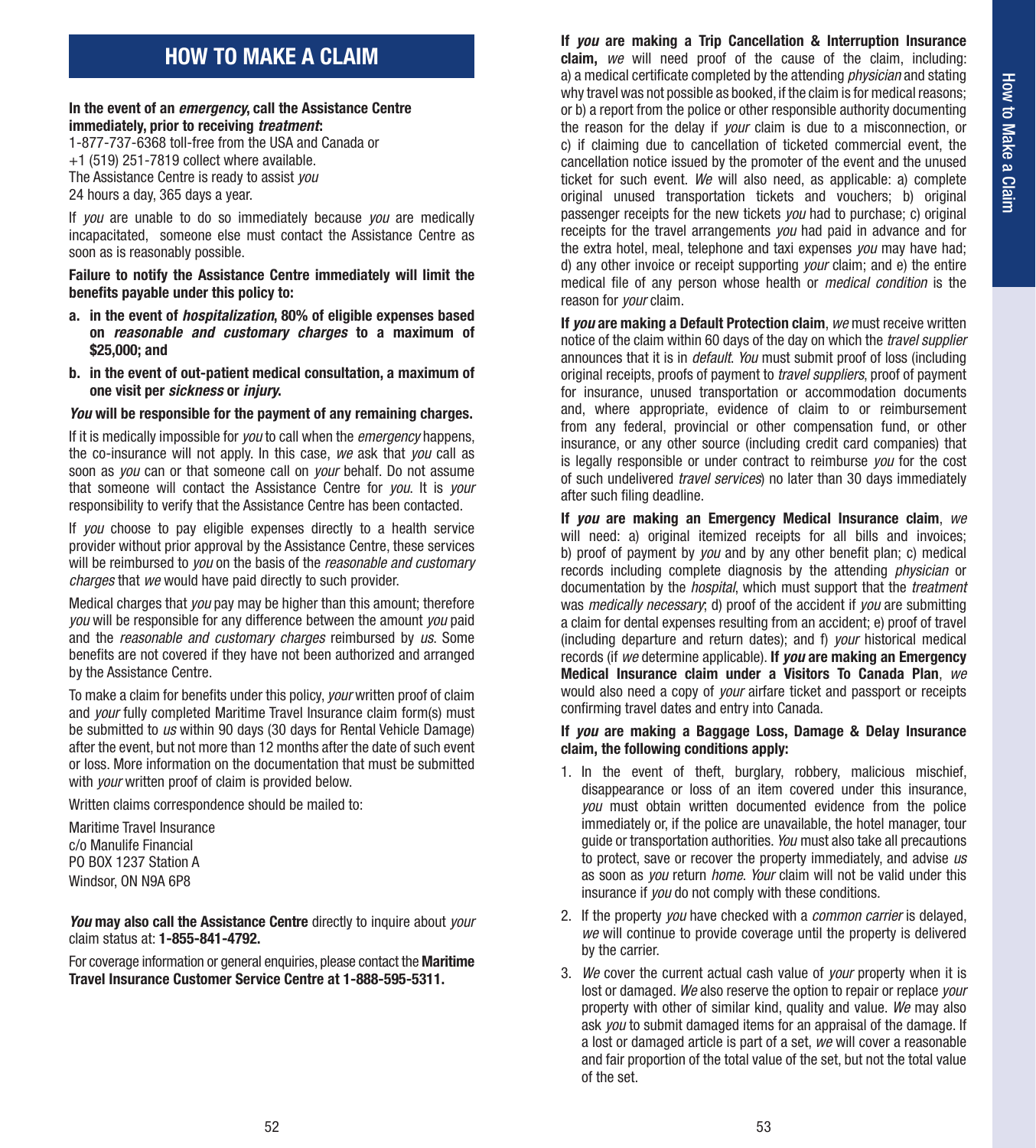4. If *you* need to make a claim under this insurance, *we* will need: a) copies of reports from the authorities as proof of loss, damage or delay; and b) proof that *you* owned the articles, and receipts for their replacement.

**If** *you* **are making a Flight & Travel Accident Insurance claim,** the following conditions apply:

- 1. *We* will need: a) police, autopsy or coroner's report; b) medical records; and c) death certificate, as applicable.
- 2. If *your* body is not found within 12 months of the accident, *we* will presume that *you* died as a result of *your* injuries.

#### **If** *you* **are making a Rental Vehicle Damage Insurance claim,** the following conditions apply:

- 1. *We* will need: a) *your rental vehicle* invoice, b) *your* rental agreement with the record of the damages that existed when *you* picked up the *rental vehicle*, c) the police report and *rental vehicle* agency report, and d) an estimate of repair costs or the repair bill.
- 2. *You* must not undertake any repairs other than those that are immediately necessary for the protection of the *rental vehicle* from further loss or damage, nor remove any physical evidence of the loss or damage without *our* consent.

#### **Who will** *we* **pay** *your* **benefits to if** *you* **have a claim?**

Except in the case of *your* death, *we* will pay the *covered expenses* under this insurance to *you* or the provider of the service. Any sum payable for loss of life will be payable to *your* estate. *You* must repay *us* any amount paid or authorized by *us* on *your* behalf if *we* determine that the amount is not payable under *your* policy. All amounts shown throughout this contract are in Canadian dollars. If currency conversion is necessary, *we* will use *our* exchange rate on the date *you* received the service outlined in *your* claim. *We* will not pay for any interest under this insurance.

#### **Is there anything else** *you* **should know if** *you* **have a claim?**

If *you* disagree with *our* claim decision, the matter may be submitted to arbitration under the arbitration law in the Canadian province or territory where *you* reside at the time of application for this policy, or for the Visitors To Canada Plans, where *your* policy was issued in Canada.

Every action or proceeding against an insurer for the recovery of insurance money payable under the contract is absolutely barred unless commenced within the time set out in the Insurance Act, or other applicable legislation.

For the purposes of determining the validity of a claim under this policy, *we* may obtain and review the medical records of the attending *physician(s)*, including the records of the regular *physician(s)* at *home*. These records may be used to determine the validity of a claim whether or not the contents of the medical records were made known to *you* before *you* incurred a claim under this policy. In addition, *we* have the right, and *you* shall afford *us* the opportunity, to have *you* medically examined when and as often as may reasonably be required while benefits are being claimed under this policy. If *you* die, *we* have the right to request an autopsy, if not prohibited by law.

## **DEFINITIONS**

When italicized in this policy, the term:

*Act of terrorism* means any activity, occurring within a 72-hour period, save and except an *act of war*, against persons, organizations, property (whether tangible or intangible) or infrastructure of any nature by an individual or a group based in any country that involves the following or preparation for the following:

- use, or a threat to use, force or violence; or
- commission of, or a threat to commit, a dangerous act; or
- commission of, or a threat to commit, an act that interferes with or disrupts an electronic, information or mechanical system;

and the effect or intention of the above is to:

- intimidate, coerce or overthrow a government (whether de facto or de jure) or to influence, affect or protest against its conduct or policies; or
- intimidate, coerce or instill fear in the civilian population or any segment thereof; or
- disrupt any segment of the economy; or
- further political, ideological, religious, social or economic objectives or to express (or express opposition to) a philosophy or ideology.

Act of war means hostile or warlike action, whether declared or not, in a time of peace or war, whether initiated by a local government, foreign government or foreign group, civil unrest, insurrection, rebellion or civil war.

*Age* means the *age* as calculated at time of application.

*Change* means *you* have experienced an increase in symptoms, developed new symptoms, required investigation, required a *change*  in frequency or dosage of medication, required a *change* in *treatment,*  were *hospitalized*, required medical consultation (other than a routine examination) or had a deterioration of an existing condition.

*Change in medication* means the medication dosage or frequency has been reduced, increased, or stopped and/or new medication(s) has/have been prescribed. **Exceptions:** the routine adjustment of Coumadin, warfarin or insulin, (as long as they are not newly prescribed or stopped) and there has been no *change* in *your medical condition*; and a change from a brand name medication to a generic brand medication of the same dosage.

*Child*, *Children* means an unmarried, dependent son or daughter or *your* grandchild(ren) under the *age* of 21 or, if a full-time student, under the *age* of 26. Also, an unmarried dependent son or daughter of any *age*, if mentally or physically handicapped. In addition, a *child* must be at least 31 days old to be covered under any plan that includes Emergency Medical insurance.

*Common carrier* means a conveyance (bus, taxi, train, boat, airplane or other *vehicle*) which is licensed, intended and used to transport paying passengers.

*Confirmation* means the document or set of documents confirming *your* insurance coverage under this policy and, where applicable, *your trip* arrangements. It includes the medical *questionnaire*, if required, and application for this policy, once *you* have completed and submitted it with the required premium to *us*. It may also include tickets or receipts issued by an airline, travel agent, tour operator, rental agency, cruise line or other accommodation or travel provider with whom *you*  made arrangements for *your trip*.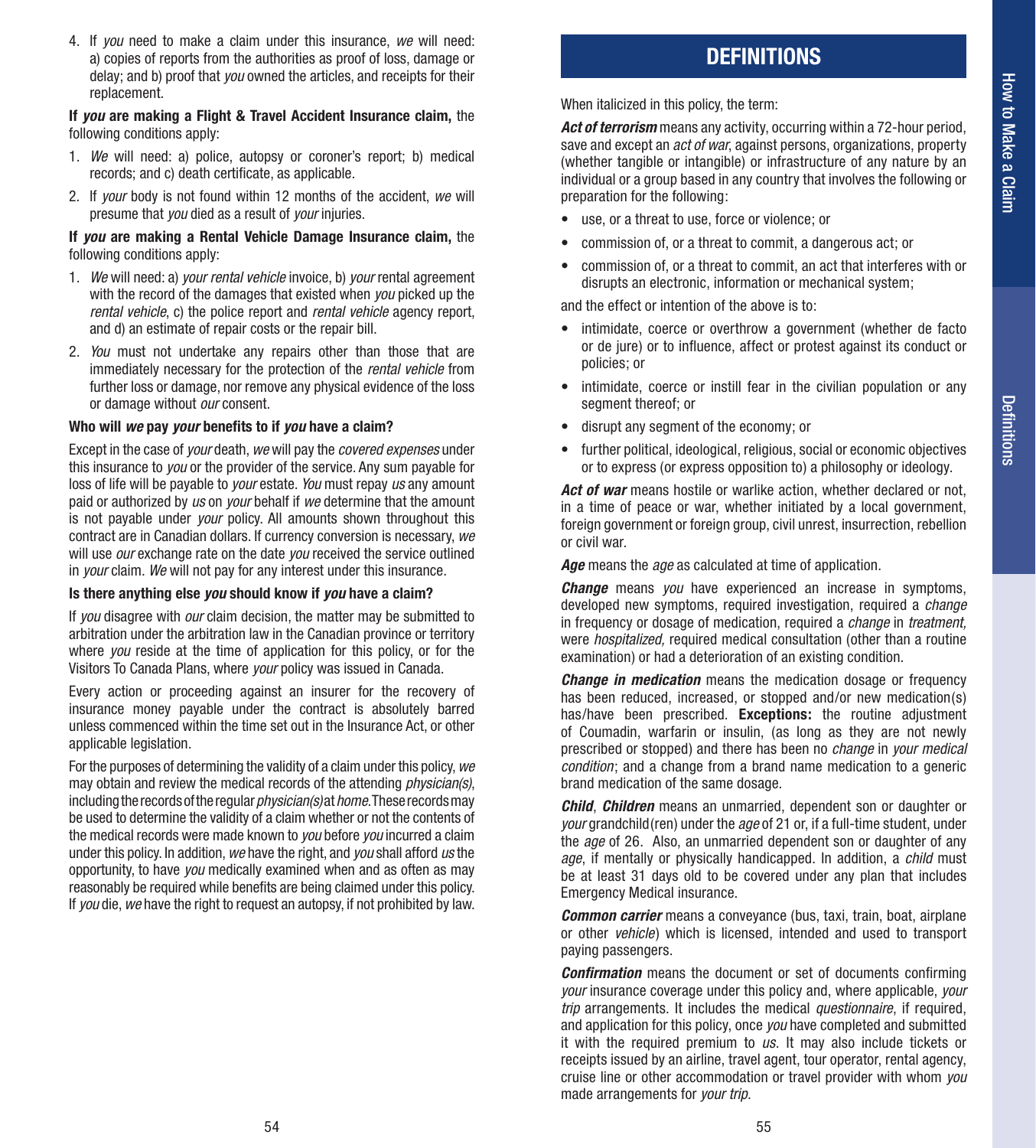*Covered expenses* means *reasonable and customary charges you*  incur for supplies and services which are eligible expenses under the Emergency Medical Insurance provisions and which are either in excess of or not covered under *your government health insurance plan*, a Canadian university health insurance plan or any other plan.

*Deductible* means the amount of a *covered expense* that *you* are responsible for paying, per person per claim, under Emergency Medical Insurance coverage.

*Default* means the inability of a *travel supplier* to provide *travel services*  for which *you* have contracted with the *travel supplier*, because of complete or substantially complete cessation of business by the *travel supplier* resulting directly or indirectly from bankruptcy or insolvency thereof.

*Departure date* means the later of the date shown as such on *your confirmation* or the date *you* actually depart on *your trip*. For the Visitors To Canada Plans, it means the date *you* leave *home*.

*Effective date* means the date on which *your* coverage starts.

- For Trip Cancellation Insurance, coverage starts at the date and time *you* pay the premium for that coverage (indicated as the purchase date on *your confirmation*).
- Rental Vehicle Damage Insurance starts when *you* legally assume control of the *rental vehicle* as indicated on *your* rental contract.
- For the Visitors To Canada Plan, coverage starts on the later of: i) the *effective date* of insurance as shown on *your confirmation*; or ii) the time and date *you* arrive in Canada from *home*.
- All other coverages start on the later of: i) *your departure date*; or ii) the *effective date* as shown on *your confirmation*.

*Emergency* means a sudden and unforeseen occurrence of a *medical condition* or *sickness* that begins during the period of insurance and requires immediate *treatment*. An *emergency* no longer exists when the Assistance Centre determines that *you* are able to continue *your trip* or return *home*.

*Expiry date* means the date *your* coverage ends.

- For Trip Cancellation Insurance, *your* coverage ends on the earlier of *your departure date* or the date *you* cancel *your trip*.
- Rental Vehicle Damage Insurance ends at the moment the agency reassumes control of the *rental vehicle* or the rental contract ends, or 31 days after the contract started, whichever is earliest.
- For the Visitors To Canada Plan, *your* coverage ends on the earliest of the following:
	- a) the date *you* leave Canada to return *home*;
	- b) when the number of days of coverage *you* purchased, as shown in *your confirmation*, expires;
	- c) no later than 365 days after *your effective date* of insurance; or
	- d) the first day *you* become insured under a Canadian provincial or territorial *government health insurance plan*.
- Other coverages end on the earliest of these dates:
	- a) the date *you* return *home*;
	- b) the *expiry date*, as shown on *your confirmation*; or
	- c) when the number of days *you* purchased expires.

*Fare* means the lowest single seat *fare* from any **ATC** or **IATA Air Carrier.** For the **Elite Plan** and the **Elite Non-Medical Plan,** *fare* means the same ticket class that *you* originally purchased (subject to availability) for *your trip.*

*Government health insurance plan* means the health insurance coverage that a Canadian provincial or territorial government provides to its residents; or for the Visitors To Canada Plans, coverage that governments of *your home* or *your* country of residence provide to *you*.

*Home* means, in the case of Emergency Medical Insurance, *your* Canadian province or territory of residence. In the case of Trip Interruption, Flight and Travel Accident, Baggage, Personal Money and Rental Vehicle Damage Insurances, it means the place *you* leave from on the first day of coverage and are scheduled or ticketed to return to on the last day of coverage. For the Visitors To Canada Plan, it means *your* country of residence or origin or *your* place of departure before arriving in Canada.

*Hospital* means a facility that is licensed as a *hospital* where inpatients receive medical care and diagnostic and surgical services under the supervision of a staff of *physicians* with 24-hour care by registered nurses. A clinic, an extended or palliative care facility, a rehabilitation establishment, an addiction centre, a convalescent, rest or nursing home, home for the aged or health spa is not a *hospital*.

*Hospitalization* or *hospitalized* means *you* are admitted to a *hospital*  and are receiving *medical attention* on an in-patient basis.

*Immediate family* means *spouse*, parent, legal guardian, step-parent, grandparent, grandchild, in-law, natural or adopted *child*, stepchild, brother, sister, stepbrother, stepsister, aunt, uncle, niece or nephew.

*Injury* means sudden bodily harm that *you* sustain and that is caused by external and purely accidental means, directly and independently of *sickness* or disease and all other causes.

*Insured(s)* means the person(s) named on the contract form or the *confirmation* document upon which a Maritime Travel Insurance policy number appears.

*Key-person* means someone to whom a dependant's full-time care is entrusted and who cannot reasonably be replaced, a business partner, or an employee who is critical to the ongoing affairs of *your* business, during the *trip*.

*Medical attention* means *treatment* required for the immediate relief of an acute symptom or that, according to a *physician*, cannot be delayed until *you* return *home*. It must be ordered by and received during the *trip* from a licensed *physician*, physiotherapist, chiropractor, osteopath, chiropodist or podiatrist.

*Medical condition* means *injury*, illness, disease or symptom; complication of pregnancy within the first thirty-one (31) weeks of pregnancy; a mental or emotional disorder that requires admission to a *hospital*, or acute psychosis.

*Medically necessary* in reference to a given service or supply, means such service or supply: a) is appropriate and consistent with the diagnosis according to accepted community standards of medical practice; b) is not experimental or investigative in nature; c) could not be omitted without adversely affecting *your* condition or quality of medical care; d) cannot be delayed until *your* return *home*; and e) is delivered in the most cost-effective manner possible, at the most appropriate level of care and not primarily for reasons of convenience.

*Minor infection* means an infection that ends **30 days** prior to the *effective date* of coverage and does not require: use of medication for a period greater than **15 days**; more than one follow-up visit to a *physician*; *hospitalization*; surgical intervention; or consultation with a medical specialist. A chronic infection or the complication of a chronic infection is not a *minor infection*.

*Mountaineering* means the ascent or descent of a mountain requiring the use of specialized equipment including crampons, pickaxes, anchors, bolts, carabiners and lead-rope or top-rope anchoring equipment.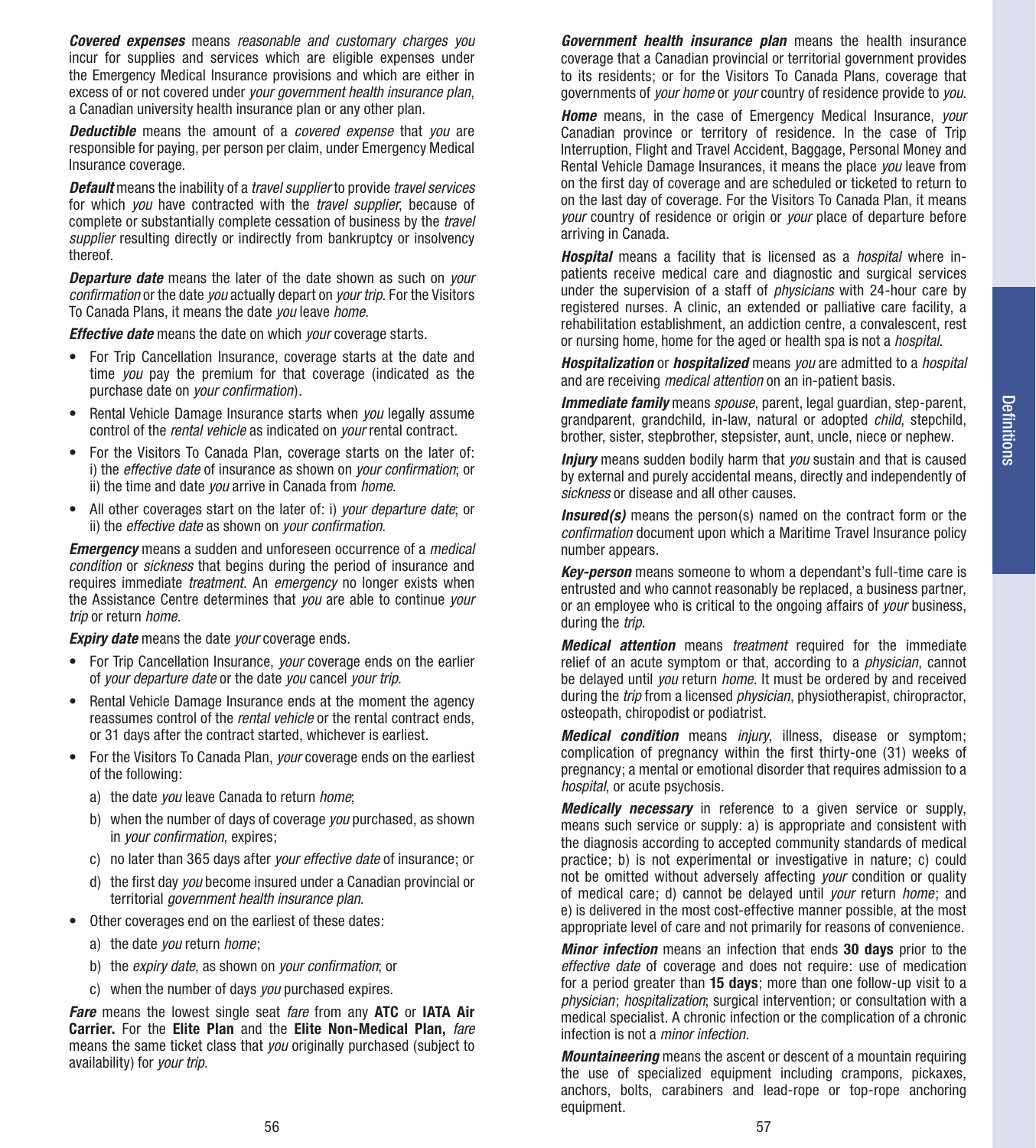**Physician** means a medical doctor who is duly licensed in the jurisdiction in which he/she operates and who gives medical care within the scope of his/her licensed authority. A *physician* must be a person other than *you* or a member of *your immediate family*.

**Plane** means a multi-engine aircraft operated by and licensed to a regularly scheduled airline on a regularly scheduled trip operated between licensed airports and holding a valid Canadian Air Transport Board licence, Charter Air Carrier licence, or its foreign equivalent, and operated by a certified pilot.

*Pre-existing condition* means a *medical condition,* other than a *minor infection,* that exists before *your effective date* of insurance.

**Professional** means a person who engages in a specific activity as his/ her principal paid occupation and for which he/she receives remuneration.

*Professional career program* means a registered course where a formal examination takes place at a set date and time.

*Questionnaire* means the document *you* must fill out truthfully and accurately to confirm *your* eligibility and rate category for the **Annual Medical** and the **Medical Only Plans**.

*Reasonable and customary charges* means costs that do not exceed the standard fee of other providers of similar standing in the same geographical area, when providing the same *treatment* of a similar *medical condition, sickness* or *injury* or for other comparable services or supplies for similar circumstances.

*Rental vehicle* means a private passenger automobile, mini-van, selfpropelled mobile home, camper truck or trailer that *you* use during *your trip* and rent, under a written contract, from a commercial rental agency licensed under the laws of its jurisdiction. *We* do not mean any of the following: truck, van, bus, sport utility vehicle while *you* use it off road, automobile designed and manufactured primarily for offroad use while it is being used off road, motorcycle, moped, motorbike, recreational vehicle, all-terrain vehicle, camper, trailer, automobile that is more than 20 years old, limousine, or exotic vehicle of these or similar makes: Aston Martin, Bentley, Ferrari, Porsche or Rolls Royce.

*Sickness* means a disease or disorder of the body which results in loss while this coverage is in effect.

**Speed contest** means an organized activity of a competitive nature in which speed is a determining factor in the outcome of the event.

*Spouse* means someone to whom one is legally married, or with whom one has been living in a conjugal relationship for at least one full year before the *effective date* of this insurance.

*Stable* means a *medical condition* for which:

- there has not been any new symptom(s); and
- existing symptom(s) have not become more frequent or severe; and
- a *physician* has not determined that the *medical condition* has become worse; and
- no test findings have shown that the *medical condition* may be getting worse; and
- a *physician* has not provided, prescribed, or recommended any new medication, any *change in medication*; and
- a *physician* has not provided, prescribed or recommended any new *treatment* or any *change* in *treatment*; and
- there has been no admission to a *hospital* or specialty clinic; and
- a *physician* has not advised a visit to a specialist or to have further testing, and there has been no testing for which the results have not yet been received.

*Terminal illness* means a *medical condition* for which a *physician* has estimated that *you* have less than 6 months to live.

*Travel companion* means the person(s) who is(are) travelling with *you* on *your trip*. No more than five (5) individuals (including the *insured*) will be considered *travel companions* on any one *trip*.

*Travel services* means transportation, sleeping accommodation or other service provided or arranged by a *travel supplier* for *your* use (but does not include taxes or insurance).

*Travel supplier* means a tour operator, travel wholesaler, airline, cruise line, provider of ground transport or provider of travel accommodation or provider of other services to *you* that is:

- a) contracted to provide *travel services* to *you*; and
- b) licensed, registered or is otherwise legally authorized in the particular location of the *travel supplier* to operate and provide *travel services* as shown on *your confirmation*.

*Treatment* means a medical, therapeutic or diagnostic procedure prescribed, performed or recommended by a licensed medical practitioner, including but not limited to prescribed medication, investigative testing and surgery related to any *medical condition*, *sickness*, *injury* or symptom.

*Trip* means the period of time between *your effective date* of insurance and *expiry date* as shown on *your confirmation*.

**Vehicle** includes any private or rental automobile, boat, motorcycle, camper truck, mobile home or trailer home (not including any commercial trailers) which *you* use during *your trip* exclusively for the transportation of passengers (other than for hire).

*We*, *us*, *our* means First North American Insurance Company (FNA) in connection with Baggage and Personal Money Insurance and coverage for the risks identified with ‡ throughout this document; and The Manufacturers Life Insurance Company (Manulife Financial) in connection with all other coverages under this policy. The participation of the insurers is several and not joint and none of them will under any circumstances participate in the interest and liabilities of any of the others.

*You*, *your* means the person(s) named as *insured(s)* on the *confirmation*, for whom insurance coverage was applied for and for whom the appropriate premium was received by *us*.

In this policy, words and terms denoting the singular shall be interpreted to mean the plural and vice versa, unless the context clearly indicates otherwise.

## **NOTICE ON PRIVACY**

*Your* privacy matters. We are committed to protecting the privacy of the information *we* receive about *you* in the course of providing the insurance *you* have chosen. While *our* employees need to have access to that information, *we* have taken measures to protect *your* privacy. *We* ensure that other professionals, with whom *we* work in giving *you* the services *you* need under *your* insurance, have done so as well. To find out more about how *we*  protect *your* privacy, please read *our* Notice on Privacy and Confidentiality.

**Notice on Privacy and Confidentiality.** The specific and detailed information requested on the application form is required to process the application. To protect the confidentiality of this information, Manulife Financial will establish a "financial services file" from which this information will be used to process the application, offer and administer services and process claims. Access to this file will be restricted to those Manulife Financial employees, mandataries, administrators or agents who are responsible for the assessment of risk (underwriting), marketing and administration of services and the investigation of claims, and to any other person *you* authorize or as authorized by law. These